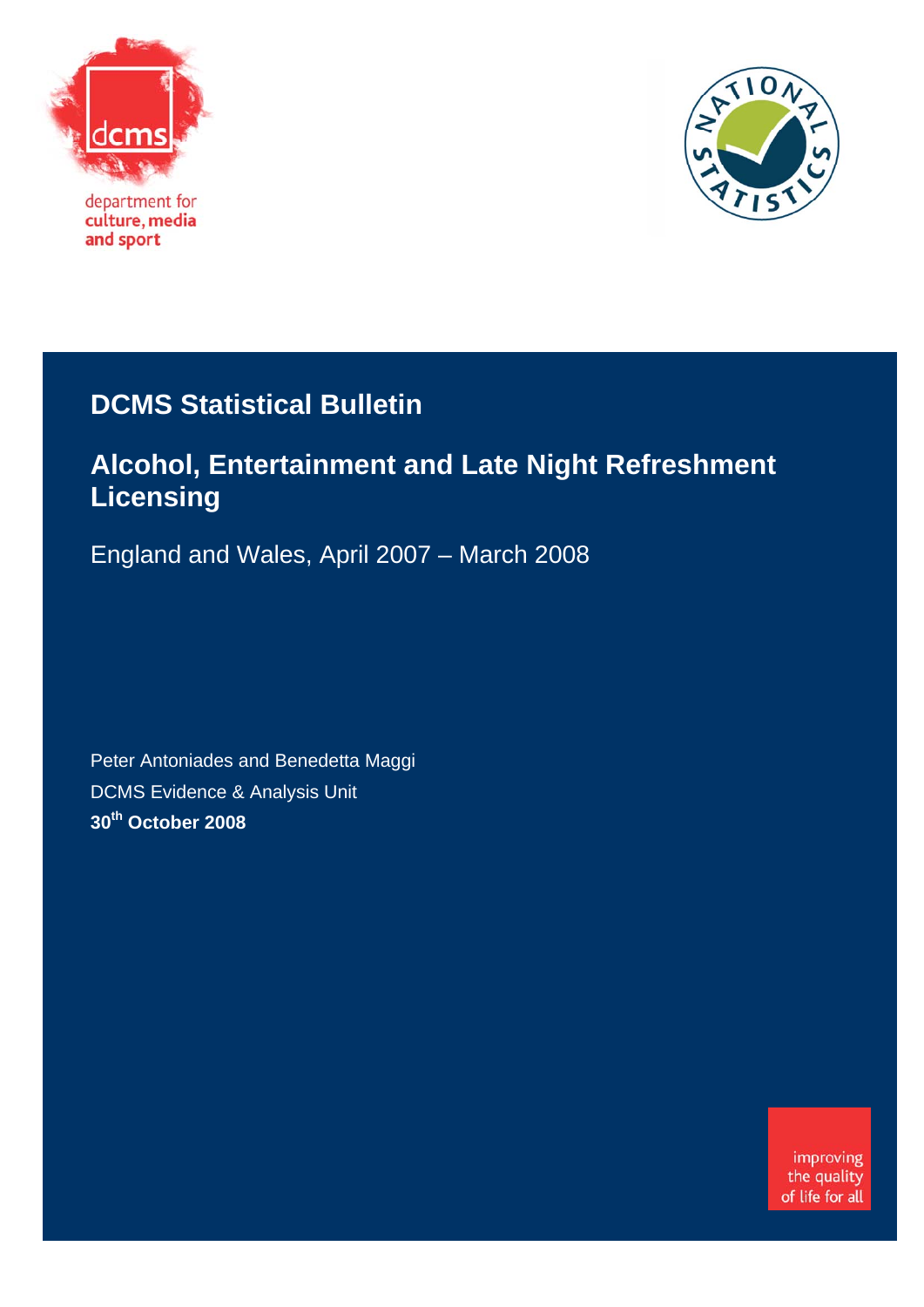Our aim is to improve the quality of life for all through cultural and sporting activities, support the pursuit of excellence, and champion the tourism, creative and leisure industries.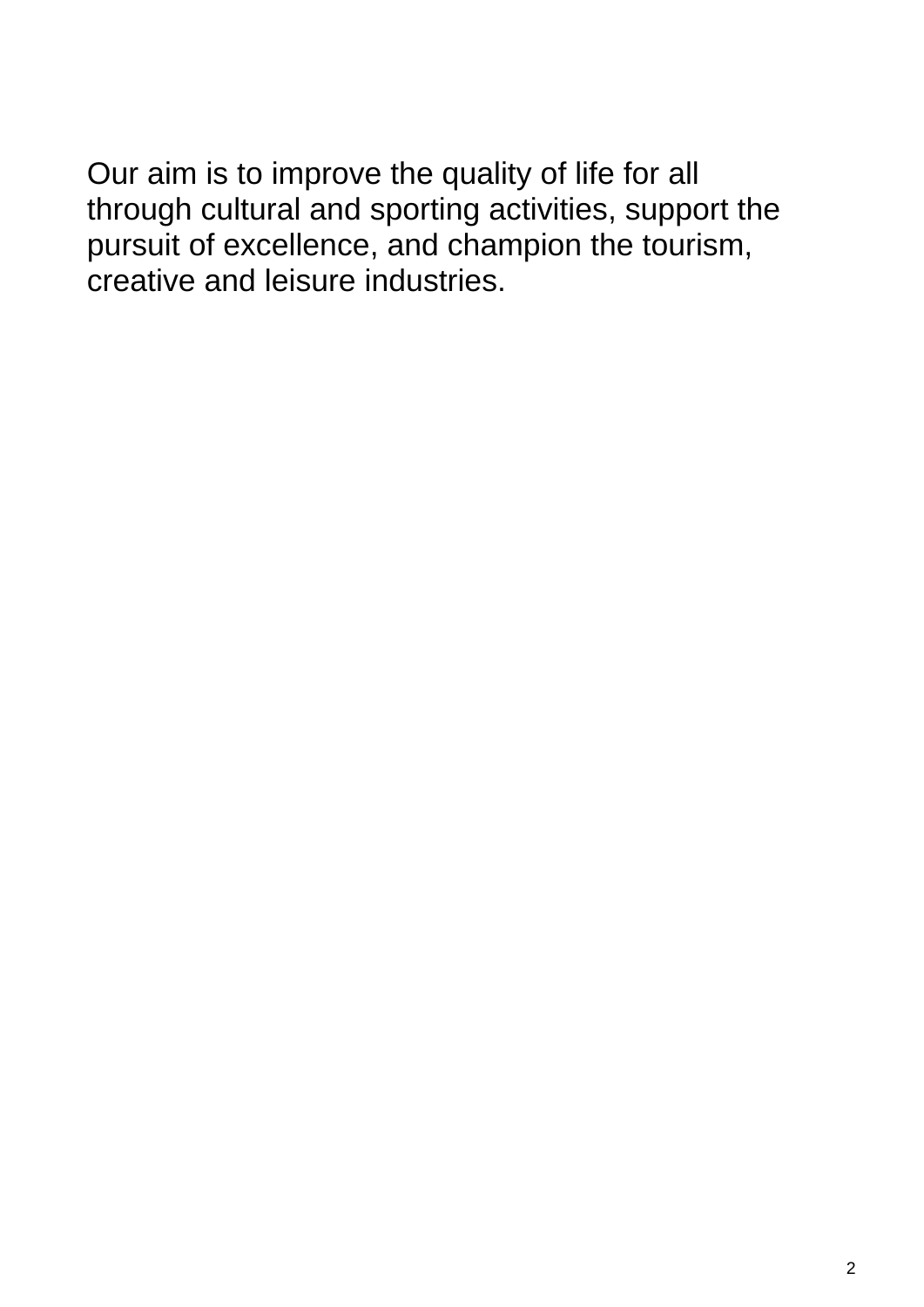## **Contents**

|                                                                            | Page           |
|----------------------------------------------------------------------------|----------------|
| <b>Background</b>                                                          | 5              |
| History of the Collection                                                  | 5              |
| Summary of Changes in the Licensing Law                                    | 6              |
| <b>Methodology</b>                                                         | $\overline{7}$ |
| Changes to the Collection                                                  | $\overline{7}$ |
| <b>Reporting Methodology</b>                                               | 8              |
| Data Quality                                                               | 8              |
| <b>Executive Summary</b>                                                   | 9              |
| <b>Headline Annual Comparisons</b>                                         | 11             |
| <b>COMMENTARY PART 1 – LICENSED PREMISES AT 31<sup>st</sup> MARCH 2008</b> | 13             |
| <b>Premises Licences</b>                                                   | 13             |
| <b>Club Premises Certificates</b>                                          | 14             |
| <b>Personal Licences</b>                                                   | 14             |
| Regulated Entertainment and Late Night Refreshment                         | 15             |
| 24-Hour Alcohol Licences                                                   | 16             |
| Cumulative Impact areas                                                    | 18             |
| <b>COMMENTARY PART 2 - LICENCE ACTIVITY IN 2007/08</b>                     | 19             |
| <b>Premises Licences Activity</b>                                          | 19             |
| <b>Club Premises Certificates Activity</b>                                 | 20             |
| <b>Personal Licences Activity</b>                                          | 21             |
| <b>Completed Reviews</b>                                                   | 22             |
| <b>Expedited Reviews</b>                                                   | 24             |
| Hearings, Appeals and Judicial Reviews                                     | 24             |
| <b>Temporary Event Notices</b>                                             | 25             |
| <b>Survey Methodology</b>                                                  | 34             |
| Data amendments                                                            | 34             |
| <b>Modelling to National Totals</b>                                        | 35             |
| <b>National Statistics</b>                                                 | 35             |
| <b>Questionnaire with Response Rates</b>                                   | 36             |
| <b>Glossary</b>                                                            | 41             |
| <b>Further information</b>                                                 | 48             |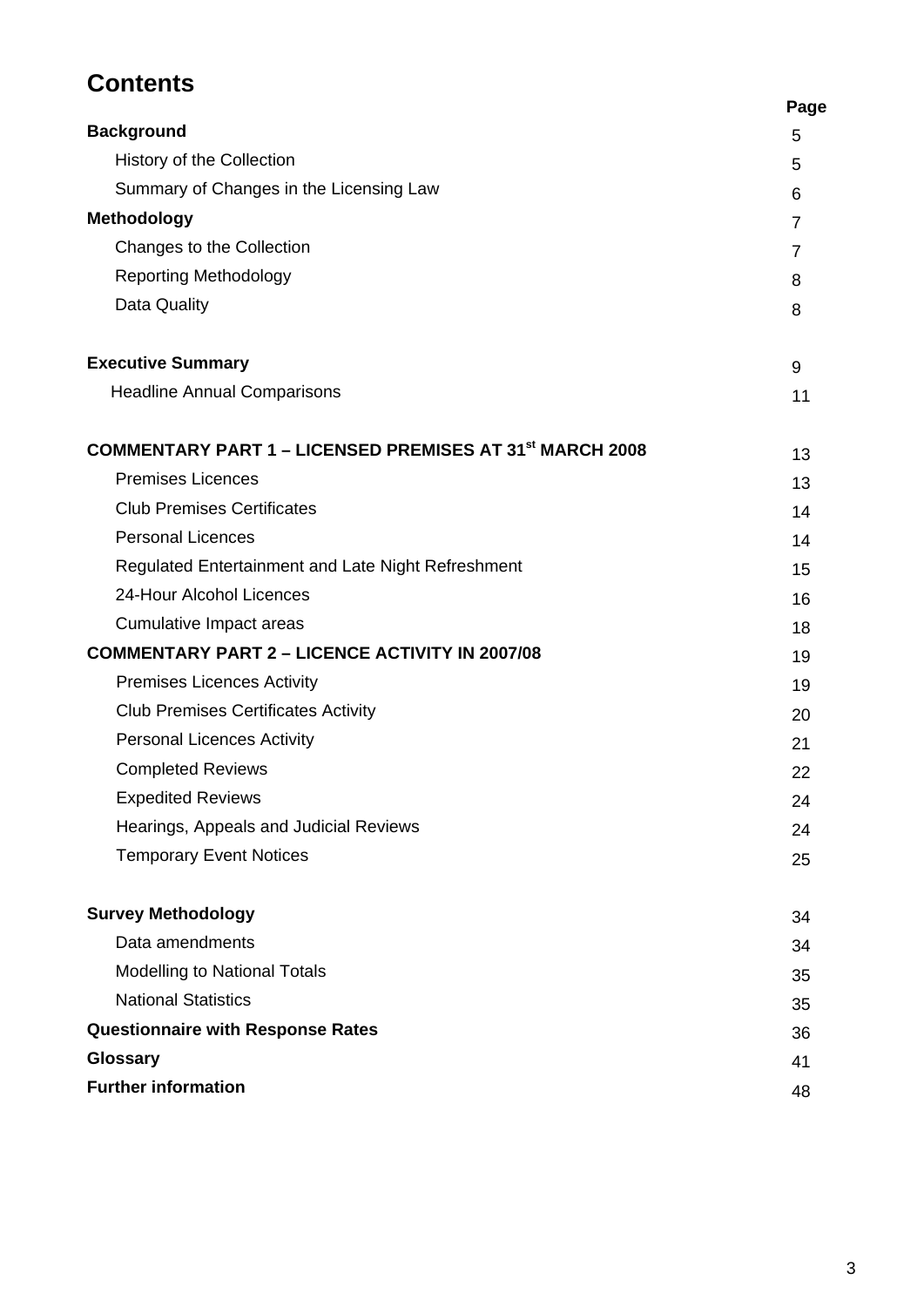|              | <b>FIGURES</b>                                                                                                 | Page |
|--------------|----------------------------------------------------------------------------------------------------------------|------|
| 1            | Premises licences and club premises certificates by activity authorised                                        | 9    |
| 2            | Premises licences, club premises certificates and temporary event notices                                      | 10   |
| 3            | Premises licences by fee band                                                                                  | 13   |
| 4            | Club premises certificates by fee band                                                                         | 14   |
| 5            | Premises licences and club premises by authorised regulated entertainment                                      | 15   |
| 6            | Premises with 24-hour alcohol licences                                                                         | 16   |
| $\mathbf{7}$ | 24-hour alcohol licences as a proportion of licences permitted to sell or supply alcohol<br>by local authority | 17   |
| 8            | Number of cumulative impact areas per licensing authority                                                      | 18   |
| 9            | Premises licence activity by outcome                                                                           | 19   |
| 10           | Club premises certificate activity by outcome                                                                  | 20   |
| 11           | Completed reviews instigated by responsible authority                                                          | 22   |
| 12           | Actions taken following completed reviews                                                                      | 23   |
|              |                                                                                                                |      |

### **TABLES Page**

| A               | Modelled Estimates for Key Statistics, March 2007, March 2008 and Estimated<br>Percentage Change                                   |                              | 12 <sup>2</sup> |
|-----------------|------------------------------------------------------------------------------------------------------------------------------------|------------------------------|-----------------|
| 1               | Number of Premises Licences, Club Premises Certificates and Personal Licences by<br>Fee Band, England and Wales, 31st March 2008   |                              | 26              |
| 2               | Number of Premises Licences and Club Premises Certificates by licensable activity -<br>England and Wales, 31st March 2008          |                              | 27              |
| 3               | Number of Premises Licences and Club Premises Certificates by regulated<br>entertainment type - England and Wales, 31st March 2008 |                              | 28              |
| 4               | Number of Premises Licences with 24 hour alcohol provisions by premises type -<br>England and Wales, 31st March 2008               |                              | 29              |
| 5               | Number of Cumulative Impact Areas - England and Wales, 31st March 2008                                                             |                              | 29              |
| 6               | Licence Activity by outcome for England and Wales in 2007/08                                                                       |                              | 30              |
| $\overline{7}$  | Number of police objections to Personal Licences, and committee hearings - England<br>and Wales in 2007/08                         |                              | 31              |
| 8a              | Number of completed reviews by type of licence – England and Wales in 2007/08                                                      |                              | 31              |
| 8b              | Reason for completed review - England and Wales in 2007/08                                                                         |                              | 31              |
| 8с              | Number of completed reviews instigated by each Responsible Authority - England and<br>Wales in 2007/08                             |                              | 31              |
| 9               | Action taken following completed reviews - England and Wales in 2007/08                                                            |                              | 32              |
| 10              | Number of Expedited review applications, applications withdrawn and interim steps<br>taken - England and Wales in 2007/08          |                              | 32              |
| 11              | Number licences surrendered, lapsed, suspended, revoked, forfeited or withdrawn by<br>licence type, England and Wales in 2007/08   |                              | 32              |
| 12 <sub>2</sub> | Number of appeals and judicial reviews for- England and Wales in 2007/08                                                           |                              | 33              |
| 13              | Number of Temporary Event Notices - England and Wales in 2007/08                                                                   |                              | 33              |
|                 | Key Findings by Local Authority Area in 2007/08                                                                                    | ONLINE ONLY, link on page 33 |                 |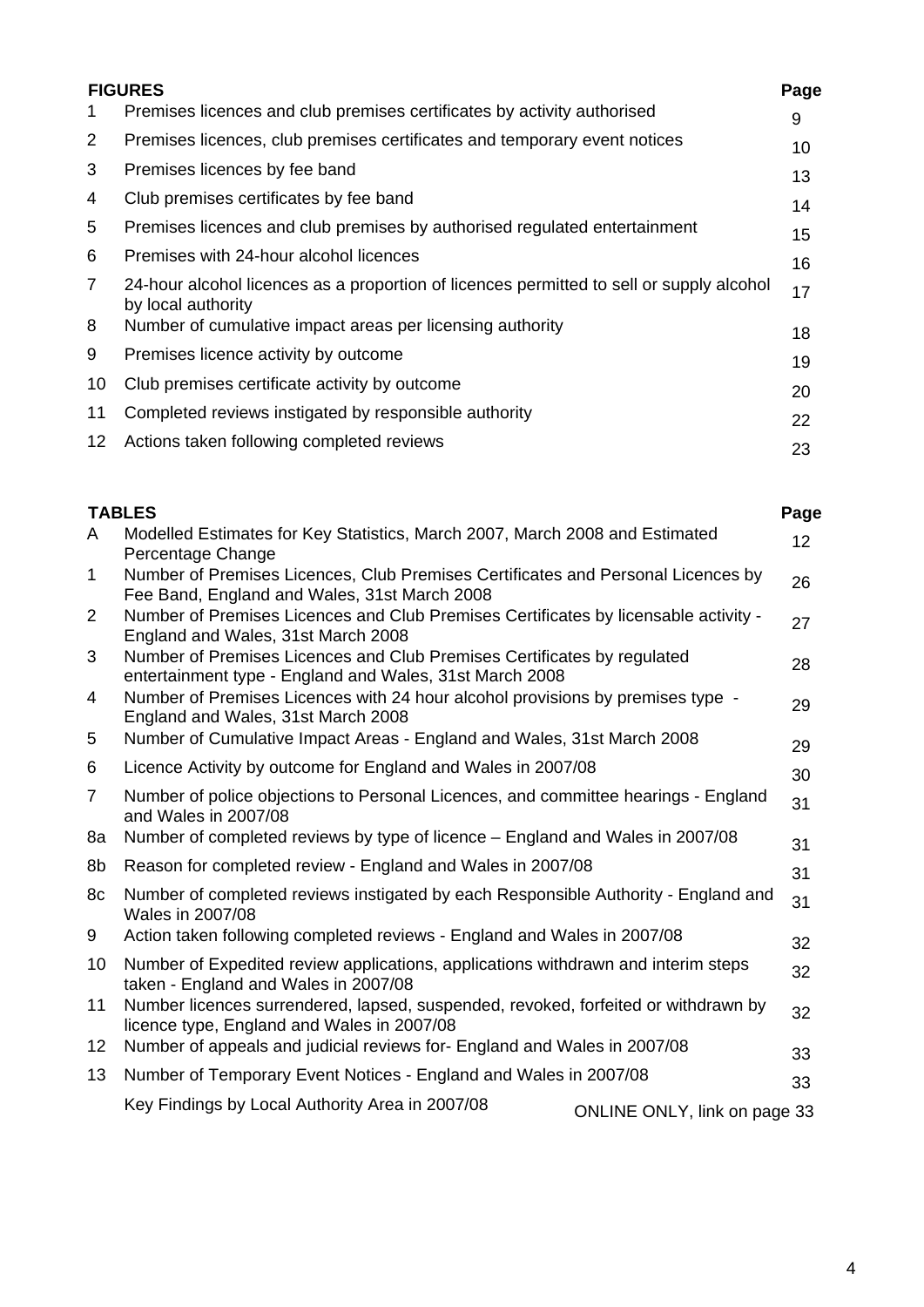## <span id="page-4-0"></span>**Background**

The Secretary of State for Culture, Media and Sport has policy responsibility in Government for licensing law relating to the sale of alcohol, the provision of regulated entertainment and the provision of late night refreshment in England and Wales under the Licensing Act 2003 (the 2003 Act).

When the 2003 Act came into force on 24 November 2005, it represented the biggest reform in alcohol, entertainment and late night refreshment licensing for over 40 years. At the time, it was estimated that the reforms would impact on around 200,000 businesses, non-profit making clubs; charities, community and voluntary groups, and almost the entire population of England and Wales who live near, or visit, licensed premises.

The 2003 Act combined six regulatory regimes into one system to be run by a single Licensing Authority (LA) in each area (mainly local authorities). This meant transferring responsibility for alcohol licensing from the Courts to local authorities in order to establish a more democratically accountable system which gives local communities a greater say in the decisions that affect them. The 2003 Act put four licensing objectives at the centre of licensing decisions: public safety; the prevention of crime and disorder; the prevention of public nuisance; and the protection of children from harm. The new system aimed to balance greater freedom and flexibility for licensed sectors with tough measures to control problem premises.

### **History of the collection**

### **Liquor Licensing Statistics**

'Liquor Licensing in Great Britain' was a statutory triennial publication which contained statistics on the number of applications for liquor licences and the number of licences in force under the 1964 Licensing Act (repealed by the Licensing Act 2003). These statistics were previously produced by the Home Office but DCMS inherited responsibility for presenting them to Parliament, as part of the responsibility for alcohol and entertainment legislation, in 2001. In October 2004, the "**[Liquor](http://www.culture.gov.uk/images/research/7138BLiquorReport.pdf)  [Licensing in England and Wales, July 2003 – June 2004](http://www.culture.gov.uk/images/research/7138BLiquorReport.pdf)"[1](#page-4-0)** was published. In previous bulletins liquor licensing statistics were compiled from returns submitted by Clerks to Justices in England and Wales, and had a reporting period of  $1<sup>st</sup>$  July to  $30<sup>th</sup>$  June. Due to changes in the Licensing law, they are now collected directly from all licensing Authorities in England and Wales, with a reporting period of 1<sup>st</sup> April to 31<sup>st</sup> March in line with the financial year.

#### **'Anniversary' Statistics**

-

In October 2006 DCMS released a summary of **[licensing key facts](http://www.culture.gov.uk/images/publications/LICENSINGKEYSTATS.pdf)**, approximately one year on from the implementation of the new Licensing Act. Following a small-scale data collection exercise, results based on the returns received from 28% of authorities were released as a fact sheet - as "interim estimates only". Feedback from this questionnaire was used to design and develop the questionnaire used in this National Statistics data collection.

#### **Alcohol, Entertainment and Late Night Refreshment Licensing 2006/07**

In November 2007, DCMS released the first year of **Alcohol, Entertainment and Late Night [Refreshment statistics 2006/07](http://www.culture.gov.uk/images/research/alcohol_entertainment_and_late_night_refreshment_licensing_statistical_bulletin_october_08_update.doc)**, following the implementation on the Licensing Act 2003. Overall 87% of Licensing Authorities responded to the 2006/07 licensing collection.

The 2007/08 collection is the second year these statistics have been collected.

<sup>&</sup>lt;sup>1</sup> [http://www.culture.gov.uk/reference\\_library/research\\_and\\_statistics/4865.aspx](http://www.culture.gov.uk/reference_library/research_and_statistics/4865.aspx)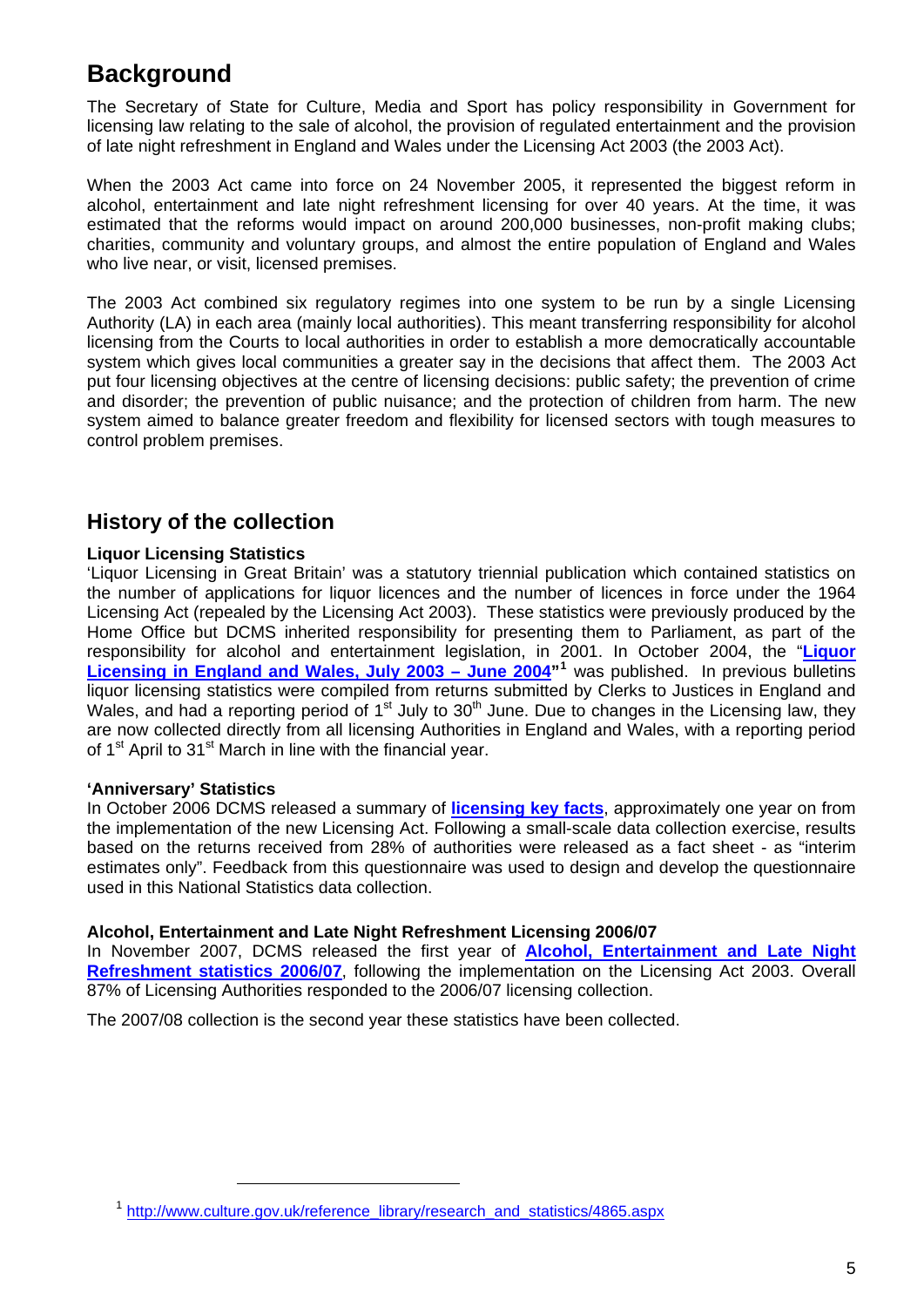### **Summary of changes in the licensing law**

The new [Licensing Act 2003](http://www.opsi.gov.uk/acts/acts2003/20030017.htm) changed the way alcohol and entertainment licensing is administered in England and Wales when it came into effect in 24 November 2005. The Act established a single integrated scheme for licensing premises, which is used for the supply of alcohol, to provide regulated entertainment or to provide late night refreshment. Authorisation to carry on some or all of these licensable activities is now contained in a single licence – the premises licence or the club premises certificate.

The new regime aims to provide a balanced package of freedoms and safeguards. It has an important role in the prevention of crime and disorder and public nuisance perpetrated by a minority, and gives the responsible majority more freedom and choice about how they spend their leisure time. The Act also provides certain rights of appeal to the magistrates' court for those who feel aggrieved by decisions made by licensing authorities.

Key measures contained in the Act include:

- o Flexible opening hours for premises, with the potential for up to 24 hour opening, seven days a week, subject to consideration of the impact on local residents, businesses and the expert opinion of a range of authorities in relation to the licensing objectives. This will help to minimise public disorder resulting from fixed closing times.
- o A single premises licence which can authorise premises to supply alcohol, to provide regulated entertainment and to provide refreshment late at night. This brings together six previous licensing regimes, thereby cutting down on red tape.
- o A new system of personal licences relating to the supply of alcohol which enables holders to move more freely between premises where a premises licence is in force.
- o Premises licences are issued by licensing authorities (usually local authorities) after scrutiny of all applications by the police and other responsible authorities. Those living in, and businesses operating in, the vicinity of the premises can also make representations about applications.
- o Personal licences are issued by licensing authorities after scrutiny of applications by the police where the applicant has been convicted of certain offences.

The explanations of the main features of the licensing regime in this document are provided as an information guide only. They are not a full and authoritative statement of the law and do not constitute professional or legal advice. Any statements in this report do not replace, extend, amend or alter in any way the statutory provisions of the Licensing Act 2003 or any subordinate legislation made under it or statutory guidance issued in relation to it.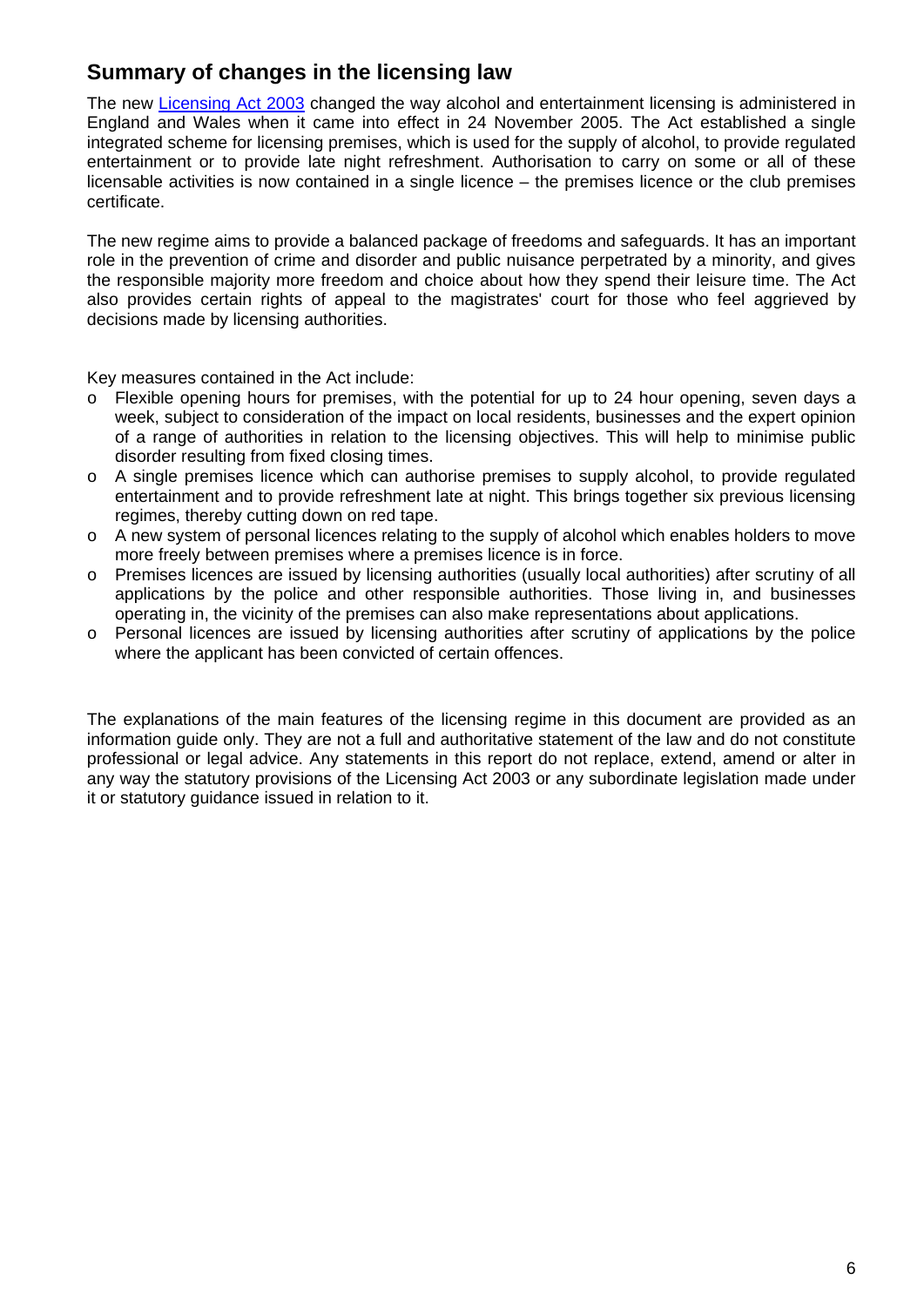### <span id="page-6-0"></span>**Methodology**

This collection is in line with the first Licensing Act 2003 data collection exercise which was conducted last year. This year's exercise is consistent with the previous questionnaire, although some questions have been improved to provide more clarity and new questions have been added to reflect additional changes to the licensing regime. As in the 2007 bulletin, coverage is no longer confined to licences for the sale of alcohol, but is a central collection of data on licences required to put on regulated entertainment or provide late night hot food and drink. The information we are collecting asks for most of the regularly requested information about licensed premises, and will continue to inform our ongoing monitoring of the licensing regime.

A full version of the questionnaire and the individual response rates for each question are on page 37. This year's data collection is the first in which we are able to compare against last year's baseline, following implementation of the Licensing Act 2003. Comparisons of headline national totals for some key statistics are provided on pages 11 and 12.

### **Changes from the 2007 collection**

There are some changes since the previous collection, which include the following:

- An addition to the question on alcohol provisions, as this year we asked specifically for licences not permitted to sell or supply alcohol.
- For completed reviews, this year the questionnaire included reviews for premises licences following application by police for expedited/summary review under S.53A of the 2003 Act.
- This year for the first time we collected the reason for completed review (from concerns about each licensing objective), and which responsible authorities instigated the completed review.
- In accordance to new powers coming into effect from the Licensing Act 2003 (S.53A), we collected statistics on the number of applications by the chief officer of police for an expedited/summary review of a premises licence because of serious crime and/or serious disorder. We also collected which interim steps were taken following the successful application for an expedited review.
- There is a change to the question on suspended premises licences. Prior to 6 April 2007 these were suspended premises licences following a review, whereas now they are premises licence suspended by a court, under Section 147B(1) of the Licensing Act 2003.
- Closure notices for premises licences (prohibited from selling alcohol for 48 hours following a closure notice under S.169A) were collected for the first time.
- The overall response rate has improved from 87% to 97%, with just ten Licensing Authorities not able to respond this year. However the response rate differed for each question (please see Survey Methodology on page 34 for full details).

### **Changes to the Liquor Licensing collection**

 $\overline{a}$ 

It is not possible to make comparisons to previous "Liquor Licensing" series due to changes in collection methods and coverage of different statistics to previous reports. The major changes since the Liquor Licensing collection include:

- Much information collected in this report, had not been collected prior to 2006/07, including the split of licences by fee band.
- A number of new sectors are now covered by premises licences such as takeaways (outside London), boats and circuses.
- A change in reporting period from 1<sup>st</sup> July  $30<sup>th</sup>$  June to 1<sup>st</sup> April  $31<sup>st</sup>$  March in line with the financial year.
- A change in overall response rate from over 99% in the Liquor Licensing collection to around  $97\%$ <sup>[2](#page-6-0)</sup> this year due to a different collection process. However this collection is the first central collection of entertainment licensing statistics.

 $2$  The response rate varies for each question and is noted throughout the bulletin.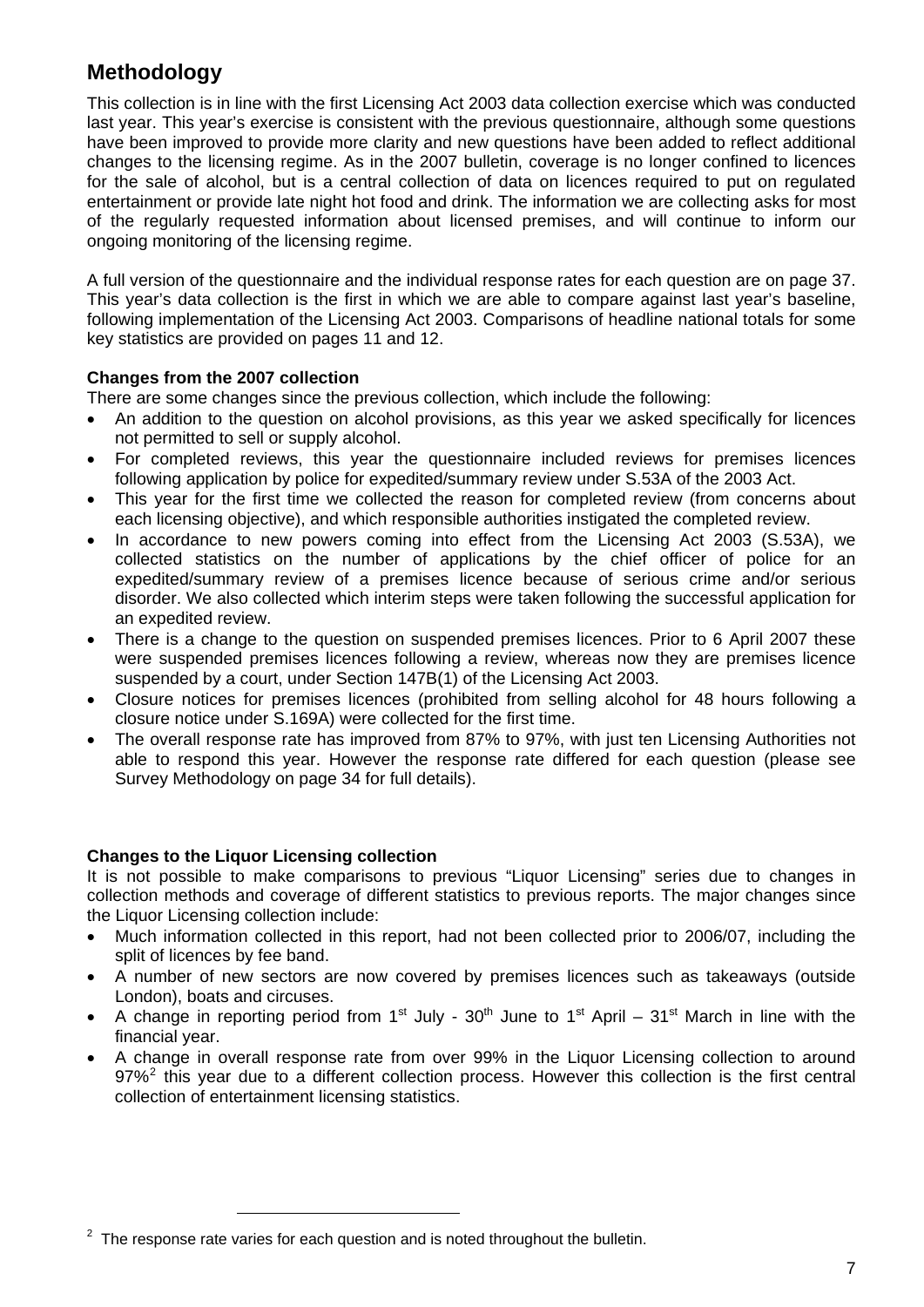### <span id="page-7-0"></span>**Reporting methodology**

Within the commentary figures have been rounded. If greater than 1,000, figures have been rounded to the nearest hundred, whereas figures between 1000 and 100 have been rounded to the nearest ten. All figures below 100 have not been rounded and are shown in full. The figures in all supporting tables, both within this bulletin and online, have not been rounded (Except Table A, which has been rounded to the nearest hundred).

Some percentages in the tables and figures may not add up to 100% due to rounding.

Also within the commentary, where a percentage split is shown it corresponds to the percentage of *valid responses*, i.e. the split shown adds up to 100% but excludes unknown values. Therefore these splits should *not* be used to scale up to a total. The tables at the back of this bulletin report both valid percentages and total percentages including these unknowns.

### **Data quality**

The questionnaire was sent out to [3](#page-7-0)78 Licensing Authorities, however two Licensing Authorities<sup>3</sup> submitted a joint response, therefore the total number of Licensing Authorities in the collection has reduced by one to 377. In total we received 367 completed returns out of a possible 377, and every effort has been made to ensure that the data reported in this bulletin is as robust as possible. As there were some changes from the 2007 collection, the questionnaire was tested with a number of Licensing Authorities and licensing software providers prior to being sent out (both in face-to-face meetings and by e-mail testing). Additionally, clear and easy-to-use guidance was included with the electronic form and a number of automatic validation checks were built in, along with an error summary sheet which highlighted any errors or missing values throughout the questionnaire. Error checks included:

- o The "any regulated entertainment" total was no higher than the total number of licences that authority had in force, and no lower than the highest entertainment type category.
- o Sub-category splits equalled the totals, e.g. the sum of premises licences with alcohol provisions and non-alcohol provisions was no more than the total number of premises licences in force.

However, the quality of the data varied noticeably from question to question and there were some inconsistencies between Licensing Authority returns. A number of errors were flagged up in further validity checks and each LA was contacted where necessary in an attempt to rectify these. Alterations were made to some answers where LAs were unable to correct themselves or could not be recontacted. Comments from individual LAs on their returns from the collection process, and in general have been published as notes alongside the full online tables.

As this is the second year of this collection, the data quality has generally improved as Licensing Authorities have had time to develop their licensing software systems, and they have had some experience of answering the majority of the questions in last year's questionnaire. We are continuing to work with licensing software providers to help minimise the burden on Licensing Authorities, and make the statistics we ask for easier to extract from their systems. We expect the data quality to continue to improve in future collections.

Further explanation of survey methodology can be found on page 34.

 $\overline{a}$ 

 $3$  Conwy Licensing Authority and Denbighshire Licensing Authority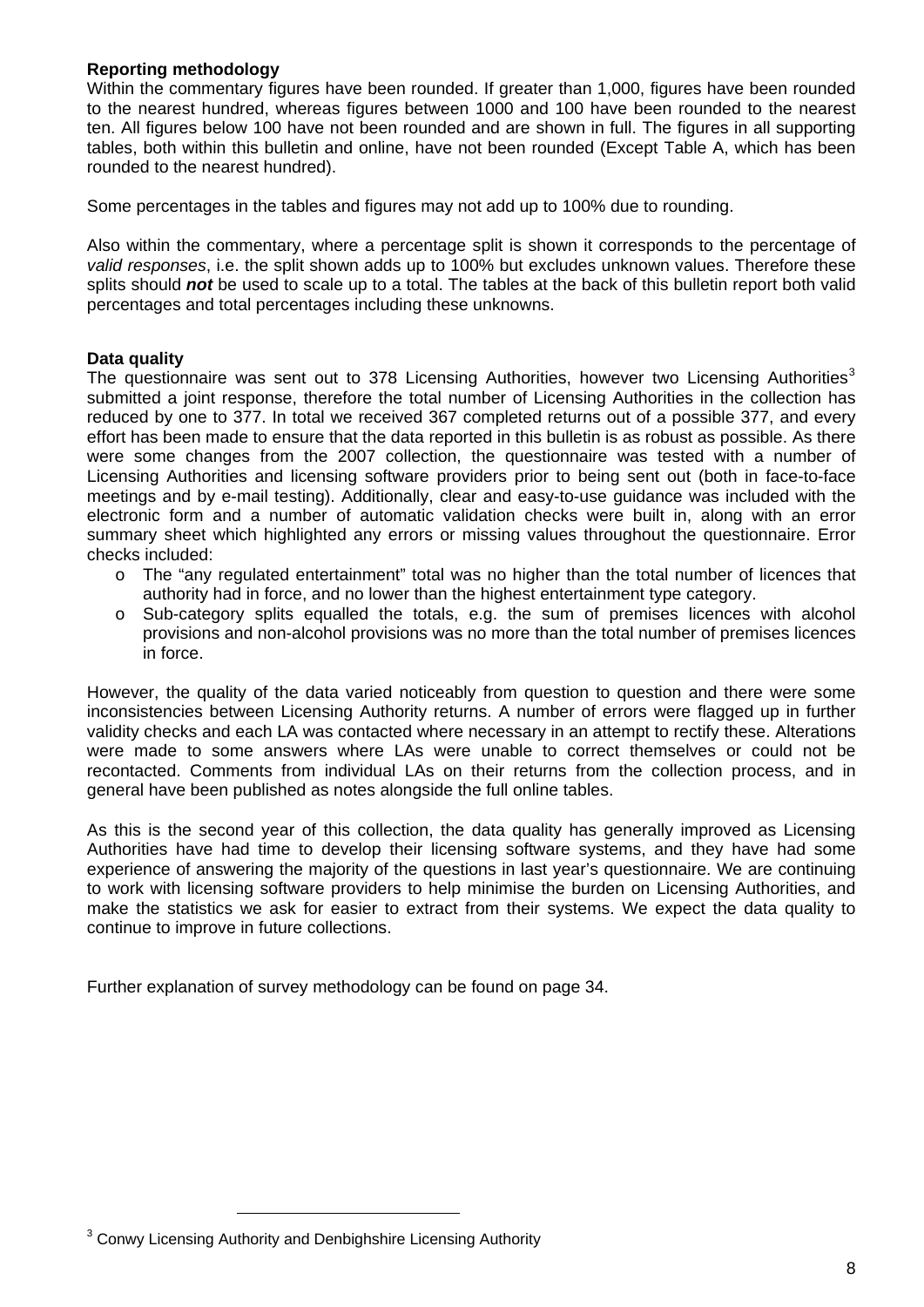## <span id="page-8-0"></span>**Executive Summary**

The following results are based only on the completed returns received and therefore will be an **underestimate** of the full picture in England and Wales. Returns from 97% of LAs were received in total, but the response rate differed for each question.

- 207,800 licences and certificates were in force in England and Wales on 31<sup>st</sup> March 08. 190,800 were premises licences and 17,100 were club premises certificates. There were also 338,900 personal licences. [Based on 97% of all LAs]
- 155,400 licences and certificates in force were authorised to sell alcohol, and 27,000 were not permitted to sell alcohol. 40,600 premises licences were authorised for off-sale of alcohol only. 36,300 licences authorised on-sale of alcohol only, of which 6,700 were club premises certificates, and an additional 76,900 allowed both on and off sales, of which 7,800 were club premises certificates. [approx. 85% response rate]
- Just over 66,500 premises were licensed for late night refreshment. [85% response]
- 93,400 premises licences and 11,100 club premises certificates were authorised for any form of entertainment. Over 362,000 regulated entertainment activities were authorised; the most common types of which were playing of recorded music and the staging of live music. [This is based on 82% and around 65% of all LAs respectively]
- There were 6,300 premises with 2[4](#page-8-0)-hour licences of which 3,900 were hotel bars<sup>4</sup>, 1,300 supermarkets, 640 pubs, bars and nightclubs, and 580 other premises types. [93% response]



#### **FIGURE 1: PREMISES LICENCES AND CLUB PREMISES CERTIFICATES BY ACTIVITY AUTHORISED[5](#page-8-0) , ENGLAND AND WALES, 2007/08**

-

 $4$  Around 3,100 of which are available 24 hours to residents and their private guests only. Prior to the 2003 Act, hotels were similarly authorised to sell alcohol outside of permitted licensing hours and were able to apply to keep this provision under 'grandfather rights'.

<sup>&</sup>lt;sup>5</sup> A premises licence can authorise any, a combination, or all of i) the sale or supply of alcohol ii) late night refreshment iii) any regulated entertainment. A club premises certificate can authorise either i) or iii) or both.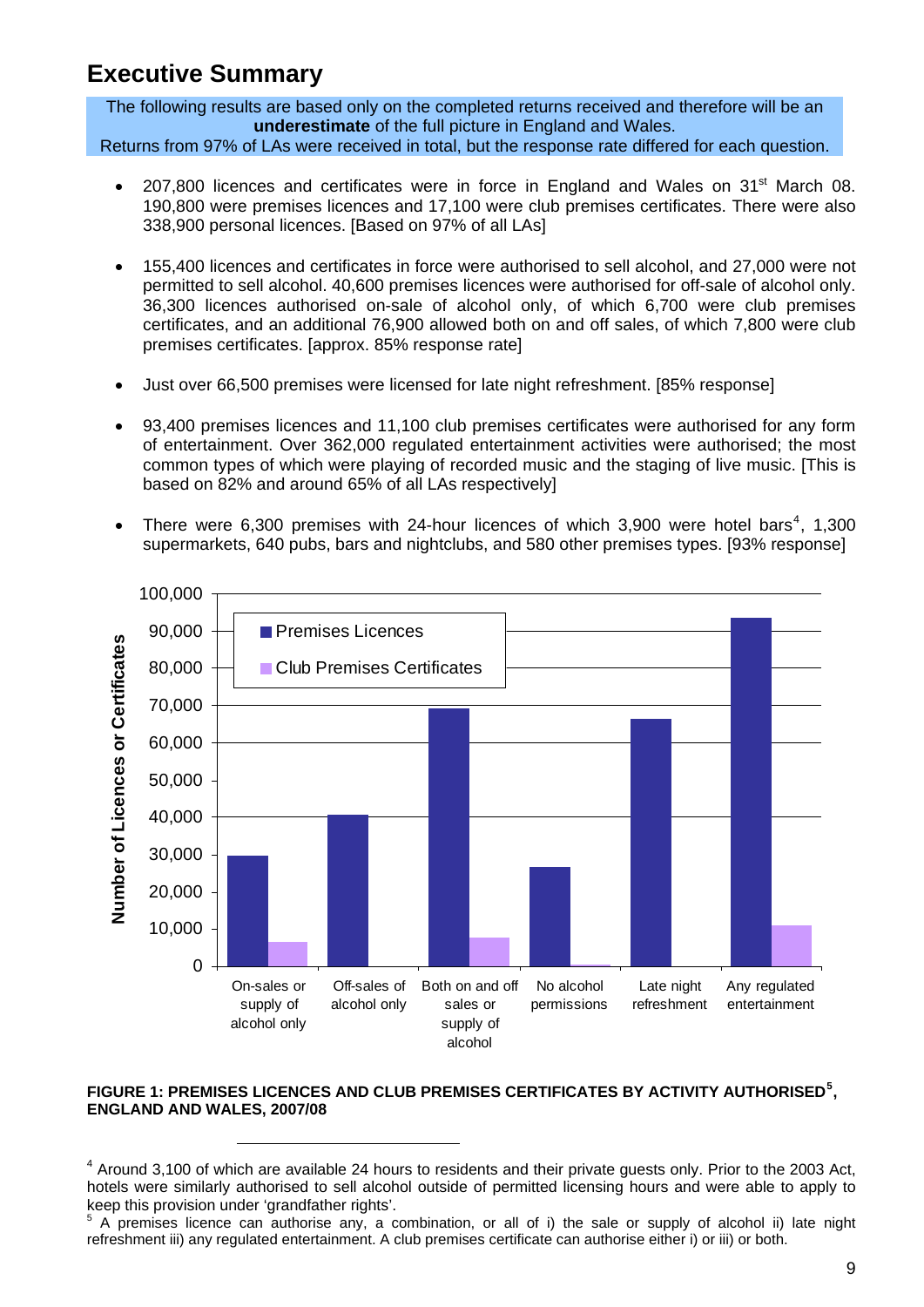- There were 12,400 new applications for premises licences and around 94% of outcomes resulted in the licence being granted. New premises licences granted in the year to 31 March 2008 made up 6 percent of the total number of premises licences. [around 95% response rate]
- 200 applications were made for club premises certificates, with just 3 refused. There were also over 50,000 applications made for new personal licences with 99 percent granted. [approx. 95% response]
- Over 1,000 reviews were completed in this reporting period, with around 90% were premises licences following an application for a review. Over half the reviews were instigated by the Police, and the main reason for completed review was 'Crime and Disorder'. [97%- 90% response rate]
- In around 160 of these cases, the operating hours for the licence was modified following the review and 620 reviews resulted in other conditions were added or modified. [95% response]
- Following a completed review, 170 licences or certificates were suspended and 160 premises licences were revoked or club premises certificates withdrawn. [95% response]
- 5,200 premises licences and club premises certificate applications, and 320 personal licence applications went to a committee hearing in 2007/08. [approx. 95% response]



• There were 115,100 Temporary Event Notices in the year to March 2008. [97% response]

**FIGURE 2: PREMISES LICENCES, CLUB PREMISES CERTIFICATES AND TEMPORARY EVENT NOTICES, ENGLAND AND WALES, 2007/08**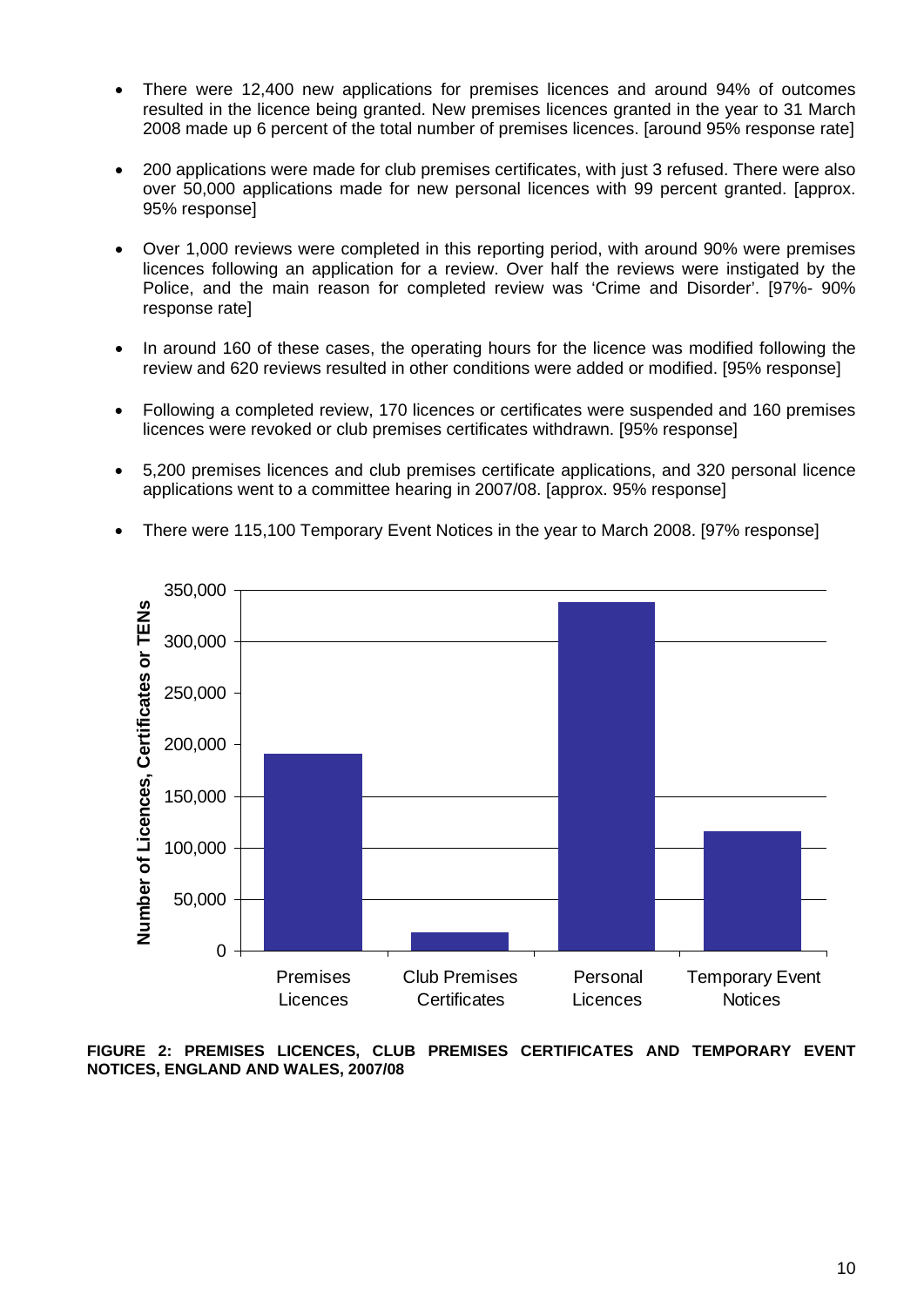### <span id="page-10-0"></span>**Headline Annual Comparisons**

As this is the second year of this statistical bulletin we are able to make some comparisons of key statistics between collections. However, as the number of Licensing Authorities answering each question was different between the two years (see Annex A), we needed to model the data to allow for meaningful and accurate comparisons<sup>[6](#page-10-0)</sup>.

2007 and 2008 figures have been scaled up for some of the key questions so that they represent the estimated total figures for England and Wales (please see "survey methodology – modelling to national totals" on page 35 for full details.)

Comparisons between  $31<sup>st</sup>$  March 2007 and  $31<sup>st</sup>$  March 2008 for England and Wales have been **estimated**, and are as follows (rounded to the nearest hundred):

- o The total number of premises licences in England and Wales (scaled up to 100%, i.e. all Licensing Authorities) was 185,000 in 2007 and 195,500 in 2008. Therefore there was an estimated 6% increase in the number of premises licences over the 12 month period.
- o The total number of club premises certificates in England and Wales was 17,500 in both 2007 and in 2008. Therefore there was no change in the total number of club premises certificates over the 12 month period.
- o There were 291,300 personal licences in 2007 and 347,700 in 2008. This means an estimated 19% increase in the total number of personal licences.
- o The total number of premises licences with 'on-sales of alcohol only' was 32,800 in 2007 and 34,600 in 2008, an increase of around 5%.
- o The number of 'off-sales alcohol only' premises licences was 44,500 in 2007 and 47,000 in 2008 (around a 6% increase). The total number of premises licences with 'both on and off sales only' increased by approximately 4% from 77,900 licences in 2007 to 80,800 in 2008.
- o The total number of 'on-sales alcohol only' club premises certificates in 2007 was 7,100. This increased by around 10% to 7,800 as in 2008. There was also an estimated 10% decrease over the same 12 month period for club premises certificates with 'both on and off-sales of alcohol only' from 10,400 in 2007 to 9,200 in 2008.
- o The total number of licences permitting late night refreshment increased from around 67,500 in 2007 to 76,800 in 2008 – an approximate 14% increase over the year.
- o The total number of premises licences permitted for any regulated entertainment was 104,600 in 2007 and around 112,400 in 2008 (an approximate 7% increase). The number of club premises certificates with provisions for any regulated entertainment remained around 13,500.
- o The total premises licences with live music provisions were 74,200 in 2007 and 80,500 in 2008 which is an estimated 8% increase. The total club premises certificates with provisions for live music remained around 11,000. Overall the estimated total number of live music licences or certificates was  $91,000$  as at March  $31<sup>st</sup>$  2008 (7% annual increase).
- o The number of premises with 24-hour alcohol licences in England and Wales was 5,900 in 2007 and 6,700 premises in 2008. This represents an increase of around 14%. Hotels - the main premises type that have 24 hour licences to sell or supply alcohol - saw an estimated 11% increase to 4,100 licences over the past year.

-

 $6$  However there is still a degree of uncertainty with these modelled estimates, and they should only be used as a guide to show the general direction of change.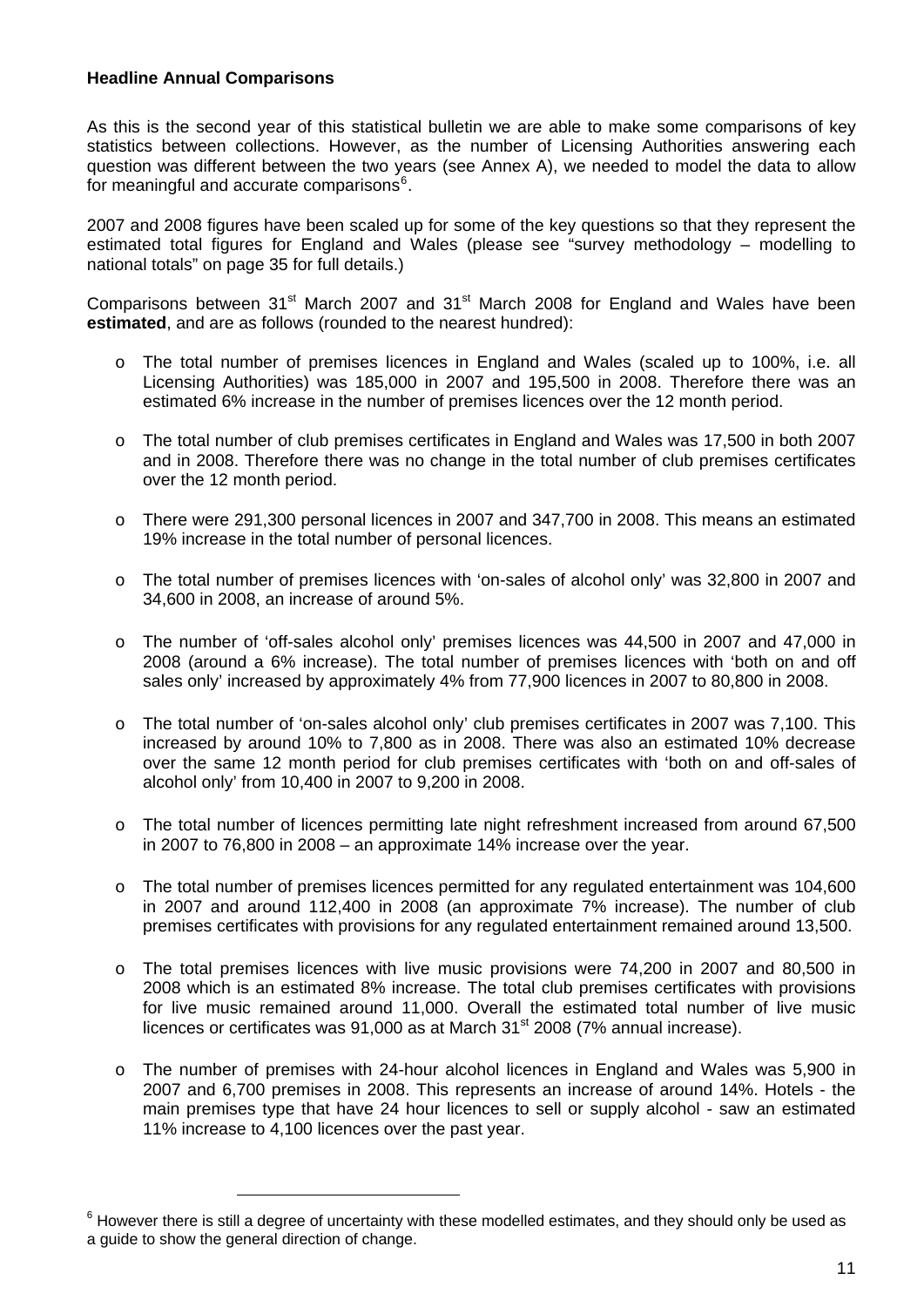- $\circ$  The number of completed review increased from 800 in the 12 month period from 1<sup>st</sup> April 2006 - 31st March 2007 to just over 1,000 for 1st April 2007 – 31st March 2008.
- o The number of Temporary Event Notices increased less than a 1% from 118,000 in the 12 month period from 1<sup>st</sup> April 2006 - 31<sup>st</sup> March 2007 to 119,100 for 1<sup>st</sup> April 2007 – 31<sup>st</sup> March 2008.

#### **Table A: Modelled Estimates for Key Statistics, March 2007, March 2008 and Estimated Percentage Change**

|                                                                          | 31st March<br>2007 | 31st March<br>2008 | Estimated<br>Percentage<br>Change |
|--------------------------------------------------------------------------|--------------------|--------------------|-----------------------------------|
| <b>Premises Licences</b>                                                 | 185,000            | 195,500            | 6%                                |
| <b>Club Premises Certificates</b>                                        | 17,500             | 17,500             | 0%                                |
| <b>Personal Licenses</b>                                                 | 291,300            | 347,700            | 19%                               |
| Premises Licences On-sales of alcohol only                               | 32,800             | 34,600             | 5%                                |
| Premises Licences Off-sales or supply of alcohol only                    | 44,500             | 47,000             | 6%                                |
| Premises Licences Both on and off sales or supply of alcohol             | 77,900             | 80,800             | 4%                                |
| Club Premises Certificates On-sales of alcohol only                      | 7,100              | 7,800              | 10%                               |
| Club Premises Certificates Both on and off sales or supply of<br>alcohol | 10,400             | 9,200              | $-11%$                            |
| Late Night Refreshment                                                   | 67,500             | 76,800             | 14%                               |
| Premises Licences with any regulated entertainment                       | 104,600            | 112,400            | 7%                                |
| Premises Licences with live music provisions                             | 74,200             | 80,500             | 8%                                |
| Premises Licences with recorded music provisions                         | 94,900             | 100,000            | 5%                                |
| Club Premises Certificates with any regulated entertainment              | 13,400             | 13,500             | 1%                                |
| Club Premises Certificates with live music provisions                    | 11,100             | 10,900             | $-2%$                             |
| Club Premises Certificates with recorded music provisions                | 11,800             | 12,000             | 2%                                |
| Premises with 24 hour alcohol licences                                   | 5,900              | 6,700              | 14%                               |
| of which: Pubs, Bars and Nightclubs                                      | 600                | 700                | 17%                               |
| <b>Supermarkets and Stores</b>                                           | 1,100              | 1,300              | 19%                               |
| <b>Hotel Bars</b>                                                        | 3,700              | 4,100              | 11%                               |
| Other premises type                                                      | 500                | 600                | 26%                               |
| Total number of completed reviews                                        | 800                | 1,000              | 29%                               |
| Valid Temporary Event Notices given to Licensing Authority               | 118,000            | 119,100            | 1%                                |

\*All figures in Table A have been rounded to the nearest hundred.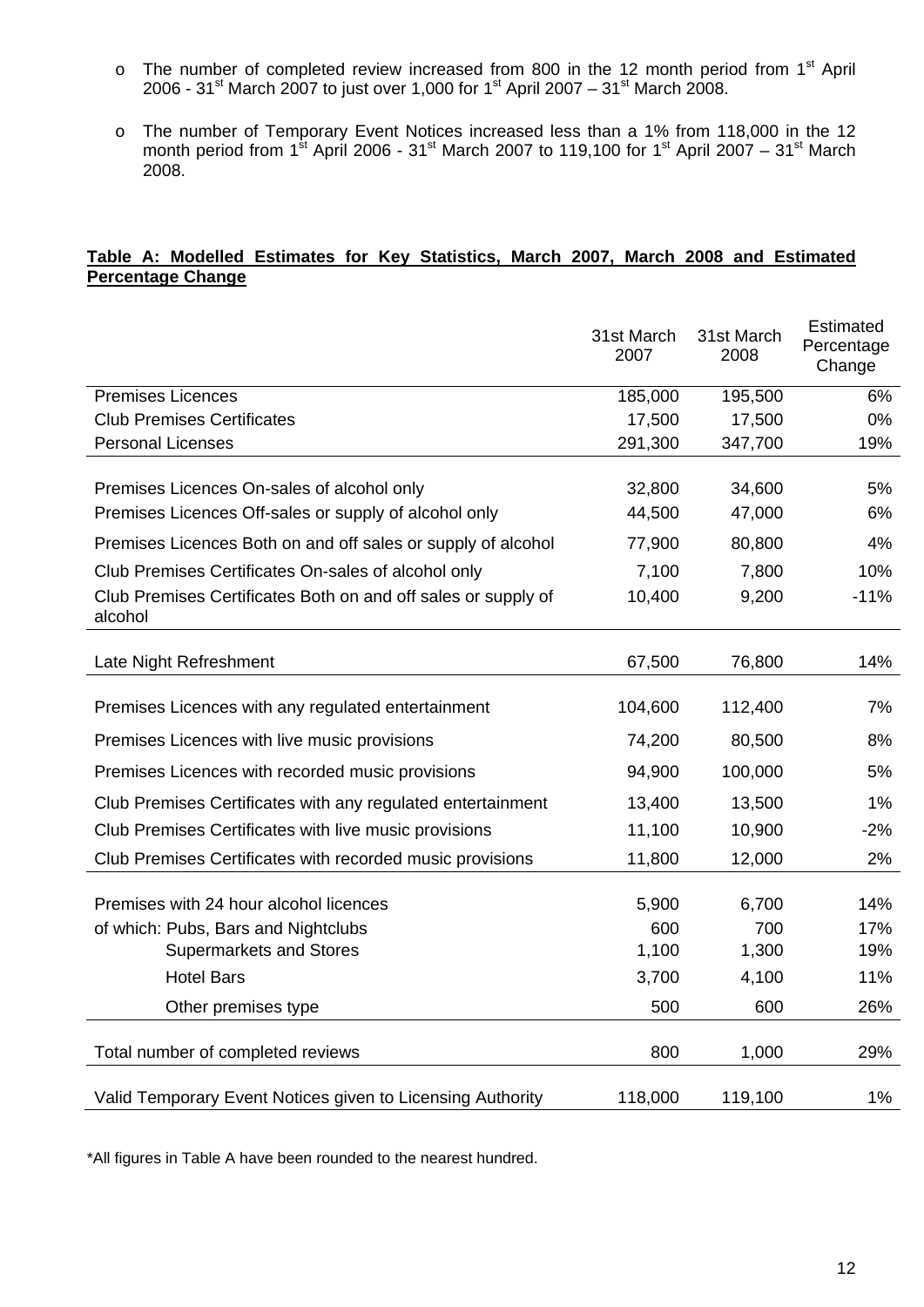### <span id="page-12-0"></span>**Commentary – Part 1 Premises Licences**

97% of LAs submitted a figure for premises licences. However just 82% provided a split by fee band, 93% provided a number with no fee applicable, and around 85% provided information on alcohol permissions.

A premises licence can be used for the sale or supply of alcohol, the provision of regulated entertainment or the provision of late night refreshment or any combination of these activities, under the Licensing Act 2003.

- On 31 March 2008 there were 190,800 premises licences in force in England and Wales.
- Around three quarters of premises licences have authorisation to sell alcohol<sup>[7](#page-12-0)</sup>. On 31<sup>st</sup> March 2008 there were 29,700 premises licences with on-sales only alcohol licences and 40,600 with off sales only alcohol licences. 69,200 licences had both on and off sales of alcohol licences in force, and a further 1,400 had permissions to sell or supply alcohol but did not specify in what capacity. 26,700 premises licences were not permitted for the sale or supply of alcohol, and alcohol permissions were unknown in 23,300 premises licences.

Each premises licence has a fee band which is based on its non-domestic rateable value. The fee bands give a broad indication of the size of the premises, the scale of the business, turnover etc. The number of premises licences split by premises fee band were 39,200 in Band A; 86,600 in Band B; 20,100 in Band C; 4,400 in Band D (no multiplier); [8](#page-12-0)60 in Band D (with multiplier)<sup>8</sup>; 10,700 in Band E [no multiplier) and 670 in Band E (with multiplier). These totals include some of the 11,700 premises licences that didn't attract a fee but still had a fee band based on the non-domestic rateable value, where the fee band was known. The fee band was unknown for 28,100 premises licences.



#### **FIGURE 3: PREMISES LICENCES BY FEE BAND, ENGLAND AND WALES, 31 MARCH 2008**

-

 $7$  For 12 percent of premises licences the alcohol permissions were unknown.

 $8$  See Glossary for definition of the Band D and E multiplier.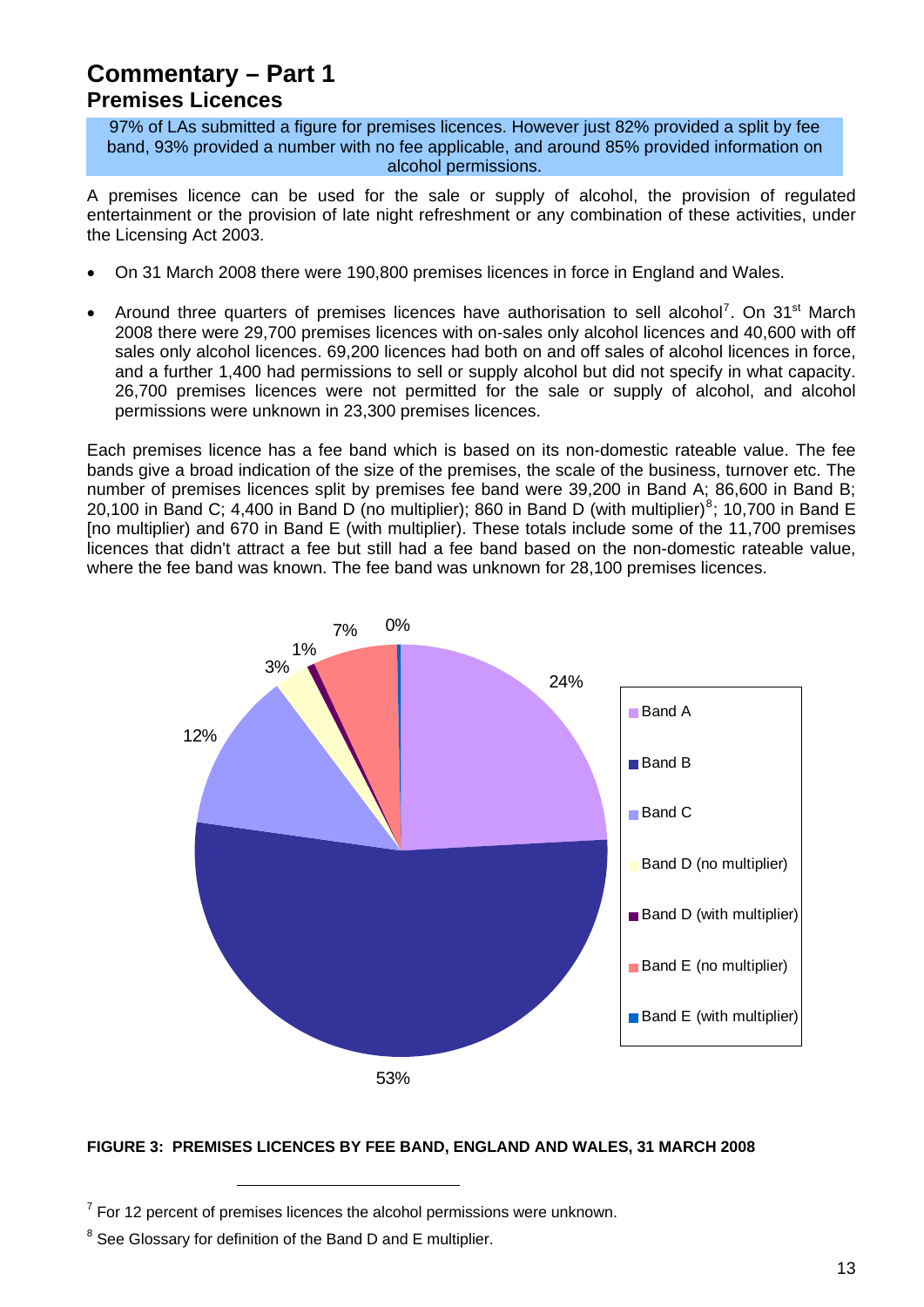### <span id="page-13-0"></span>**Club Premises Certificates**

97% of LAs submitted a figure for club premises certificates. However just 81% provided a split by fee band, and 89% provided a number with no fee applicable.

The Licensing Act 2003 recognises that non-profit making members clubs give rise to different issues for licensing law than commercially run premises selling direct to the public. These qualifying club (such as the Royal British Legion, working men's or cricket or rugby clubs) are generally organisations where members join together for a particular social, sporting or political purpose and then combine to purchase alcohol in bulk for its members.

- On 31 March 2008 there were 17,100 club premises certificates in force<sup>[9](#page-13-0)</sup> in England and Wales.
- More than eight in ten club premises certificates had a permission to supply alcohol.<sup>[10](#page-13-0)</sup> 6,700 club premises certificates authorised on-sale or supply only alcohol licences, 7,800 were authorised for both off and on sales or supply of alcohol and a further 100 had permissions to sell alcohol but did not specify in what capacity. 310 club premises certificates were not permitted for the sale or supply of alcohol. Alcohol permissions were unknown in 2,200 club premises certificates.

The split of these club premises certificates by their fee band (based on its non-domestic rateable value) are as follows: 4,300 were in Band A; 8,800 in Band B; 850 in Band C; 120 in Band D; and 240 in Band E. These totals include some of the 330 club premises certificates that didn't attract a fee, but still had a band, where known. The fee band was unknown for 2,700 club premises certificates.



#### **FIGURE 4: CLUB PREMISES CERTIFICATES BY FEE BAND, ENGLAND AND WALES, 31 MARCH 2008**

(Percentages in figure 4 do not add up to 100% due to rounding.)

### **Personal Licences**

1

97% of LAs submitted a figure for personal licences.

The personal licence is separate from the licence which authorises the premises to be used for the supply of alcohol.

• In the year ending March 2008 there were 338,900 personal licence holders.

<sup>9</sup> Some clubs have a premises licence instead of a club premises certificate (therefore are included in the previous section). A small number may have both (therefore are included in both sections).

 $10$  For 13 percent of Club Premises Certificates the alcohol permissions were unknown.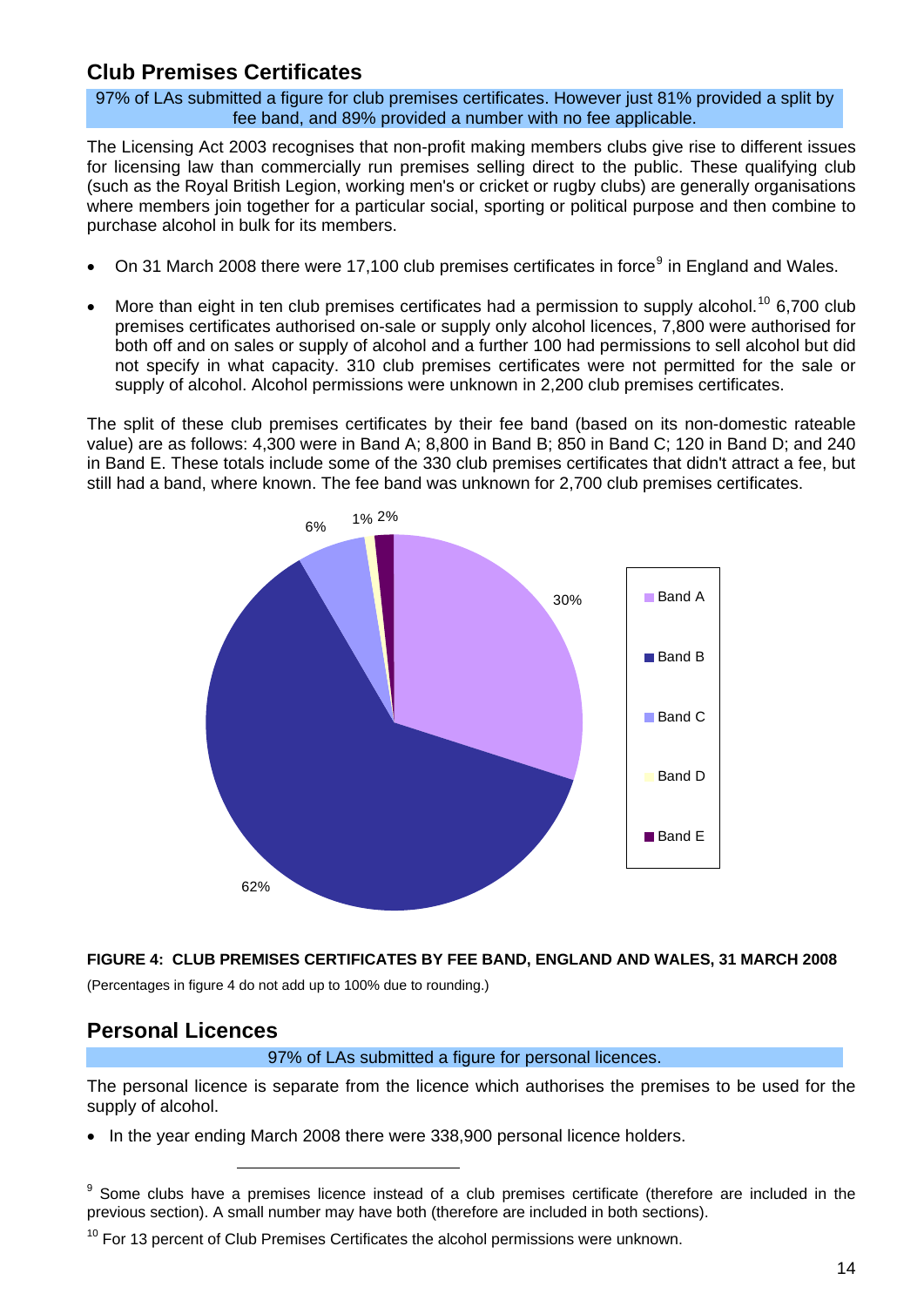### **Regulated Entertainment and Late Night Refreshment**

Just 82% of LAs submitted a total for regulated entertainment, with around 65% of LAs providing a split by licensable activity. 85% of LAs provided a total for late night refreshment.

The provision of regulated entertainment covers the provision of entertainment (plays, films, indoor sporting events, boxing or wrestling, live music, recorded music and dance) as well as the provision of entertainment facilities (facilities provided for enabling people to take part in making music, dancing and similar activities). Entertainment is "regulated entertainment" when it takes place in the presence of a public audience or members and guests of a qualifying club, whether a charge is made or not. Entertainment which takes place in the presence of a private audience is only regulated entertainment when a charge is made with a view to making a profit.

- 93,400 premises licences and 11,100 club premises certificates in force were licensed for some type of regulated entertainment.
- The most popular forms of entertainment for premises licences were recorded music (65,500), live music (52,700), facilities for dancing (36,800) and facilities for making music (33,100).
- For club premises certificates, the most popular forms were recorded music (7,900 club certificates), live music (7,200), facilities for dancing (6,000), facilities for making music (3,800) and indoor sporting events (3,700).
- On 31 March 2008, around 363,000 licensable activities were authorised with a premises licence or club premises certificate.

Late night refreshment is the provision of hot food or drink to the public, for consumption on or off the premises, between 11pm and 5am or the supply of hot food or hot drink to any persons between those hours on or from premises to which the public has access.

• 66,500 premises licences (over a third of all premises licences in force) had late night refreshment activity authorised. 17% of these were in Greater London Authorities and 20% were in other metropolitan districts.



**FIGURE 5: PREMISES LICENCES AND CLUB PREMISES CERTIFICATES BY AUTHORISED REGULATED ENTERTAINMENT, ENGLAND AND WALES, 31 MARCH 2008**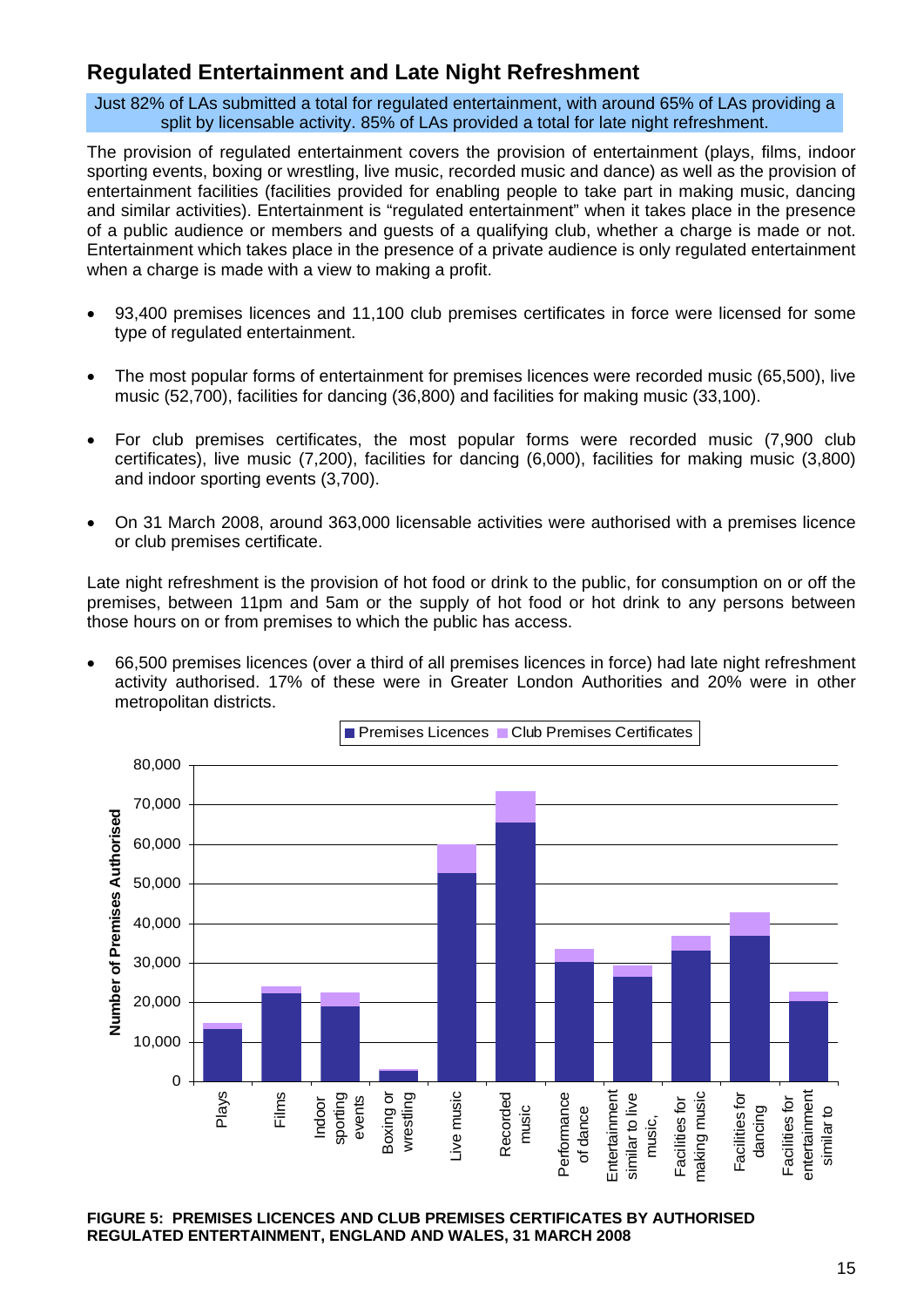### **24-Hour Alcohol Licences**

#### 94% of LAs submitted a total for 24-hour alcohol licences, see page 37 for more details

In 2007/08 there were approximately 6,300 premises licensed for the sale or supply of alcohol for 24 hours in their standard timings. **The possession of a 24 hour licence does not necessarily mean that the premises will choose to open for 24 hours.** Prior to the 2003 Act, hotels were authorised to sell alcohol to residents and their private guests only, outside of permitted licensing hours and were able to apply to keep this provision under 'grandfather rights'.

The results by Government Office Region showed that the South West had 26% of all 24-hour alcohol licences in England and Wales. The North West had 21%, South East had 14%, and London had 11%. The other regions and Wales had less than 7% of the total in their area.

- Around six in ten of all 24 hour alcohol licences were in hotel bars (3,900), of which nearly 90% were open to guests only and the remaining 10% open to guests and public. Over half of all hotel bars with a 24 hour licence were in the North West or the South West, with 80 percent of these open to guests only. A large number of hotels are located in leisure resort areas and therefore these areas would also have a large proportion of hotel bars with 24 hour alcohol licences for guests.
- 1,300 Supermarkets and Stores had 24-hour alcohol licences, of which 58% were large supermarkets and the remaining 42% were other convenience stores. Over half of all 'other' convenience stores with 24 hour licences, were in London.
- Just over one in three Licensing Authorities had at least one Pub, Bar or Nightclub with a 24-hour alcohol licence (640 such premises in total). 310 of these licences (nearly half) were in the South **West**
- 580 other premises types were licensed for the sale or supply of alcohol for 24 hours. Some Local Authorities included petrol stations and garage forecourts as an "other premises" type, whereas other LAs would have included these as an "other convenience store". This category also included casinos, warehouses, village halls, cafés and restaurants, and private member clubs as well as various other premises types. The premises type was unknown in 9 licences.



**FIGURE 6: PREMISES WITH 24-HOUR ALCOHOL LICENCES BY PREMISES TYPE, ENGLAND AND WALES, 31 MARCH 2008**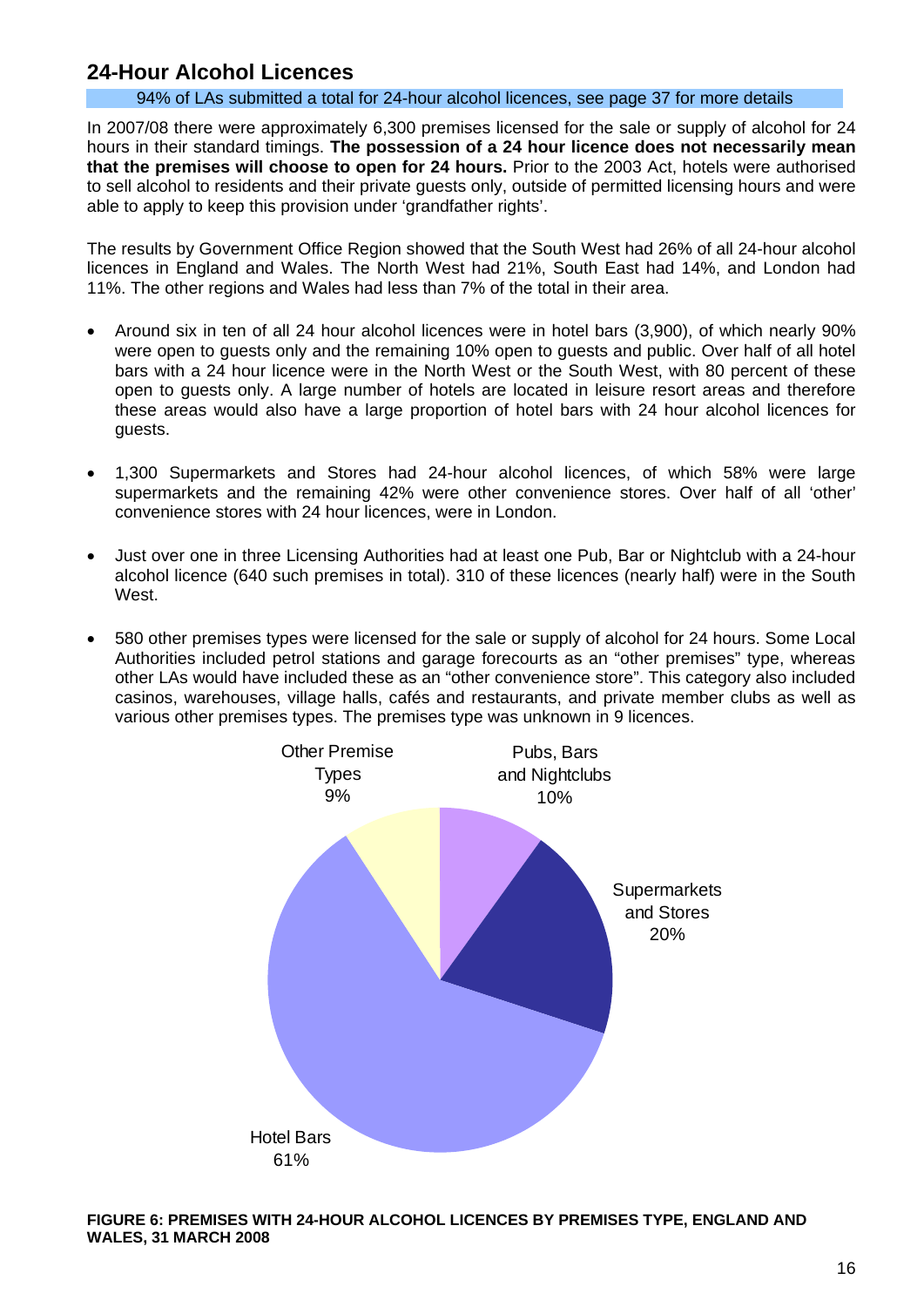- Figure 7 shows licences permitted for the sale or supply of alcohol for 24 hours in their standard timings as a proportion of the total number of alcohol licences in force per authority area. It shows that the majority of LAs with 8% or more of their licences with 24 hour timings are coastal LAs. Many of these are likely to be for hotels.
- The map also shows that most LAs have less than 4% of their licences permitted to sell alcohol for 24 hours.



**FIGURE 7: TOTAL 24-HOUR ALCOHOL LICENCES AS A PROPORTION OF LICENCES PERMITTED TO SELL OR SUPPLY ALCOHOL BY LOCAL AUTHORITY (GREATER LONDON ENLARGED – Not to Scale)**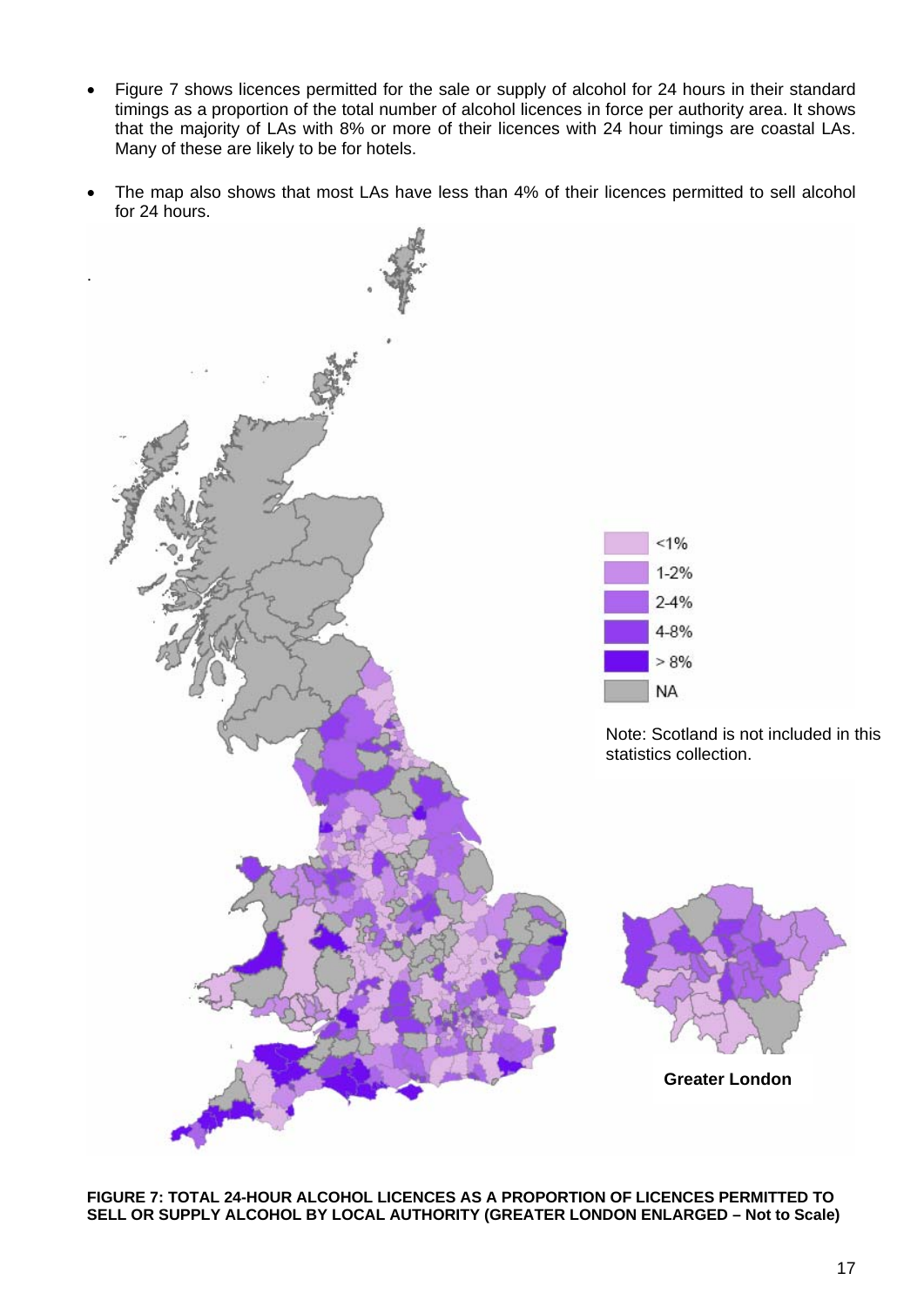### **Cumulative Impact Areas**

97% of LAs submitted a figure for cumulative impact areas, see page 37 for more details

A cumulative impact area is an area that the Local Authority has identified in their licensing policy statement where there is a saturation of licensed premises and the 'cumulative impact' of any additional licensed premises could affect the licensing objectives.

- As on 31st March 2008 there were over 110 cumulative impact areas of which 22% were in Greater London Authorities and 19% in other metropolitan districts.
- 73 Licensing Authorities had at least one cumulative impact area, including 22 Local Authority areas which had two or more cumulative impact areas.



**FIGURE 8: NUMBER OF CUMULATIVE IMPACT AREAS PER LICENSING AUTHORITY, ENGLAND AND WALES, 31ST MARCH 2008**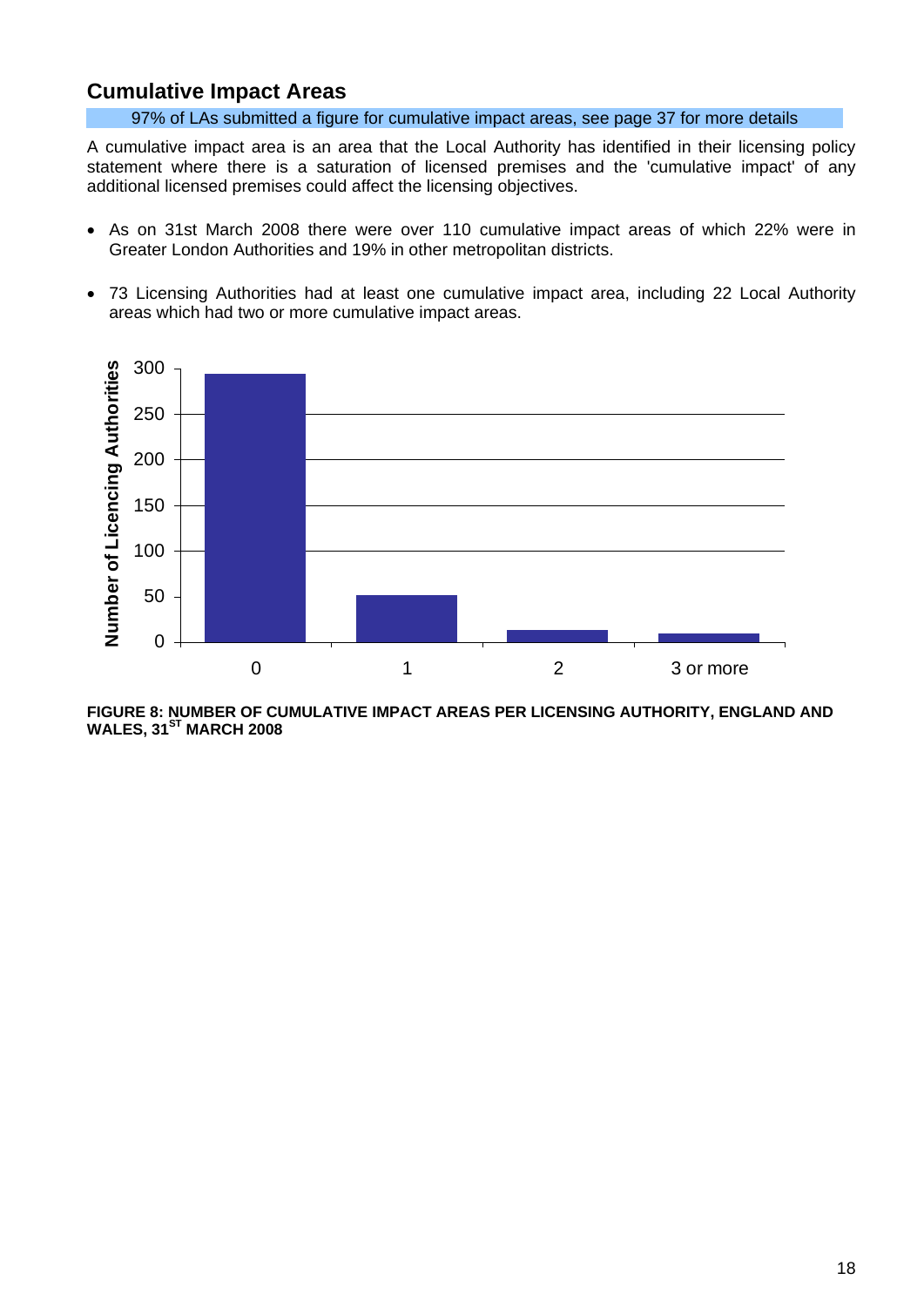## <span id="page-18-0"></span>**Part 2 – Licence Activity in 2007/08**

### **Premises Licences**

96% of LAs reported a total for premises licence applications, see page 38 for more details

2007/08 was the second full financial year where the new Licensing Act was in effect. In this period there were 12,400 new premises licences applied for, of which [11](#page-18-0),700 were granted<sup>11</sup> (97% of all decided outcomes) and 310 were refused. Newly granted premises licences accounted for around 6% of the total number of premises licences in force on 31<sup>st</sup> March 2008.

There were 11,100 applications made to change the terms of a licence, for example the opening hours, the licensable activities or the conditions. 10,600 of these variations were granted (98%), with 210 refused (2%). There were 41,200 requests to specify a different individual as the designated premises supervisor and 40,700 were granted (99%) with 230 refused (under 1%).

Provisional statements are applications where the premises are being constructed, extended or altered for use for licensable activities. 55 were applied for in 2007/08, 51 were granted, and 0 were refused.

Other findings for premises licences in the year to  $31<sup>st</sup>$  March 2008 were:

- 17,500 applications were made for transfers of premises licences. 17,400 were granted in this period and 110 were refused (less than 1%).
- 3,800 premises licences were surrendered, whilst 420 lapsed due to the death, incapacity, insolvency etc. of the licence holder.
- 18 were suspended by a court for the sale or supply of alcohol, following an offence of persistently selling to underage children; and 44 premises licences were prohibited from selling alcohol for 48 hours following a closure notice.



**FIGURE 9: PREMISES LICENCE ACTIVITY, BY OUTCOME, ENGLAND AND WALES 2007/08** 

1

 $11$  Some licences granted would have been from applications prior to 1 April 2007, and some applications applied for may not be granted until after the reporting period, which explains why the number granted and refused does not match the total number applied for. This also affects the percentage granted/refused.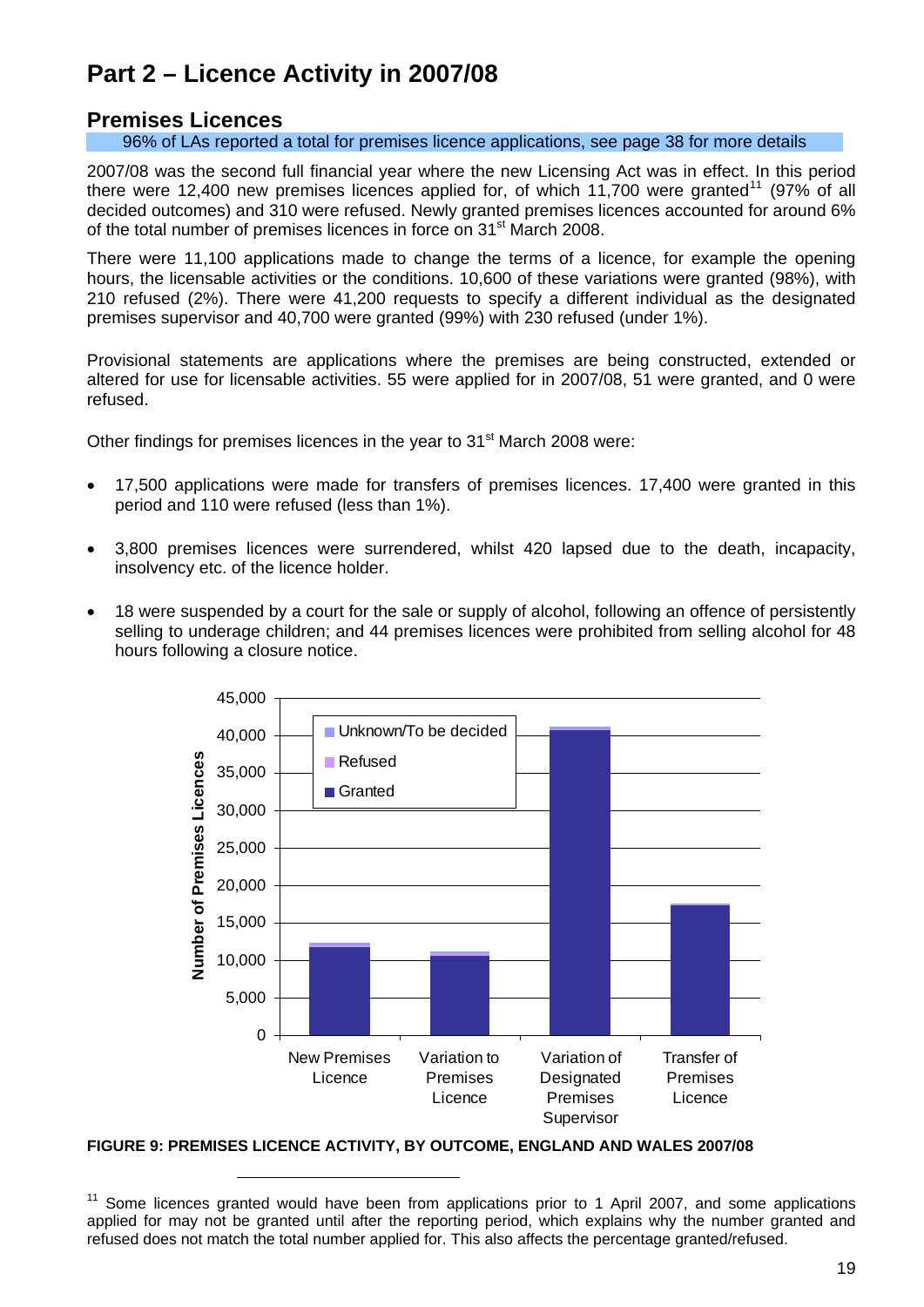### **Club Premises Certificates**

95% of LAs submitted a total for club premises certificate applications, see page 39 for more details

During the twelve months ending 31 March 2008 there were 200 new applications for club premises certificates. 190 were granted (98% of all decided outcomes) and 3 were refused. The newly granted club premises certificates accounted for just 1% of the total number of club premises certificates in force on 31<sup>st</sup> March 2008.

Other findings for club premises certificates in the year to 31<sup>st</sup> March 2008 were:

- 530 variations to club premises certificates were applied for. Variations include changing the activities of the qualifying club, or the conditions of the certificate. 520 were granted (99%) in this reporting period and 5 were refused.
- 260 club premises certificates were surrendered; 7 lapsed as they were only in effect for a limited period which has since expired. 13 were withdrawn where the club was no longer a qualifying club.



**FIGURE 10: CLUB PREMISES CERTIFICATE ACTIVITY, BY OUTCOME, ENGLAND AND WALES 2007/08**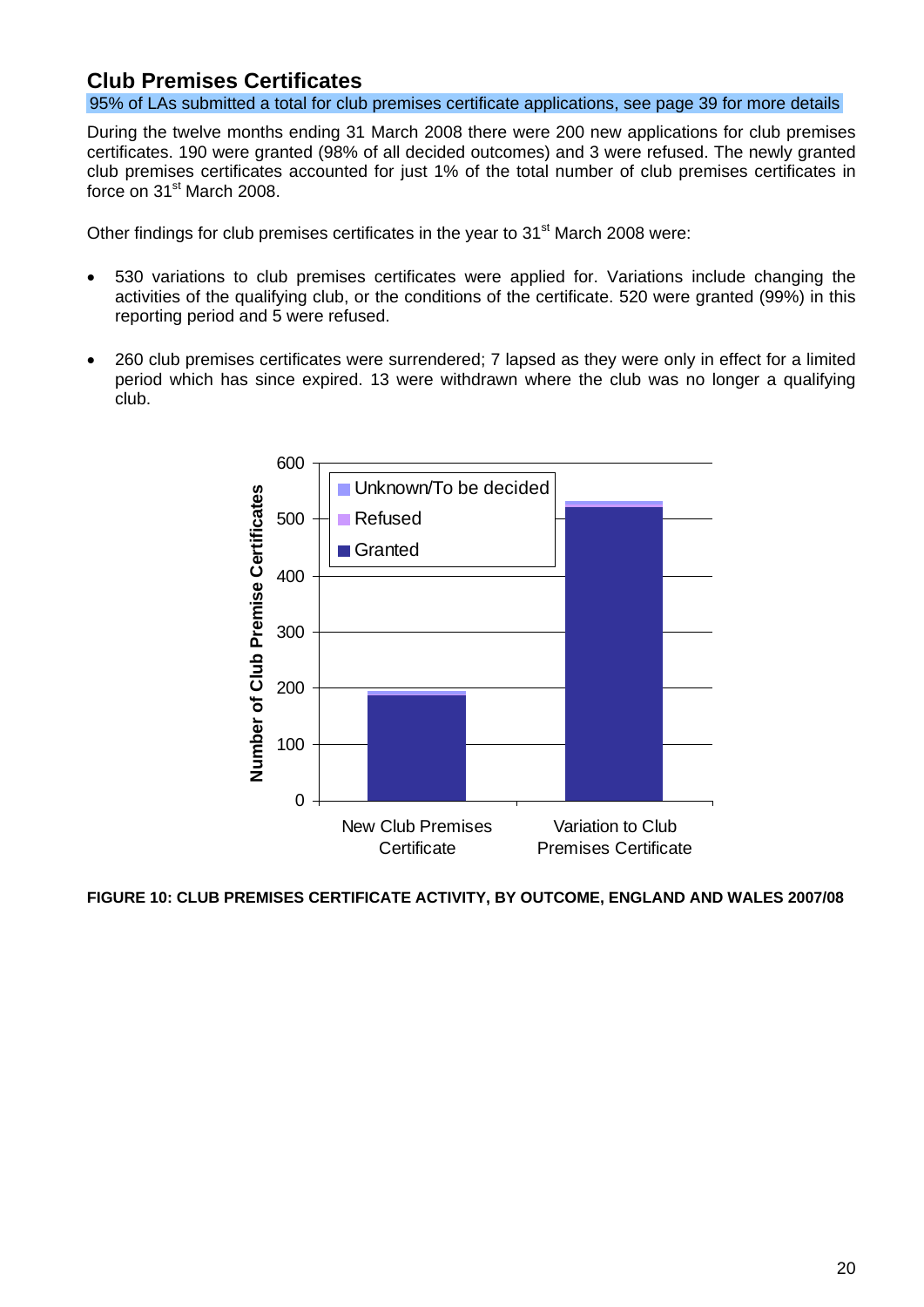### <span id="page-20-0"></span>**Personal Licences**

96% of LAs submitted a total for personal licence applications, see page 39 for more details

A personal licence authorises an individual to supply or authorise the supply of alcohol in accordance with a premises licence under the Licensing Act 2003.

- In the year ending in March 2008, 50,600 new personal licences were applied for, of which 49,900 were granted (99% of decided outcomes) and 340 were refused.
- The new personal licences granted account for nearly 15% of the total number of personal licences in force on 31<sup>st</sup> March 2008.

The Act provides the police and licensing authorities with powers to deal with errant personal licence holders. In the year ending March 2008 there were 230 police objections to personal Licence applications $12$ .

Other findings for personal licences in the year to 31<sup>st</sup> March 2008 were:

- 180 personal licences were surrendered; 21 were revoked; 8 were forfeited; and 15 were suspended by a court.
- There were 320 committee hearings following a personal licence application.

 $\overline{a}$ 

 $12$  If the police make no objections within a 14 day period, the licence must be granted.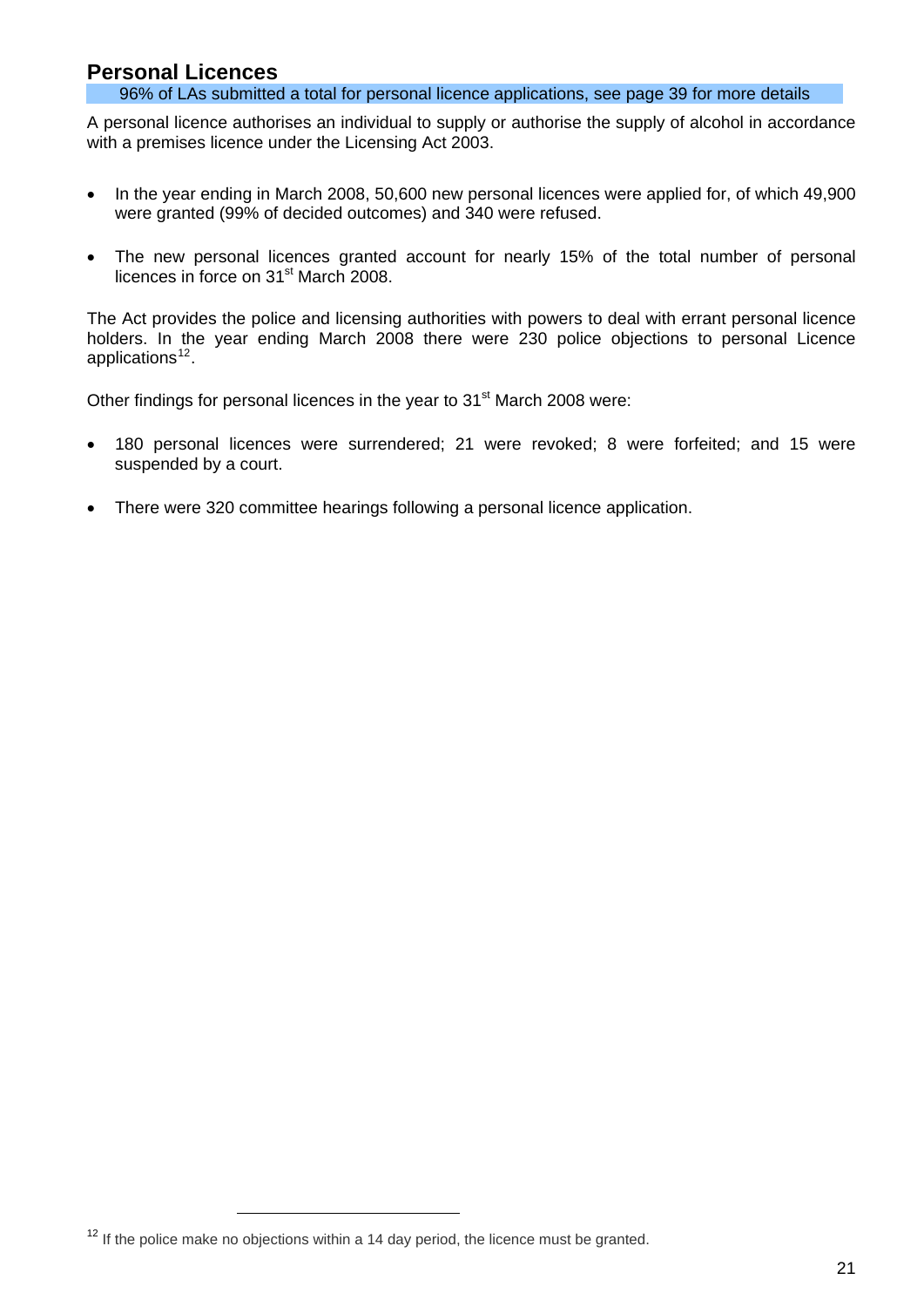### <span id="page-21-0"></span>**Completed Reviews**

97% Licensing Authorities responded to number of completed reviews, more than 90% provided a reason for the completed review, and 95% reported who instigated the review.

There were just over 1,000 completed reviews. 890 were for premises licences following an application for a review, 31 were for premises licences following an application by police for expedited review and 53 were premises licences following closure orders under section 161 of the 2003 Licensing Act. 13 completed reviews were for club premises certificates following an application for a review, and the type of licence was unknown for 18 completed reviews.

The main reason for completed review (as reported by the licensing objectives and the stated grounds of the review) was crime & disorder (630 reviews), this was followed by public nuisance (410 reviews), protection of children (400 reviews) and the least common reason was public safety (170 reviews $)^{13}$  $)^{13}$  $)^{13}$ 

The police were the main responsible authority for instigating the review, (540 reviews, 54%). 180 reviews were instigated by Trading Standards Officers (18%), Environmental Health Officers instigated 130 reviews (13%), and Other Responsible Authorities or Interested Parties instigated 150 reviews (15%). These totals include eight cases where more than one authority instigated the review. Other Responsible Authorities or Interested Parties included a number of local residents, Health & Safety officials, the Fire and Rescue Authorities, planning authorities and local businesses. In 14 reviews the instigating authority/party was unknown.



#### **FIGURE 11: COMPLETED REVIEWS INSTIGATED BY RESPONSIBLE AUTHORITY, ENGLAND AND WALES 2007/08**

 $\overline{a}$ 

 $13$  Note: more than one reason may apply to each review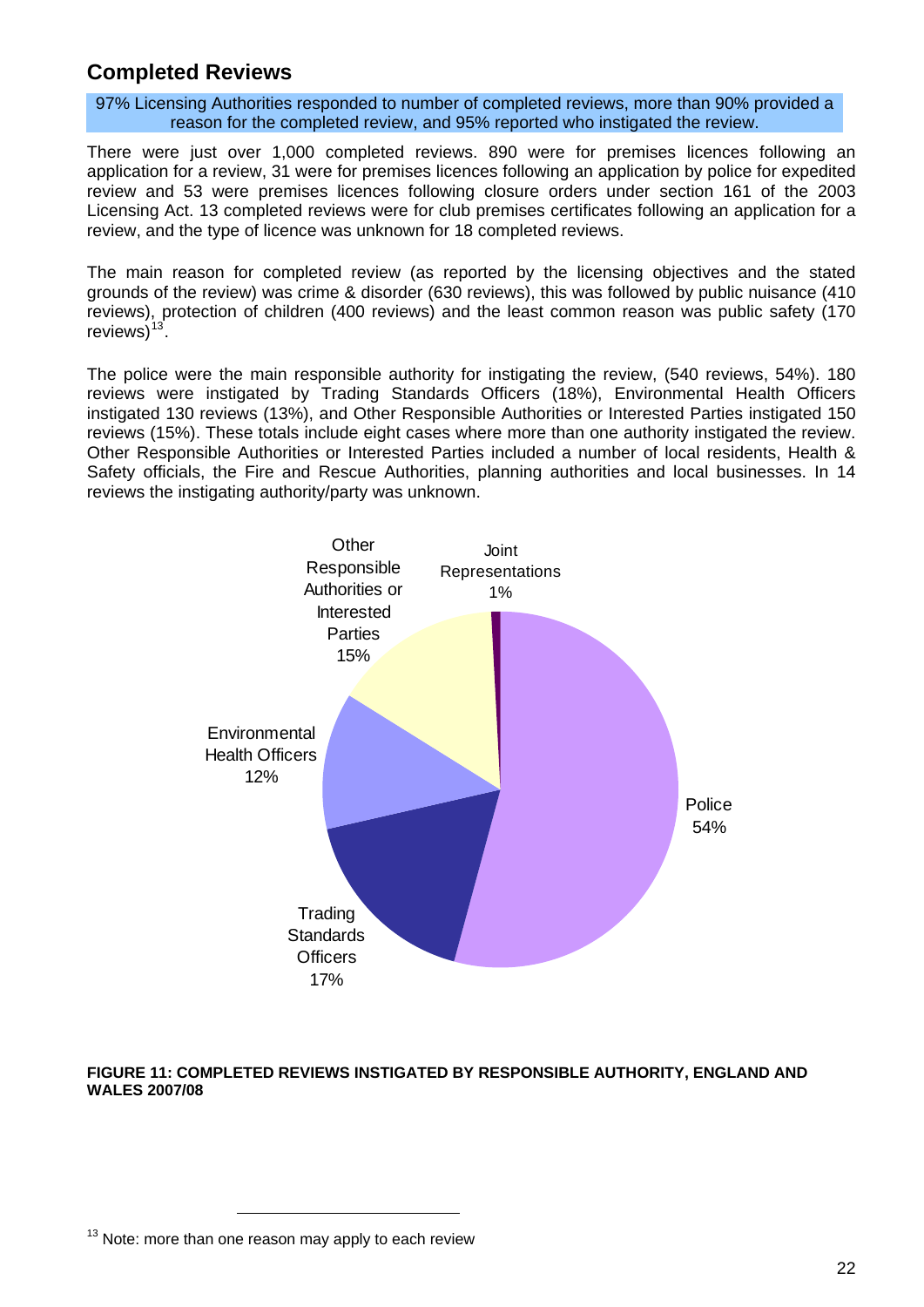- Following a completed review, 170 licences or certificates were suspended and 160 premises licences were revoked or club premises certificates withdrawn.
- Around 160 cases resulted in a licence modifying their operating hours and in 620 cases other conditions were added or modified following a completed review.
- In over 100 cases the licensable activity was partially restricted, and in over 100 reviews for premises licences the designated premises supervisor was removed. Following just 5% of completed cases no action was taken following a review (52 reviews).



**FIGURE 12: ACTIONS TAKEN FOLLOWING COMPLETED REVIEWS, ENGLAND AND WALES 2007/08**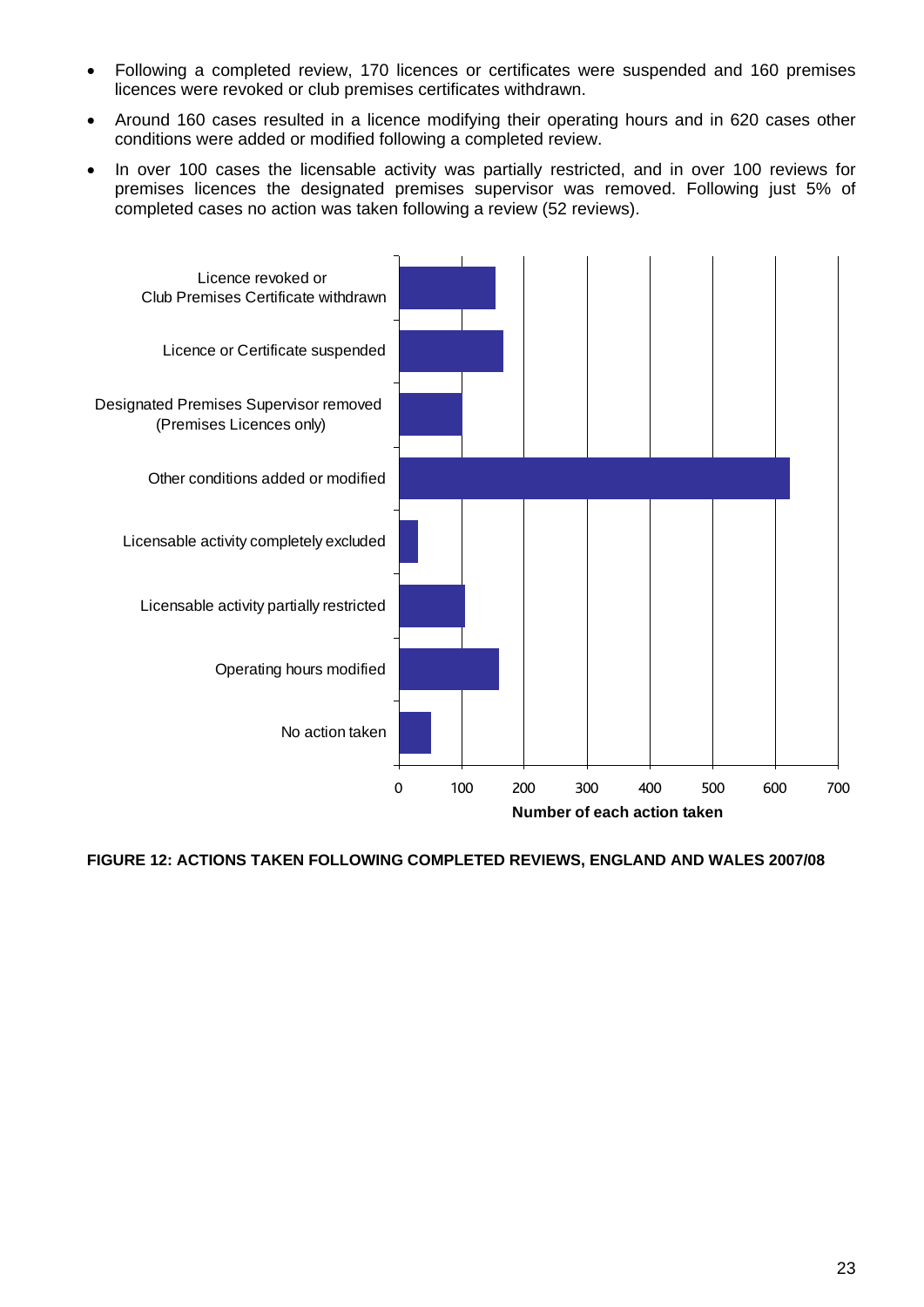### <span id="page-23-0"></span>**Expedited Reviews**

#### Around 95% responded to the questions on expedited reviews and actions taken.

Expedited reviews are a new power which came into force from 1st October 2007. The new powers apply only where a premises licence authorises the sale of alcohol. They do not apply in respect of other premises licences, nor to those operating under a club premises certificate. The purpose of the new powers is to complement existing procedures in the Licensing Act 2003 for tackling crime and disorder associated with licensed premises. The new powers allow the police to trigger a fast track process to review a premises licence where the police consider that the premises are associated with serious crime or serious disorder (or both); and the licensing authority to respond by taking interim steps quickly, where appropriate, pending a full review.

- Between 1<sup>st</sup> October 2007 and 31<sup>st</sup> March 2008 there were 46 applications by the chief officer of police for an expedited/summary review of a premises licence because of serious crime and/or serious disorder under S.53A of the 2003 Act. 3 of these applications were withdrawn or removed.
- In 37 expedited reviews interim steps were taken following the successful application for the review. Interim steps are temporary measures which have to be taken within 48 hours of the expedited review being accepted under one specific review power. These measures then fall (unless they are reimposed at the review hearing). In 6 cases no interim steps were taken.
- In 22 cases the interim step was to suspend the premises licence. In 9 cases the interim step was to modify the operating hours, and other conditions were added or modified in 12 cases. The other interim steps were licensable activity partially restricted in 2 cases and in 5 cases the Designated Premises Supervisor was removed.
- 31 completed reviews of premises licences were following an application by police for an expedited/summary review under S.53A of the 2003 Act.

### **Hearings, Appeals and Judicial Reviews**

 $\overline{a}$ 

Around 95% of LAs responded to number of applications that went to a hearing, 96% responded to number of appeals completed and 97% of LAs recorded the number of completed judicial reviews.

In the year ending  $31<sup>st</sup>$  March 2008 there were 5,200 premises licence or club premises certificate applications that went to a committee hearing. These include applications that went to a hearing for a premises licence, provisional statements, club premises certificates or to vary a licence<sup>[14](#page-23-0)</sup>.

Over the same 12 month period there were 280 completed appeals against the application decision (where the Magistrates Court notified parties of its decision in the time period specified). There were also 140 completed appeals against the licence review decision.

There were 3 completed judicial reviews in the higher courts between  $1<sup>st</sup>$  April 2007 and 31 $<sup>st</sup>$ </sup> March 2008.<sup>[15](#page-23-0)</sup> The licensing authorities which had a completed judicial review were Blackpool, South Northamptonshire, and Wirral.

<sup>&</sup>lt;sup>14</sup> But exclude applications for a change to DPS, transfer of premises licence, review, or cancellation of interim authority notices following police objections that went to a hearing.

<sup>&</sup>lt;sup>15</sup> Canterburv LA informed us this vear that thev also had a judicial review, but it was completed before 1st April 2007 and it had not been included in last year's collection.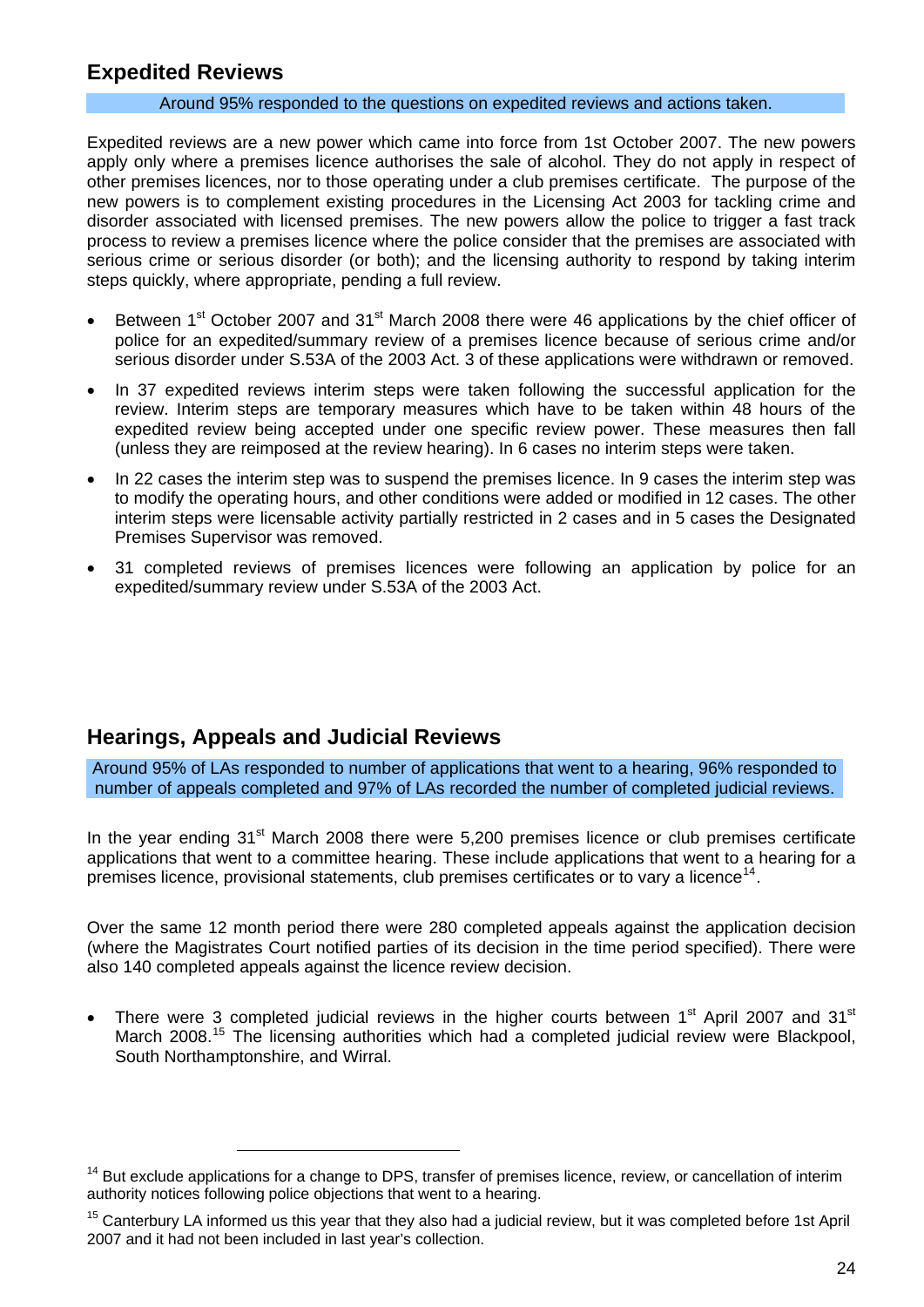### **Temporary Event Notices**

### 97% of LAs submitted a total for Temporary Event Notices, see page 40 for more details

Temporary Event Notices (TENs) have replaced the temporary permissions that were available under the old regimes such as occasional permissions, occasional licences, special hours' certificates, or temporary public entertainment licences. They are a light touch permission that allows licensable activities to be undertaken which last no more than 96 hours and must involve no more than 499 people. There are also restrictions on the number of TENs an individual can give in a year and the number of events that can be held under a TEN each year on an individual premise.

- There were over 115,000 TENs used in year to March 2008. The South East region had the highest proportion of TENs in England and Wales (22 percent), followed by the South West (15 percent) and London (13 percent).
- Nearly 1,300 TENs were withdrawn and 680 were received following modification with police consent.
- Further to this, 150 counter notices were given by the licensing authority following police objection and over 400 counter notices were given where limits were exceeded.
- 170 TENs resulted in a committee hearing.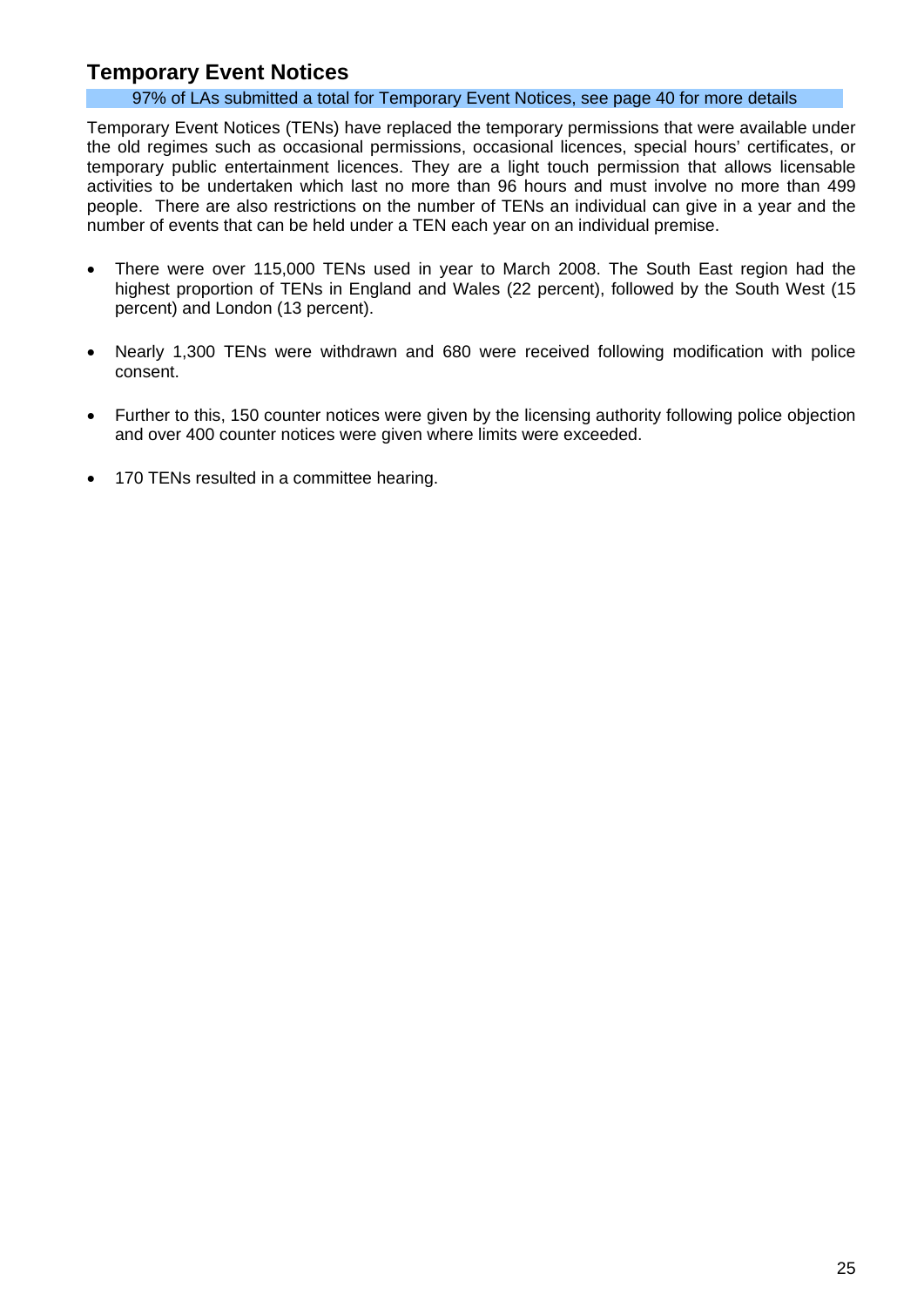## **Tables**

### **Table 1: Number of Premises Licences, Club Premises Certificates and Personal Licences by Fee Band – England and Wales, 31st March 2008**

|                                   |         |                      | Total<br>percentage     |
|-----------------------------------|---------|----------------------|-------------------------|
|                                   | Total   | Percentage<br>valid* | (including<br>unknown)* |
| <b>Premises Licences</b>          | 190,778 |                      | 100%                    |
| Band A                            | 39,154  | 24%                  | 21%                     |
| <b>Band B</b>                     | 86,637  | 53%                  | 45%                     |
| <b>Band C</b>                     | 20,127  | 12%                  | 11%                     |
| Band D (no multiplier)            | 4,442   | 3%                   | 2%                      |
| Band D (with multiplier)          | 859     | 1%                   | 0%                      |
| Band E (no multiplier)            | 10,749  | 7%                   | 6%                      |
| Band E (with multiplier)          | 669     | 0%                   | 0%                      |
| <b>Band unknown</b>               | 28,141  |                      | 15%                     |
| Number with no fee applicable     | 11,683  |                      | 6%                      |
| <b>Club Premises Certificates</b> | 17,069  |                      | 100%                    |
| <b>Band A</b>                     | 4,290   | 30%                  | 25%                     |
| <b>Band B</b>                     | 8,822   | 62%                  | 52%                     |
| <b>Band C</b>                     | 853     | 6%                   | 5%                      |
| <b>Band D</b>                     | 118     | 1%                   | 1%                      |
| Band E                            | 239     | 2%                   | 1%                      |
| <b>Band unknown</b>               | 2,747   |                      | 16%                     |
| Number with no fee applicable     | 333     |                      | 2%                      |
| <b>Personal Licences</b>          | 338,908 |                      | 100%                    |

\*The percentages in the table may not add up to 100% due to rounding.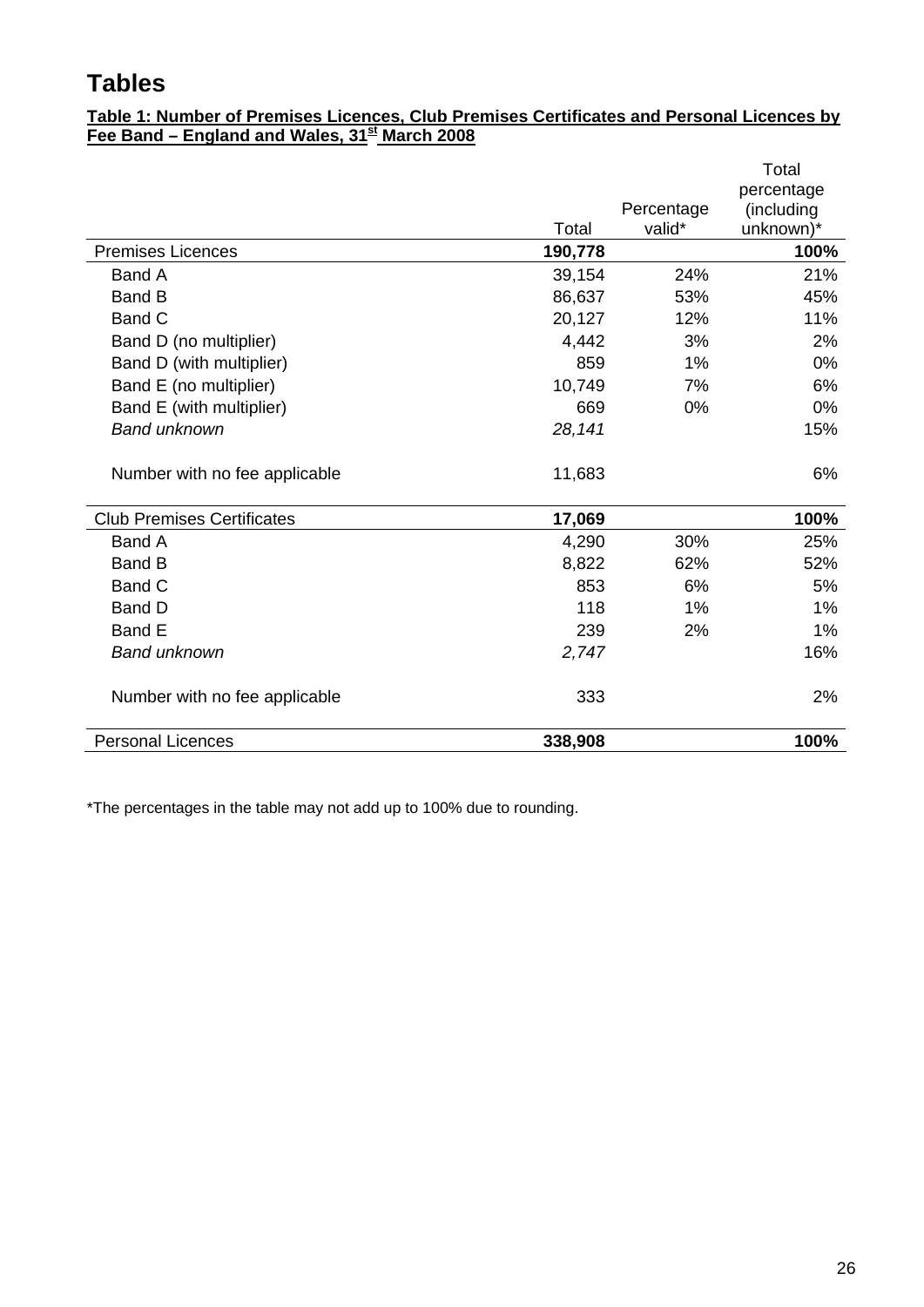#### **Table 2: Number of Premises Licences and Club Premises Certificates by licensable activity - England and Wales, 31st March 2008**

|                                                          |         |            | Total       |
|----------------------------------------------------------|---------|------------|-------------|
|                                                          |         |            | percentage  |
|                                                          |         |            | of licences |
|                                                          |         | Percentage | (including  |
|                                                          | Total   | valid*     | unknowns)*  |
| <b>Premises Licences</b>                                 | 190,778 |            | 100%        |
| Premises Licences Selling Alcohol                        | 140,845 | 84%        | 74%         |
| On-sales or supply of alcohol only                       | 29,663  | 18%        | 16%         |
| Off-sales of alcohol only                                | 40,606  | 24%        | 21%         |
| Both on and off sales or supply of alcohol               | 69,189  | 41%        | 36%         |
| On/off/both sales unspecified                            | 1,387   | 1%         | 1%          |
| Premises Licences Not Permitted To Sell Alcohol          | 26,660  | 16%        | 14%         |
| Unknown Premises Licences Alcohol Permissions            | 23,273  |            | 12%         |
| Late Night Refreshment                                   | 66,540  |            | 35%         |
| <b>Club Premises Certificates</b>                        | 17,069  |            | 100%        |
| <b>Club Premises Certificates Selling Alcohol</b>        | 14,515  | 98%        | 85%         |
| On-sales or supply of alcohol only                       | 6,654   | 45%        | 39%         |
| Both on and off sales or supply of alcohol               | 7,758   | 52%        | 45%         |
| On/off/both sales unspecified                            | 103     | 1%         | 1%          |
| Club Premises Certificates Not Permitted To Sell Alcohol | 313     | 2%         | 2%          |
| Unknown Club Premises Certificates Alcohol Permissions   | 2,270   |            | 13%         |

\*The percentages in the table may not add up to 100% due to rounding.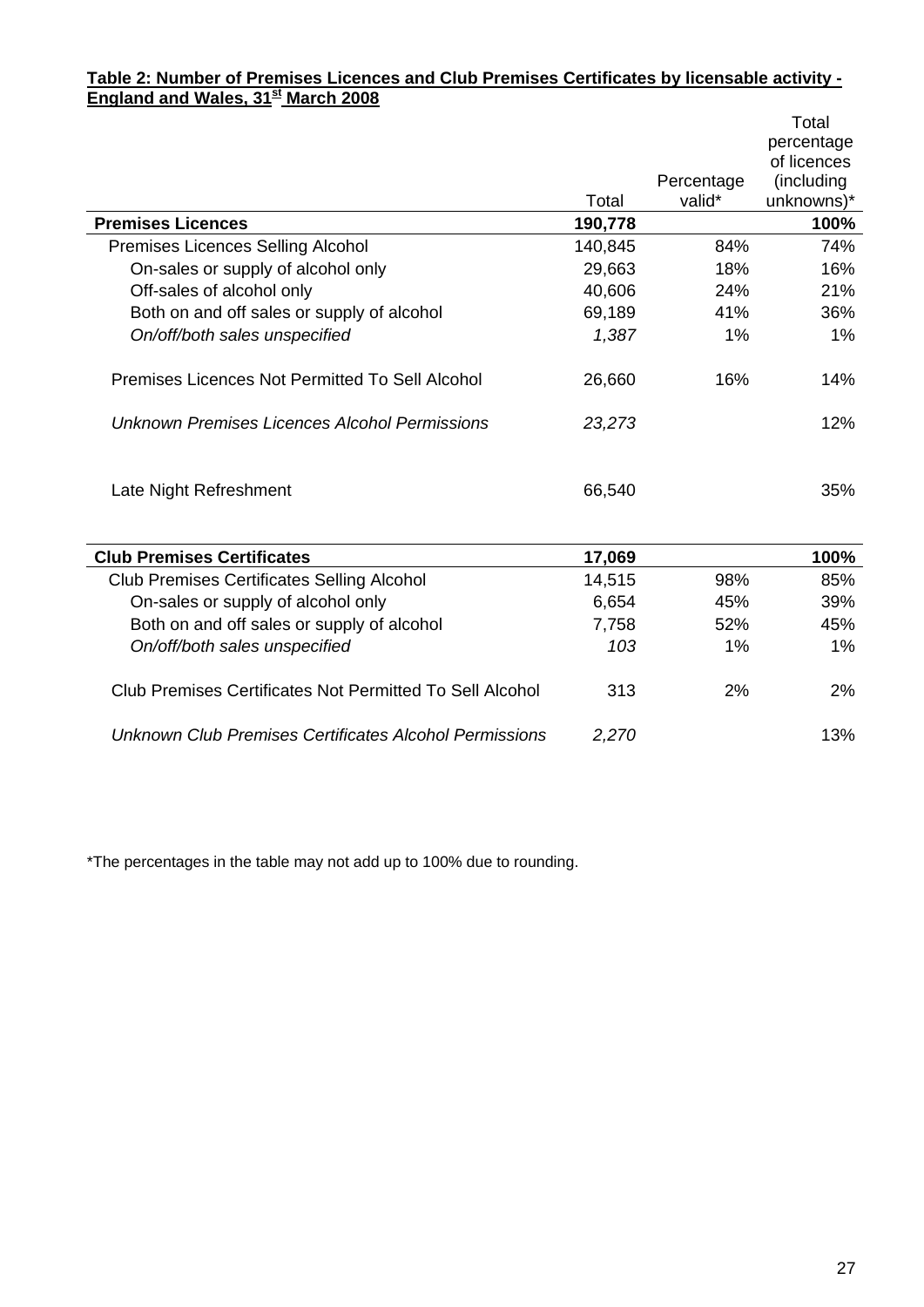### <span id="page-27-0"></span>**Table 3: Number of Premises Licences and Club Premises Certificates by regulated entertainment [16](#page-27-0) type - England and Wales, 31st March 2008**

|        | Percentage       |                           |
|--------|------------------|---------------------------|
|        | οf               | Percentage                |
|        |                  | of all                    |
|        |                  | licences                  |
|        |                  | 100%                      |
| 93,443 | 100%             | 49%                       |
| 13,194 | 14%              | 7%                        |
| 22,068 | 24%              | 12%                       |
| 18,776 | 20%              | 10%                       |
| 2,645  | 3%               | 1%                        |
| 52,693 | 56%              | 28%                       |
| 65,485 | 70%              | 34%                       |
| 30,112 | 32%              | 16%                       |
|        |                  |                           |
| 26,507 | 28%              | 14%                       |
| 33,066 | 35%              | 17%                       |
| 36,795 | 39%              | 19%                       |
|        |                  |                           |
| 20,282 | 22%              | 11%                       |
|        |                  |                           |
|        |                  |                           |
| 17,069 |                  | 100%                      |
|        |                  |                           |
| 11,097 | 100%             | 65%                       |
| 1,531  | 14%              | 9%                        |
| 2,106  | 19%              | 12%                       |
| 3,697  | 33%              | 22%                       |
| 414    | 4%               | 2%                        |
| 7,180  | 65%              | 42%                       |
| 7,858  | 71%              | 46%                       |
| 3,429  | 31%              | 20%                       |
|        |                  |                           |
| 2,853  | 26%              | 17%                       |
| 3,820  | 34%              | 22%                       |
| 6,028  | 54%              | 35%                       |
|        |                  |                           |
| 2,314  | 21%              | 14%                       |
|        | Total<br>190,778 | entertainment<br>licences |

Note: Multiple activities can apply to a particular premise.

-

 $16$  The provision of regulated entertainment covers the provision of entertainment (plays, films, indoor sporting events, boxing or wrestling, live music, recorded music and dance) as well as the provision of entertainment facilities (facilities provided for enabling people to take part in making music, dancing and similar activities). Entertainment is "regulated entertainment" when it takes place in the presence of a public audience or members and guests of a qualifying club, whether a charge is made or not. Entertainment which takes place in the presence of a private audience is only regulated entertainment when a charge is made with a view to making a profit. The performance of live music and incidental playing of recorded music is not regarded as regulated entertainment under the 2003 Act where they are incidental to another activity which is not itself regulated entertainment. The spontaneous performance of music, singing or dancing does not amount to the provision of regulated entertainment and is not a licensable activity. There are also some exemptions for activities in certain premises, such as Churches.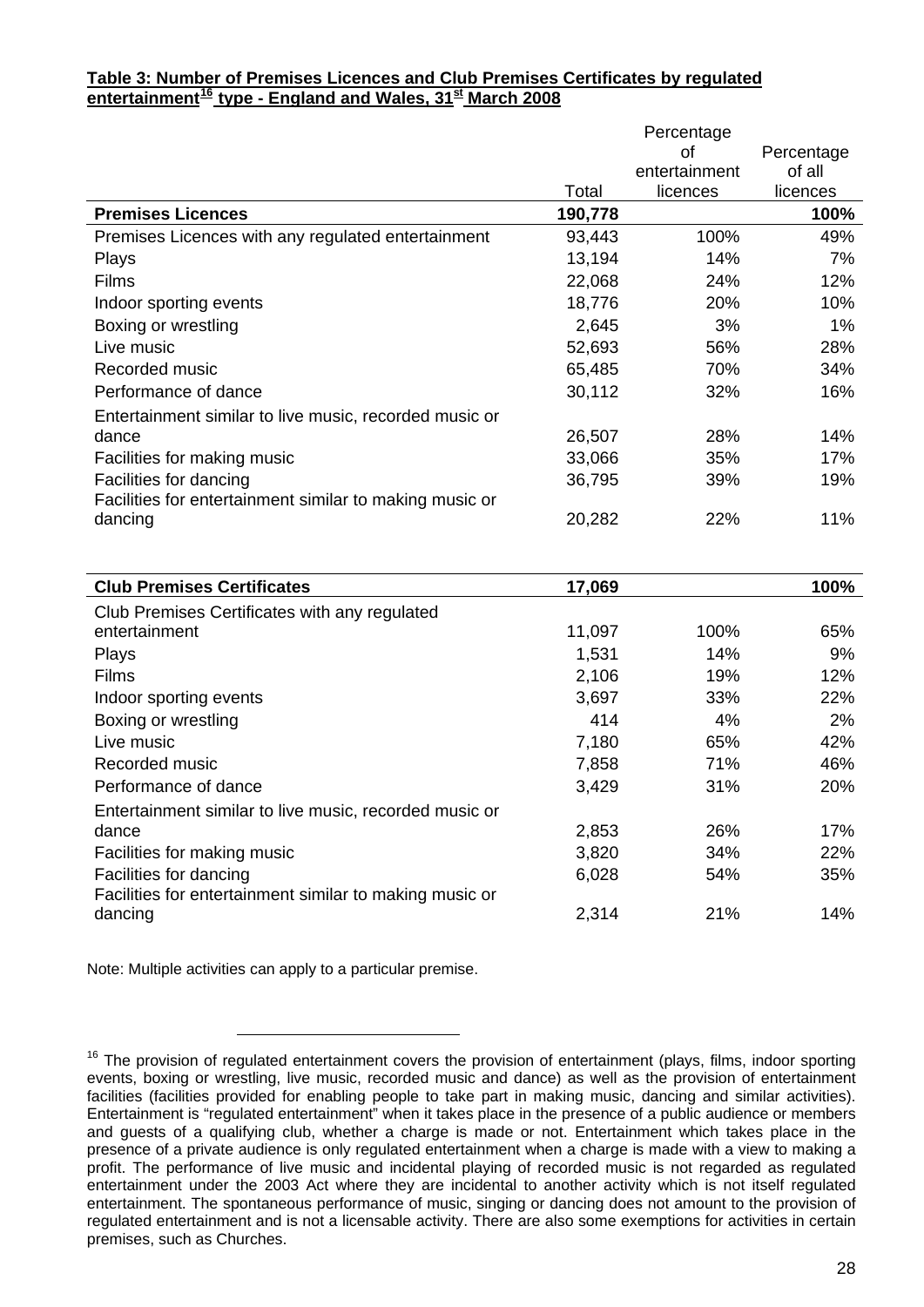### **Table 4: Number of Premises Licences with 24 hour alcohol provisions by premises type - England and Wales, 31st March 2008**

|                                               | Total | Percentage<br>valid | Total<br>percentage*<br>(including<br>unknown) |
|-----------------------------------------------|-------|---------------------|------------------------------------------------|
| <b>Premises with 24 hour alcohol licences</b> | 6,338 | 100%                | 100%                                           |
| Pubs, Bars and Nightclubs                     | 637   | 10%                 | 10%                                            |
| <b>Supermarkets and Stores</b>                | 1,258 | 20%                 |                                                |
| Large supermarkets                            | 710   |                     | 11%                                            |
| Other convenience stores                      | 504   |                     | 8%                                             |
| Unknown                                       | 44    |                     | 0%                                             |
| <b>Hotel Bars</b>                             | 3,856 | 61%                 |                                                |
| Open 24 hours to guests and public            | 378   |                     | 6%                                             |
| Open 24 hours to guests only                  | 3,106 |                     | 49%                                            |
| Unknown                                       | 372   |                     | 6%                                             |
| Other premises type                           | 578   | 9%                  | 9%                                             |
| Premises Type Unknown                         | 9     |                     | 0%                                             |

\*The percentages in the table do not add up to 100% due to rounding.

### Table 5: Number of Cumulative Impact Areas - England and Wales, 31<sup>st</sup> March 2008

|                                          | Total |
|------------------------------------------|-------|
| <b>Number of Cumulative Impact Areas</b> | 112   |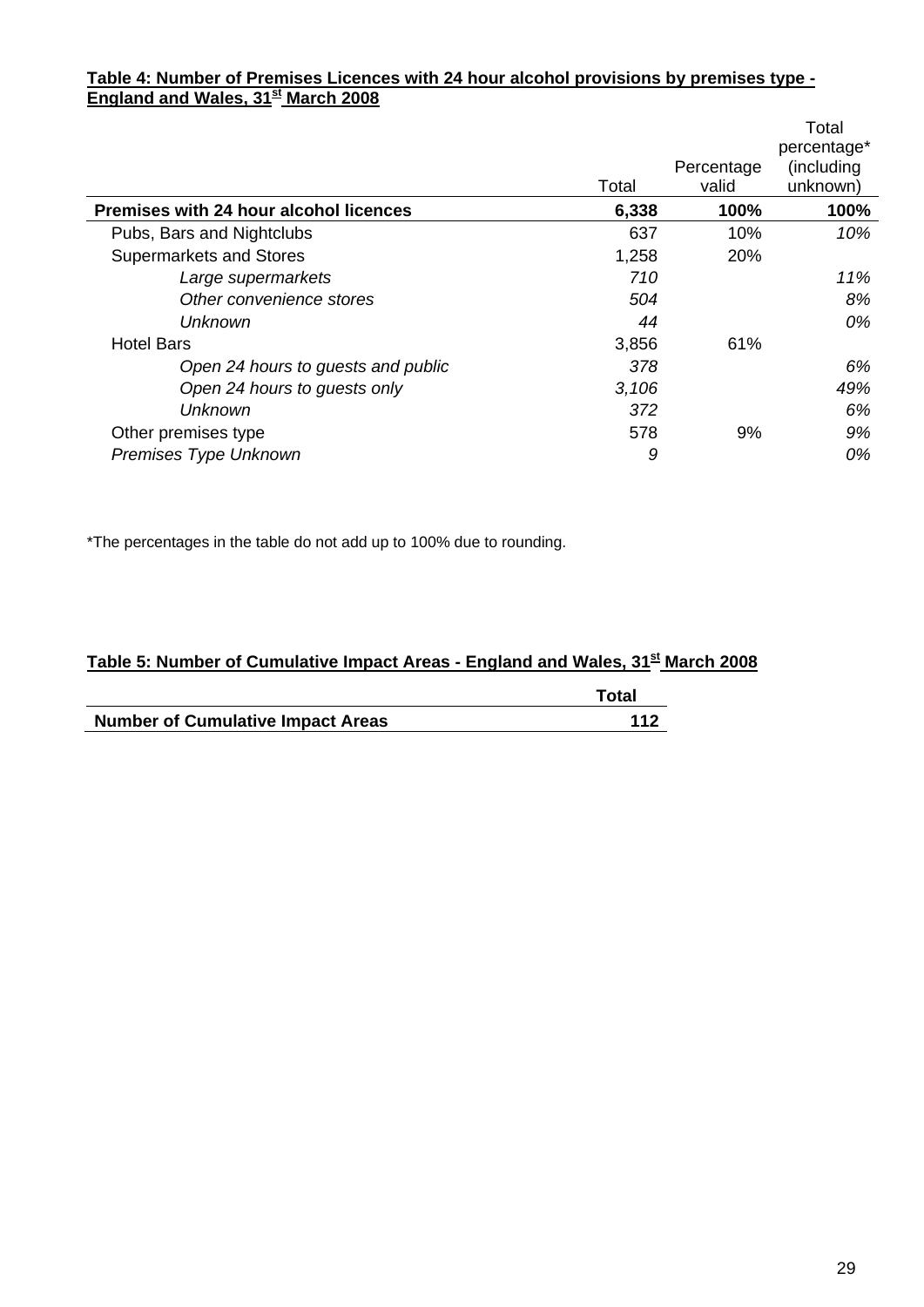### **Table 6 – Licence Activity by outcome for England and Wales in 2007/08**

|                                             |         |         |                |                  | Percentage valid<br>where decision<br>known |         | Percentage totals including<br>unknowns* |         |                                   |
|---------------------------------------------|---------|---------|----------------|------------------|---------------------------------------------|---------|------------------------------------------|---------|-----------------------------------|
|                                             |         |         |                | Unknown /        |                                             |         |                                          |         |                                   |
|                                             | Applied | Granted | Refused        | To Be<br>Decided | Granted                                     | Refused | Granted                                  | Refused | Unknown / To<br><b>Be Decided</b> |
|                                             |         |         |                |                  |                                             |         |                                          |         |                                   |
| <b>New Premises Licence</b>                 | 12,391  | 11,651  | 309            | 431              | 97%                                         | 3%      | 94%                                      | 2%      | 3%                                |
| Variation to Premises Licence               | 11,114  | 10,642  | 213            | 259              | 98%                                         | 2%      | 96%                                      | 2%      | 2%                                |
| Variation of Designated Premises Supervisor | 41,212  | 40,650  | 233            | 329              | 99%                                         | $1\%$   | 99%                                      | $1\%$   | $1\%$                             |
|                                             |         |         |                |                  |                                             |         |                                          |         |                                   |
| <b>New Club Premises Certificate</b>        | 195     | 186     | 3              | 6                | 98%                                         | 2%      | 95%                                      | 2%      | 3%                                |
| Variation to Club Premises Certificate      | 531     | 521     | 5              | 5                | 99%                                         | 1%      | 98%                                      | $1\%$   | $1\%$                             |
|                                             |         |         |                |                  |                                             |         |                                          |         |                                   |
| New Personal Licence                        | 50,580  | 49,912  | 341            | 327              | 99%                                         | $1\%$   | 99%                                      | 1%      | $1\%$                             |
| <b>Provisional Statement</b>                | 55      | 51      | $\overline{0}$ | 4                | 100%                                        | 0%      | 93%                                      | 0%      | 7%                                |
| <b>Transfer of Premises Licence</b>         | 17,539  | 17,355  | 110            | 74               | 99%                                         | $1\%$   | 99%                                      | 1%      | 0%                                |

\*The percentages in the table may not add up to 100% due to rounding.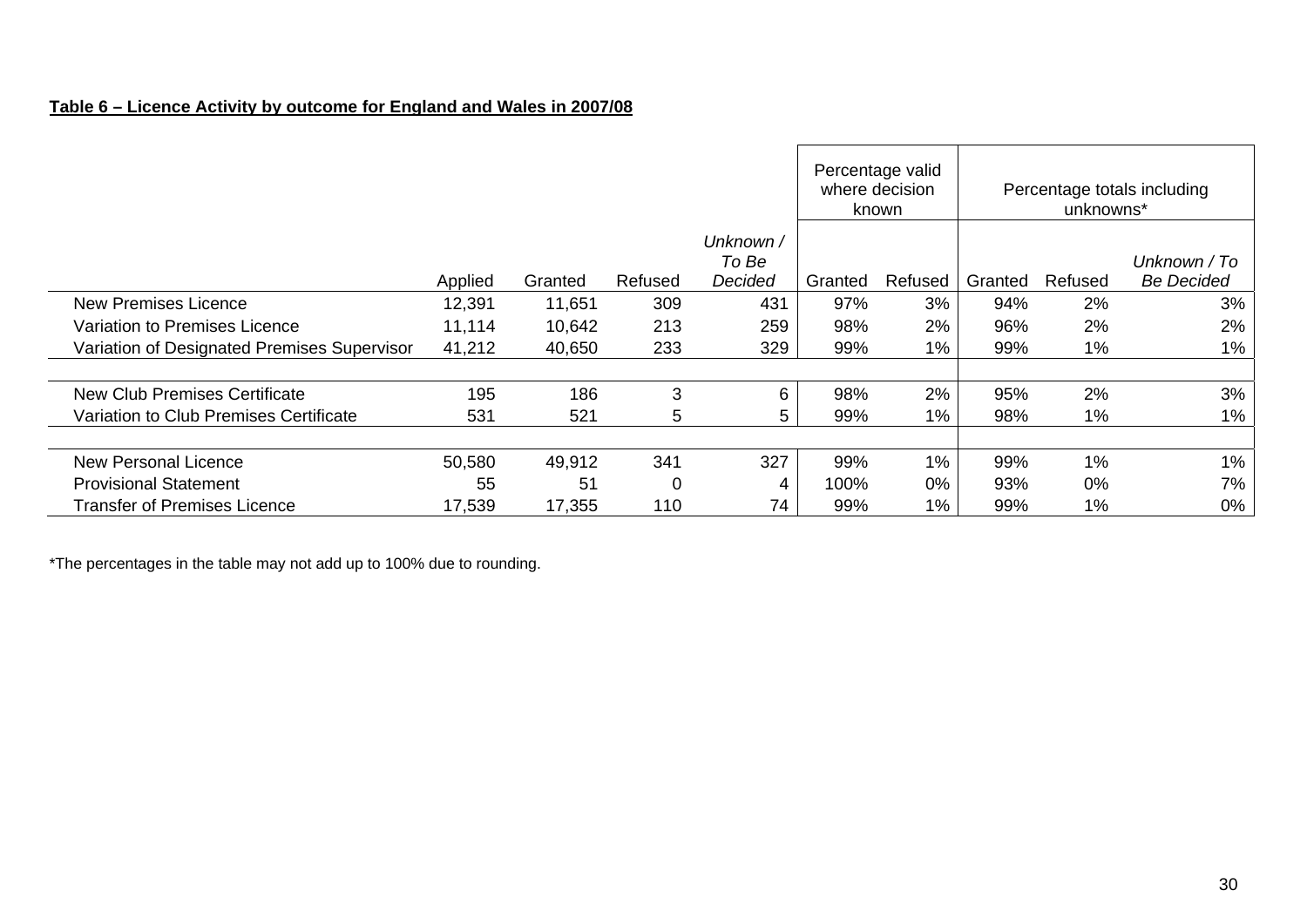### **Table 7: Number of police objections to Personal Licences, and committee hearings - England and Wales in 2007/08**

|                                                              | Total |
|--------------------------------------------------------------|-------|
| Number of police objections to Personal Licence applications | 227   |
|                                                              |       |
|                                                              |       |
| Number of applications that went to a committee hearing      |       |
| Premises Licence/Club Premises Certificate applications      | 5,194 |

#### **Table 8a: Number of completed reviews by type of licence - England and Wales in 2007/08**

|                                                                             | Total | Percentage<br>valid | Total<br>percentage*<br>(including<br>unknown) |
|-----------------------------------------------------------------------------|-------|---------------------|------------------------------------------------|
| <b>Completed reviews</b>                                                    | 1,008 |                     | 100%                                           |
| Premises Licences (following application)                                   | 893   | 90%                 | 89%                                            |
| Premises Licences (following application by police for expedited<br>review) | 31    | 3%                  | 3%                                             |
| Premises Licences (following closure orders under S.161 of Act)             | 53    | 5%                  | 5%                                             |
| Club Premises Certificates (following application)                          | 13    | 1%                  | $1\%$                                          |
| <b>Unknown</b>                                                              | 18    |                     | 2%                                             |

\*The percentages in the table do not add up to 100% due to rounding.

#### **Table 8b: Reason for completed review - England and Wales in 2007/08**

|                               | Total | Percentage |
|-------------------------------|-------|------------|
| Crime & Disorder              | 628   | 62%        |
| <b>Protection of Children</b> | 396   | 39%        |
| <b>Public Nuisance</b>        | 408   | 40%        |
| <b>Public Safety</b>          | 174   | 17%        |

Note: more than one reason may apply to each review, so the percentages will not add to 100%

#### **Table 8c: Number of completed reviews instigated by each Responsible Authority - England and Wales in 2007/08**

|                                                     | Total | Percentage<br>valid* | Total<br>percentage*<br>(including<br>unknown) |
|-----------------------------------------------------|-------|----------------------|------------------------------------------------|
| Police                                              | 544   | 54%                  | 54%                                            |
| <b>Trading Standards Officers</b>                   | 176   | 18%                  | 17%                                            |
| <b>Environment Health Officers</b>                  | 129   | 13%                  | 13%                                            |
| Other Responsible Authorities or Interested Parties | 153   | 15%                  | 15%                                            |
| <b>Unknown</b>                                      | 14    |                      | 1%                                             |

\*The percentages in the table do not add up to due to rounding and in eight cases more than one responsible authority instigated the review.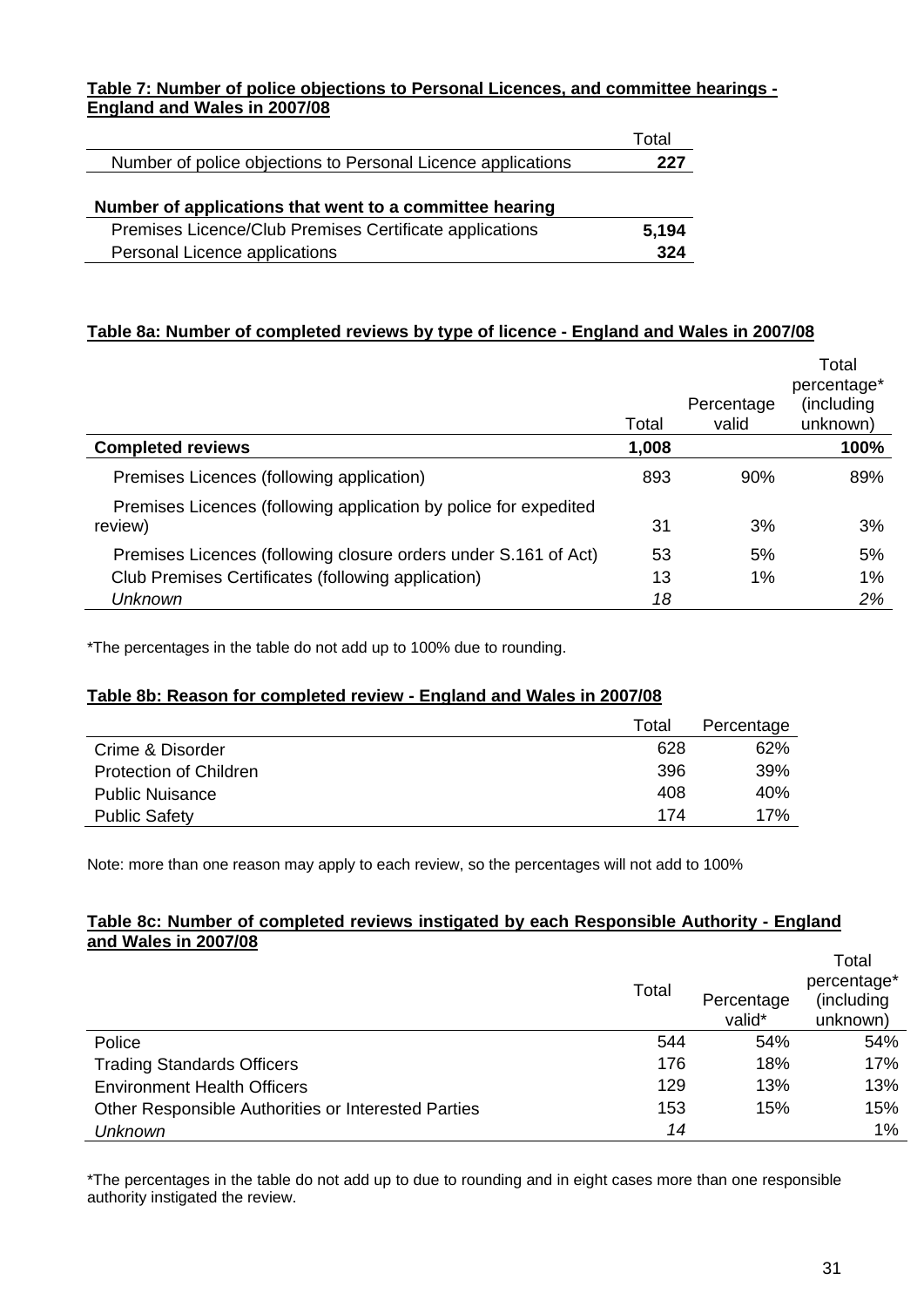### **Table 9: Action taken following completed reviews - England and Wales in 2007/08**

|                                                                 | Total | Percentage |
|-----------------------------------------------------------------|-------|------------|
| <b>Completed reviews</b>                                        | 1,008 | 100%       |
| No action taken                                                 | 52    | 5%         |
| Operating hours modified                                        | 161   | 16%        |
| Licensable activity partially restricted                        | 106   | 11%        |
| Licensable activity completely excluded                         | 31    | 3%         |
| Other conditions added or modified                              | 622   | 62%        |
| Designated Premises Supervisor removed (Premises Licences only) | 102   | 10%        |
| Licence or Certificate suspended                                | 167   | 17%        |
| Licence revoked or Club Premises Certificate withdrawn          | 155   | 15%        |

Note: more than one action may apply to each completed review, so the percentages will not add to 100%

#### **Table 10: Number of Expedited review applications, applications withdrawn and interim steps taken - England and Wales in 2007/08**

|                                                               | Total    | Percentage of<br>expedited<br>reviews where<br>interim steps<br>taken | Percentage<br>of expedited<br>reviews |
|---------------------------------------------------------------|----------|-----------------------------------------------------------------------|---------------------------------------|
| Total number of applications for expedited reviews            | 46       |                                                                       | 100%                                  |
| Number of expedited review applications withdrawn or rejected | 3        |                                                                       | 7%                                    |
| Number of cases where no interim steps were taken             | 6        |                                                                       | 13%                                   |
| Number of cases where interim steps were taken                | 37       |                                                                       | 80%                                   |
| Operating hours modified                                      | 9        | 24%                                                                   |                                       |
| Licensable activity partially restricted                      | 2        | 5%                                                                    |                                       |
| Licensable activity completely excluded                       | $\Omega$ | 0%                                                                    |                                       |
| Other conditions added or modified                            | 12       | 32%                                                                   |                                       |
| Designated Premises Supervisor removed                        | 5        | 14%                                                                   |                                       |
| Licence suspended                                             | 22       | 59%                                                                   |                                       |

Note: more than one interim step may apply per review, so the percentages will not add to 100%

#### **Table 11: Number licences surrendered, lapsed, suspended, revoked, forfeited or withdrawn by licence type, 2007/08**

|                                   | Surrendered | Lapsed  | Suspended<br>by a court | Closure<br>notice       |
|-----------------------------------|-------------|---------|-------------------------|-------------------------|
| <b>Premises Licences</b>          | 3,786       | 423     | 18                      | 44                      |
|                                   | Surrendered | Lapsed  | Withdrawn               |                         |
|                                   |             |         |                         |                         |
| <b>Club Premises Certificates</b> | 255         |         | 13                      |                         |
|                                   |             |         |                         |                         |
|                                   | Surrendered | Revoked | Forfeited               | Suspended<br>by a court |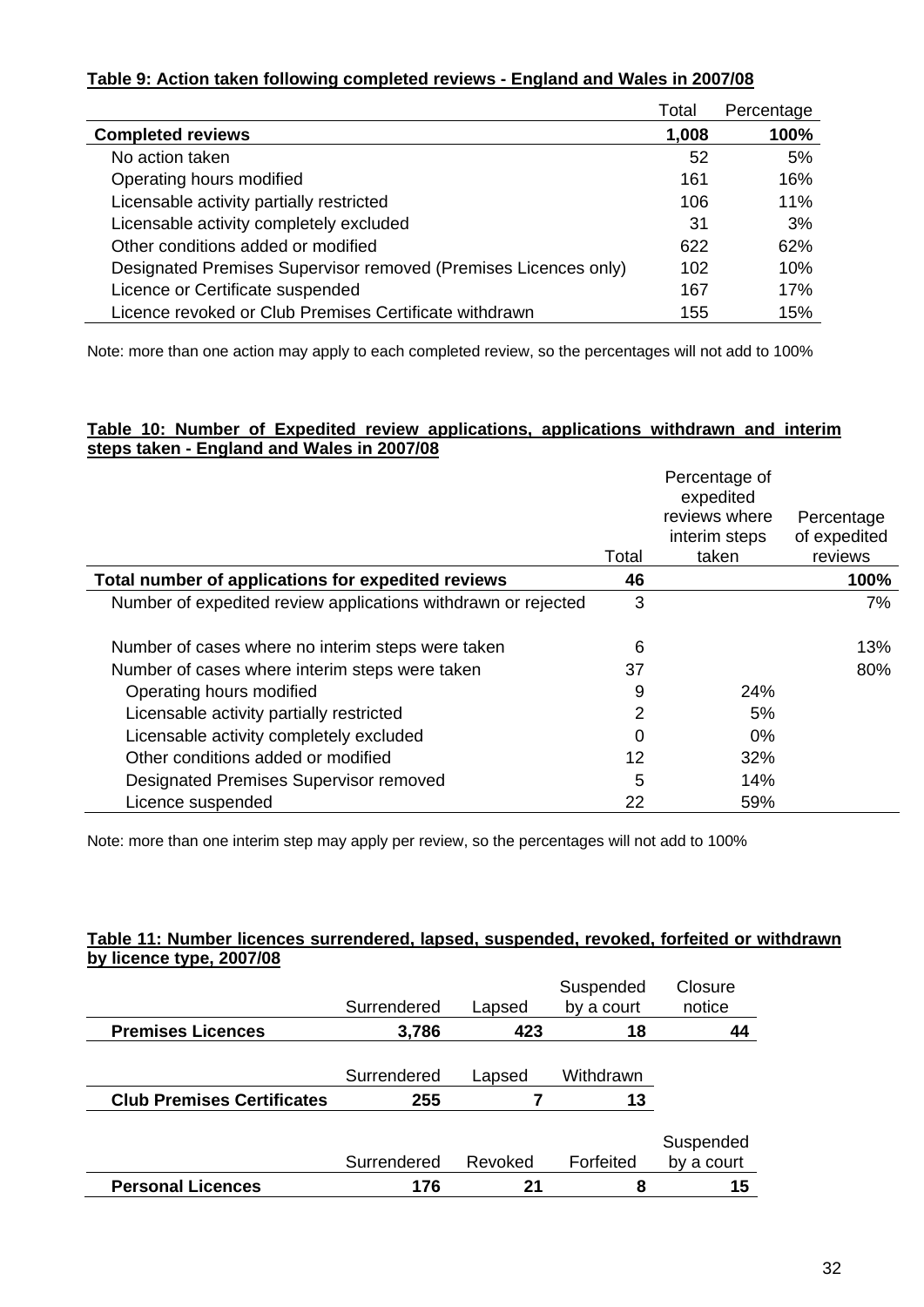### **Table 12: Number of appeals and judicial reviews for- England and Wales in 2007/08**

|                                                  | Г∩tal |
|--------------------------------------------------|-------|
| Number of appeals against application decision   | 279   |
| Number of appeal against licence review decision | 138   |
| Number of judicial reviews completed             |       |

Note: Canterbury LA informed us this year that they also had a judicial review, but it was completed before 1st April 2007 and it had not been included in last year's collection

### **Table 13: Number of Temporary Event Notices - England and Wales in 2007/08**

|                                                                             | Total   |
|-----------------------------------------------------------------------------|---------|
| Valid Temporary Event Notices given to Licensing Authority                  | 115,127 |
| <b>Temporary Event Notices withdrawn</b>                                    | 1,281   |
| Temporary Event Notices received following modification with police consent | 677     |
| Counter Notices given following police objection                            | 146     |
| Temporary Event Notices that resulted in a committee hearing                | 171     |
| Counter Notices given where limits exceeded                                 | 407     |

**Table Breakdowns for each question by Local Licensing Authority Area in 2007/08** Information at Licensing Authority level is available in Excel format - online only. [http://www.culture.gov.uk/reference\\_library/publications/5571.aspx](http://www.culture.gov.uk/reference_library/publications/5571.aspx)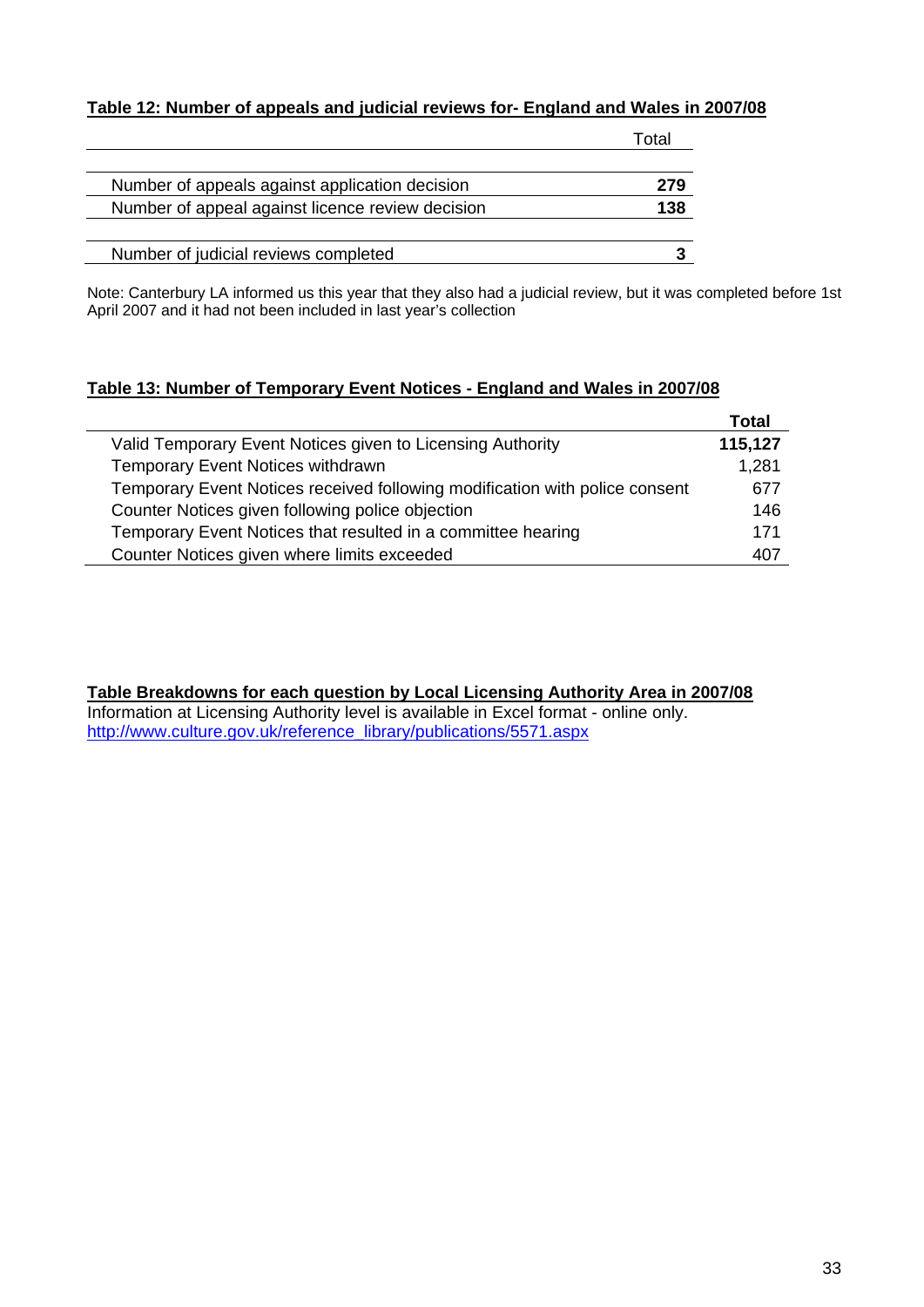## <span id="page-33-0"></span>**Survey Methodology**

- 1. Overall there was a response rate of 97% to the MS Excel questionnaire that was sent by e-mail to each Licensing Authority (LA) in England and Wales. However the response rate differed for each question asked, so only partial returns were received for some sections.
	- Authorities were initially given over 2 months to submit their completed questionnaire, though late returns were accepted.
	- Each submitted data response was checked and validated.
	- Some LAs did not respond or informed us they will not be sending a return.<sup>[17](#page-33-0)</sup>
	- Conwy Licensing Authority and Denbighshire Licensing Authority submitted a joint response; therefore the total number of Licensing Authorities in the collection has reduced by one from last year to 377.
	- In some cases the data returned were not consistent; for example, sometimes the totals did not match the sum of the different types of licences. These errors were followed up with the Licensing Authority and amendments to the figures were made.
	- For question 1a there are more premises licences in "Fee Band A" compared to 2007 as a number of Authorities have recorded licences with no fee applicable as Fee Band A this year, whereas last year they were recorded in the "Fee Band Unknown" category. It was made clearer in this collection that premises licences that don't attract a fee would still have a fee band (based on the non-domestic rateable value of the premises).
	- The questionnaire sent to each local licensing authority is shown in Annex 1 (without the extensive instructions that were provided). We asked that all white cells should be completed, and as many yellow cells as possible. We also stated that all values entered to the cells should be numerical, and to use 0 where the answer is 'none'. Any cells that were left blank were assumed to be unknown, and are treated as a non-response to that part of the question.
	- As some categories were optional, they were not completed for all licensing authorities. Annex 1 shows the response rates to each question. Please note the low response rates for type of licensable activity authorised in question 2b. This was an optional part of the question and only around two thirds of all LAs were able to provide an accurate breakdown of this category.
	- The questionnaire was structured in 2 parts one asking for information of the number of licences in force on 31<sup>st</sup> March 2008 and the other asking for detail of associated activity over the 12 months to this date.
	- A common reason for poor quality returns was the diversity of computer systems in place within the Licensing Authorities. Some of these systems were not set up to easily allow responses to some of the questions asked. In these cases, in order to provide answers it would have required a large amount of time and effort to find out the information manually and in many cases was not possible at all.
	- In a few instances Licensing Authorities were only able to provide estimates, or could not provide figures for the period we had asked for. These have been flagged up in the online tables, as well as other comments and caveats provided by Licensing Authorities.
	- Figures in the main commentary of this bulletin are aggregates of those reported by Licensing Authorities for this exercise. Only the section on "Headline Annual Comparisons" reports scaled up modelled figures to the complete total in England and Wales.

### **Data amendments**

1

2. DCMS ran a number of data quality checks on each return received. The questionnaire had a lot more automatic error checks than the 2007 collection, including a summary sheet that flagged up the reason for each error. Where an error was found and had not been corrected, the LA was

 $17$  The following 10 Licensing Authorities did not submit a data response:

Bolton, Braintree, Derby, Great Yarmouth, Hambleton, North Norfolk, South Norfolk, South Oxfordshire, South Staffordshire, and Teesdale.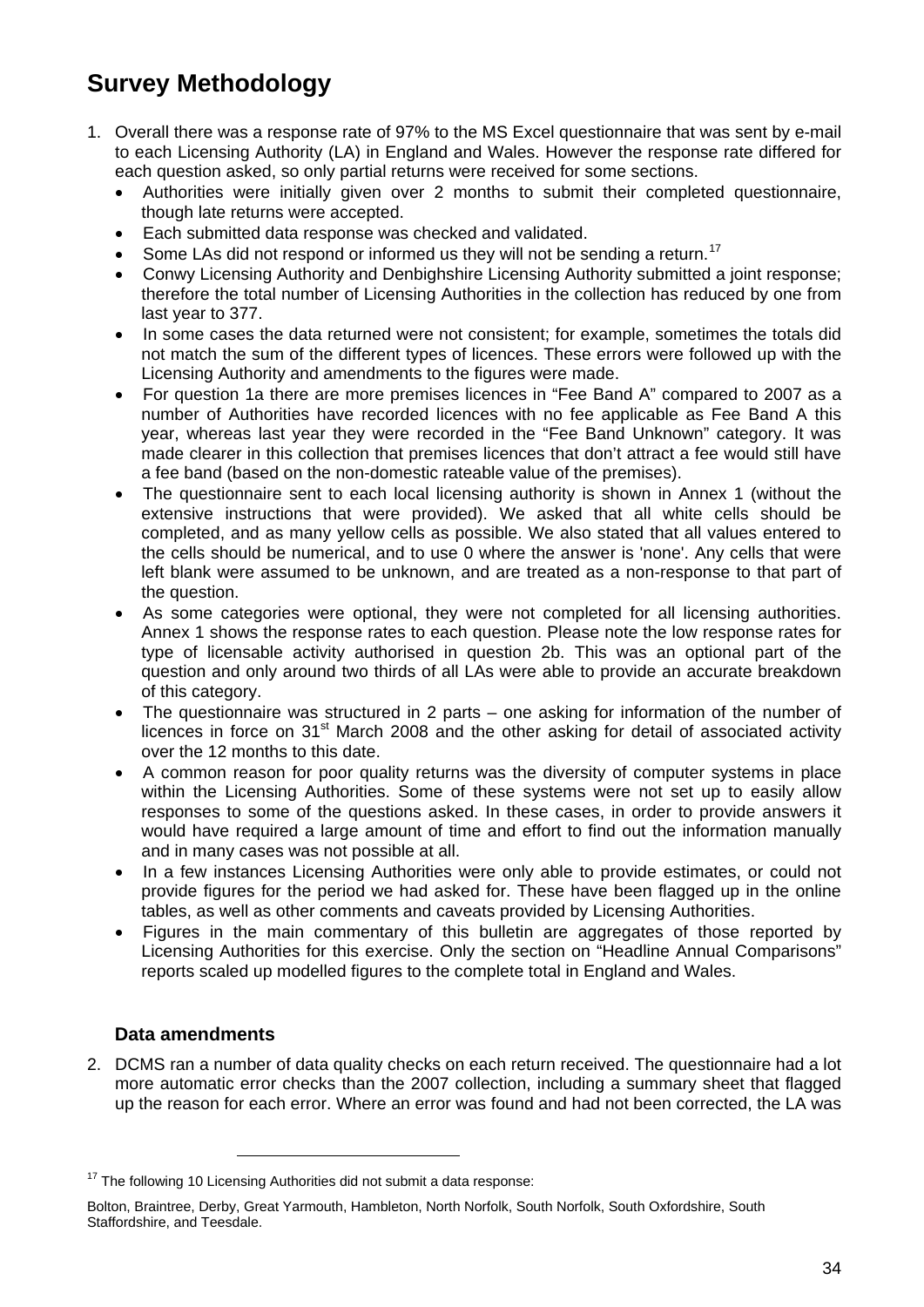<span id="page-34-0"></span>contacted in an attempt to amend the incorrect figures. In cases in which the LA was unable to provide an answer, assumptions were made in order to amend the figures as necessary.

- In some questions where there were blank cells which were obviously zero (i.e. a split was provided to an aggregate total, but some parts were left blank) then they were edited to "0".
- In question 9, amendments were made to the number of "no action taken" following completed reviews where it was evident that actions had in fact been taken.
- All amendments are highlighted in the online tables by individual Licensing Authority.
- The 2008 exercise highlighted some errors and anomalies in the 2007 returns but no amendments are being made to the 2007 published figures.
- However, more significant revisions to 2007 returns were taken into account for the modelling process outlined below.

### **Modelling to National Totals**

3. In the 2007 Alcohol, Entertainment and Late Night Refreshment statistics, a full response was not received from some Licensing Authorities, with 51 Licensing Authorities not responding at all to the data request. In 2008 the response rate for each question was higher, with only 10 Licensing Authorities not responding at all. In order to make meaningful comparisons between 2007 and 2008, figures were scaled up to national totals for England and Wales, therefore accounting for the different levels of response.

The modelling process was discussed with external experts and is summarized below:

- With two years worth of data available, the model used 2007 information to impute for missing 2008 figures and vice-versa.
- For each individual LA, missing figures (unknowns) were imputed using the following criteria:
	- o If figures were submitted for 2008 but not 2007, then the missing 2007 figure was calculated using the 2008 figure adjusting by the average percentage change between the two years for the LA type<sup>[18](#page-34-0)</sup> (calculated by using data from LAs that had submitted data in both years for the particular question). The reverse process was done for LAs with missing 2008 figures that submitted 2007 figures.
	- o If a Licensing Authority did not respond to a question in either 2007 or 2008 then the average for that LA type was used as an estimate in 2008. The 2007 estimate was calculated using the 2008 average adjusted by the average percentage change between the two years (again, calculated by each LA type using data from LAs that had responded to the question in both years).

This produced an estimate for each missing figure, with all the figures then aggregated to provide an *estimated* total for England and Wales for the key headline statistics.

The modelled estimates are used for comparison of key statistics between 2007 and 2008, shown on pages 11-12, as well as for briefing purposes<sup>[19](#page-34-0)</sup>. Imputed figures for individual Las were only used to calculate the aggregated national totals, and will not be published separately.

### **National Statistics**

-

4. Alcohol, Entertainment and Late Night Refreshment Licensing statistics are classed as National Statistics. As such, every effort is made to ensure that they conform to standards of high quality, as well as relevance and integrity. For more information on National Statistics, see:

<http://www.statisticsauthority.gov.uk/uk-statistical-system/statistics/index.html>

<sup>&</sup>lt;sup>18</sup> There are five main LA types which share similar characteristics such as size and therefore they hold similar licensing statistics. There are 47 Unitary Authority; 36 Metropolitan Districts; 238 District Authorities; 21 Welsh Unitary Authorities (as Conwy and Denbighshire submitted a joint response); 33 London Boroughs and 2 Unspecified (Inner Temple and Middle Temple within Greater London).

 $19$  The extrapolated 2007 national totals reported in this bulletin are different to the unpublished extrapolated figures used for briefing purposes last year, because of the improved modelling process outlined here.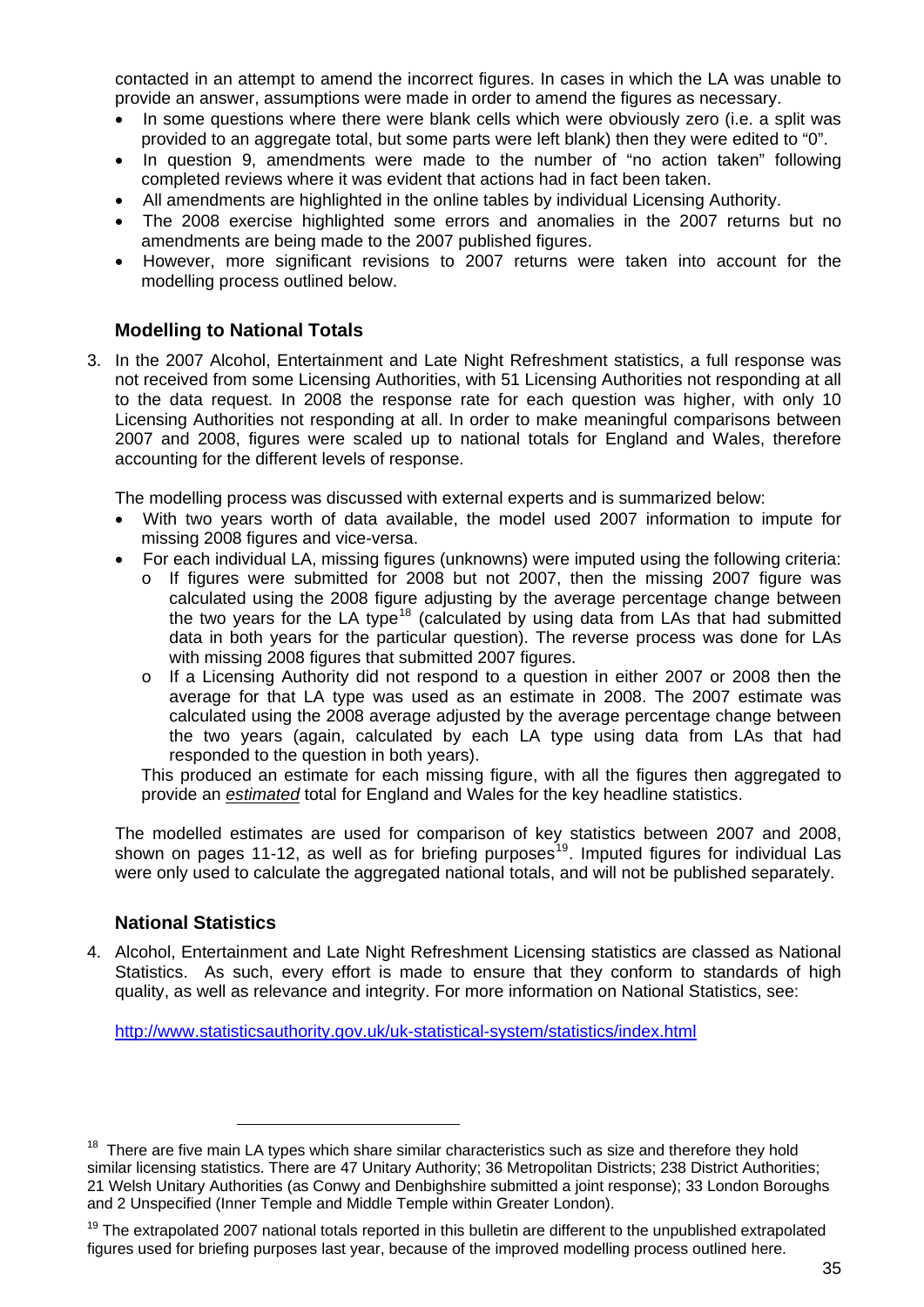## **Annex A: Questionnaire with Response Rates, England and Wales 2007/08**

| Q <sub>1</sub> a | <b>Number of Premises Licences and Club Premises Certificates by fee</b><br>band (please include premises with no fee applicable here) |          |                          |          |
|------------------|----------------------------------------------------------------------------------------------------------------------------------------|----------|--------------------------|----------|
|                  |                                                                                                                                        |          |                          |          |
|                  |                                                                                                                                        |          | Club                     |          |
|                  |                                                                                                                                        | Premises | Premises                 | Personal |
|                  |                                                                                                                                        | Licences | Certificates             | Licences |
|                  | <b>Total</b>                                                                                                                           | 97%      | 97%                      | 97%      |
|                  | of which:                                                                                                                              |          |                          |          |
|                  | <b>Band A</b>                                                                                                                          | 82%      | 81%                      |          |
|                  | <b>Band B</b>                                                                                                                          | 82%      | 81%                      |          |
|                  | Band C                                                                                                                                 | 82%      | 81%                      |          |
|                  | Band D (no multiplier)                                                                                                                 | 82%      | 81%                      |          |
|                  | Band D (with multiplier)                                                                                                               | 82%      |                          |          |
|                  | Band E (no multiplier)                                                                                                                 | 82%      | 81%                      |          |
|                  | Band E (with multiplier)                                                                                                               | 82%      |                          |          |
|                  | <b>Band Unknown</b>                                                                                                                    | N/A      | N/A                      |          |
|                  |                                                                                                                                        |          |                          |          |
| Q <sub>1</sub> b | Number of Premises Licences and Club Premises Certificates with no fee                                                                 |          |                          |          |
|                  | applicable                                                                                                                             |          |                          |          |
|                  |                                                                                                                                        |          | Club                     |          |
|                  |                                                                                                                                        | Premises | Premises                 |          |
|                  |                                                                                                                                        | Licences | Certificates             |          |
|                  | <b>Total with no fee applicable</b>                                                                                                    | 93%      | 89%                      |          |
|                  |                                                                                                                                        |          |                          |          |
| Q <sub>2</sub> a | <b>Number of Premises Licences and Club Premises Certificates</b>                                                                      |          |                          |          |
|                  | permitted to sell or supply alcohol                                                                                                    |          |                          |          |
|                  |                                                                                                                                        |          |                          |          |
|                  |                                                                                                                                        | Premises | Club                     |          |
|                  |                                                                                                                                        | Licences | Premises<br>Certificates |          |
|                  |                                                                                                                                        |          |                          |          |
|                  | Total (taken from Q1a above)                                                                                                           |          |                          |          |
|                  | Licensed to sell or supply alcohol (On-sales only)                                                                                     | 85%      | 85%                      |          |
|                  | Licensed to sell or supply alcohol (Off-sales only)                                                                                    | 86%      |                          |          |
|                  | <b>Both</b> on and off sales or supply of alcohol                                                                                      | 86%      | 85%                      |          |
|                  | Licences <b>not</b> permitted to sell or supply alcohol                                                                                | 85%      | 85%                      |          |
|                  | Unknown                                                                                                                                | N/A      | N/A                      |          |
|                  |                                                                                                                                        |          |                          |          |
| Q2b              | <b>Number of Premises Licences and Club Premises Certificates by</b>                                                                   |          |                          |          |
|                  | licensable activity authorised                                                                                                         |          |                          |          |
|                  |                                                                                                                                        |          |                          |          |
|                  |                                                                                                                                        |          | Club                     |          |
|                  |                                                                                                                                        | Premises | Premises                 |          |
|                  |                                                                                                                                        | Licences | Certificates             |          |
|                  | Late night refreshment                                                                                                                 | 85%      |                          |          |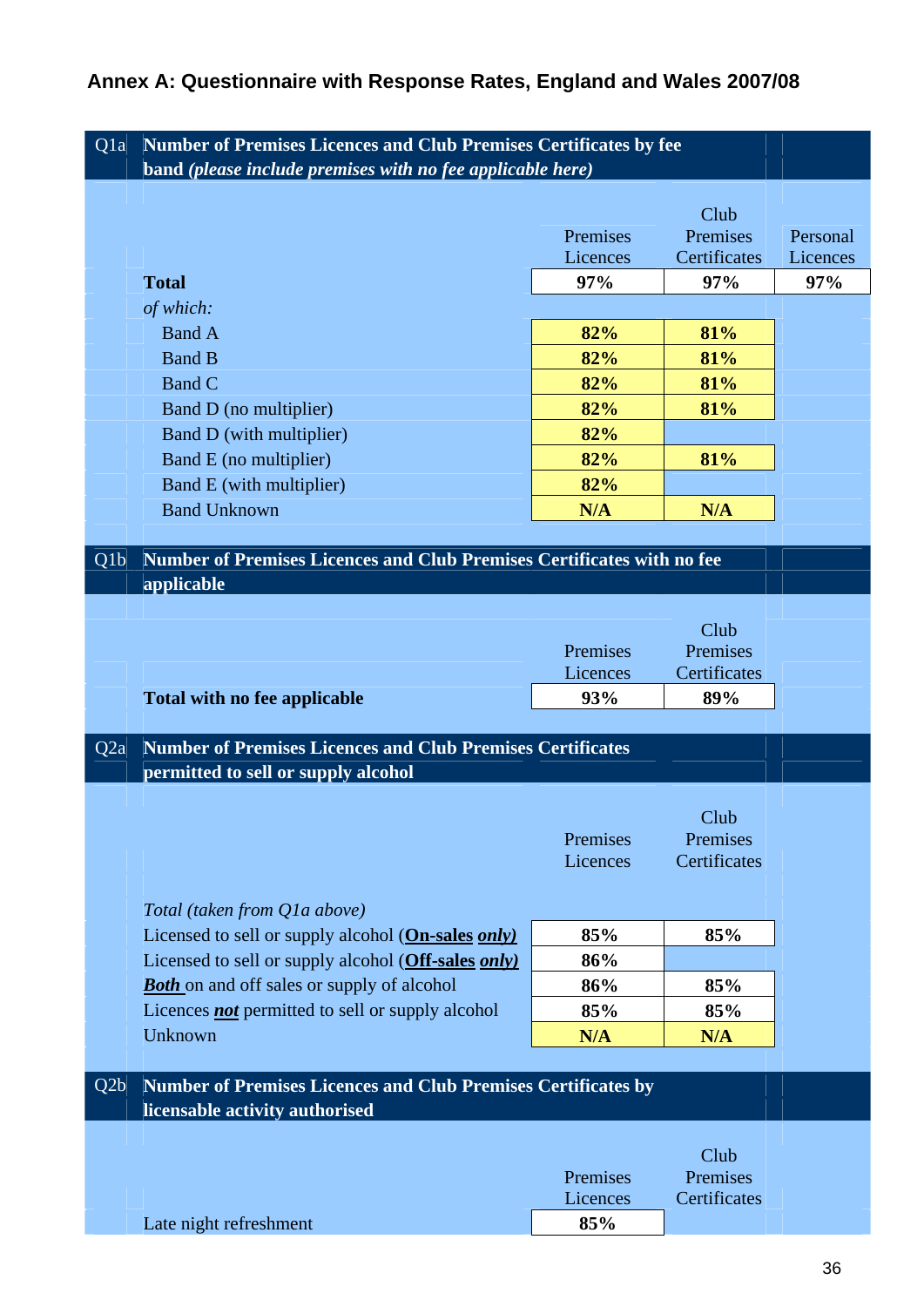| Any regulated entertainment                        | 82% | 82% |
|----------------------------------------------------|-----|-----|
| of which:                                          |     |     |
| (a) Plays                                          | 65% | 66% |
| $(b)$ Films                                        | 65% | 66% |
| (c) Indoor sporting events                         | 65% | 66% |
| (d) Boxing or wrestling                            | 65% | 66% |
| (e) Live music                                     | 65% | 66% |
| (f) Recorded music                                 | 65% | 66% |
| (g) Performance of dance                           | 65% | 66% |
| (h) Entertainment similar to live music, recorded  |     |     |
| music or dance                                     | 63% | 64% |
| (i) Facilities for making music                    | 64% | 65% |
| (i) Facilities for dancing                         | 63% | 65% |
| (k) Facilities for entertainment similar to making |     |     |
| music or dancing                                   | 62% | 64% |

Q3 **Number of premises with 24-hour alcohol licences by premises type** 

|                |                                          | Premises with |  |
|----------------|------------------------------------------|---------------|--|
|                |                                          | 24-hour       |  |
|                |                                          | licences      |  |
|                | <b>Total</b>                             | 94%           |  |
|                | of which, premises in:                   |               |  |
|                | <b>Pubs, Bars and Nightclubs</b>         | 94%           |  |
|                |                                          |               |  |
|                | <b>Supermarkets and Stores</b>           | 94%           |  |
|                | of which:                                |               |  |
|                | Large supermarkets                       | 91%           |  |
|                | Other convenience stores                 | 91%           |  |
|                |                                          |               |  |
|                | <b>Hotel Bars</b>                        | 93%           |  |
|                | of which:                                |               |  |
|                | Open 24 hours to guests and public       | 89%           |  |
|                | Open 24 hours to guests only             | 89%           |  |
|                |                                          |               |  |
|                | <b>Other Premises Types</b>              | 93%           |  |
|                |                                          |               |  |
|                | <b>Premises Type Unknown</b>             | N/A           |  |
|                |                                          |               |  |
| Q <sub>4</sub> | <b>Number of Cumulative Impact Areas</b> |               |  |
|                |                                          |               |  |
|                |                                          |               |  |
|                | <b>Total</b>                             | 97%           |  |
|                |                                          |               |  |
|                |                                          |               |  |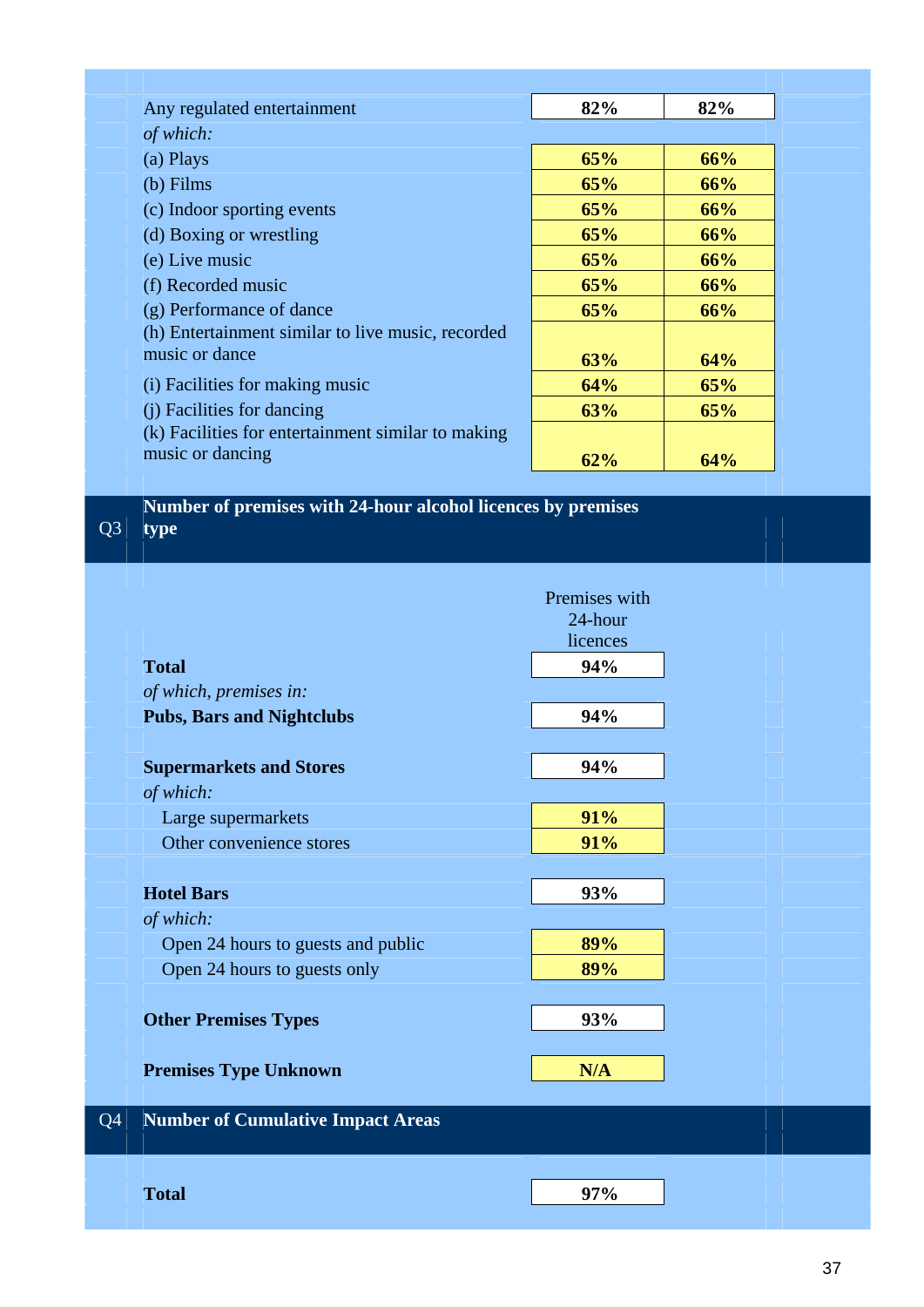# Questions 5-7 relate to the licence **application** activity over the 12 month period. Q5 **Number of licences applied for, granted and refused by type of licence**  Applications made Granted Refused New Premises Licence **96% 95% 94%**  Variation to Premises Licence **95%** 95% 95% 94% Variation of Designated Premises Supervisor **93%** 92% 92% 90% New Club Premises Certificate **95% 95% 93%**  Variation to Club Premises Certificate **95%** 94% 94% 93% New Personal Licence **96% 95% 94%**  Provisional Statement **96% 95% 94%**  Transfer of Premises Licence **94%** 94% 94% 92% Q6 **Number of police objections to Personal Licence applications Total 96%** Q7 **Number of applications that went to a committee hearing**  Premises Licence/Club Premises Certificate 195% applications Personal Licence applications **96% 96%** Q8a **Number of completed reviews by type of licence** *(Note: also include any completed expedited reviews here)*  **Total completed reviews 197% 197%**  *of which reviews of:*  Premises Licences (following application) **95% 95%** Premises Licences (following application by police for expedited review) **95%**  Premises Licences (following closure orders under S.161 of Act) 95% Club Premises Certificates (following application) **95%**  Q8b **Reason for completed review**  *(Note: more than one reason may apply to each review)*  Crime & Disorder **93% 93%**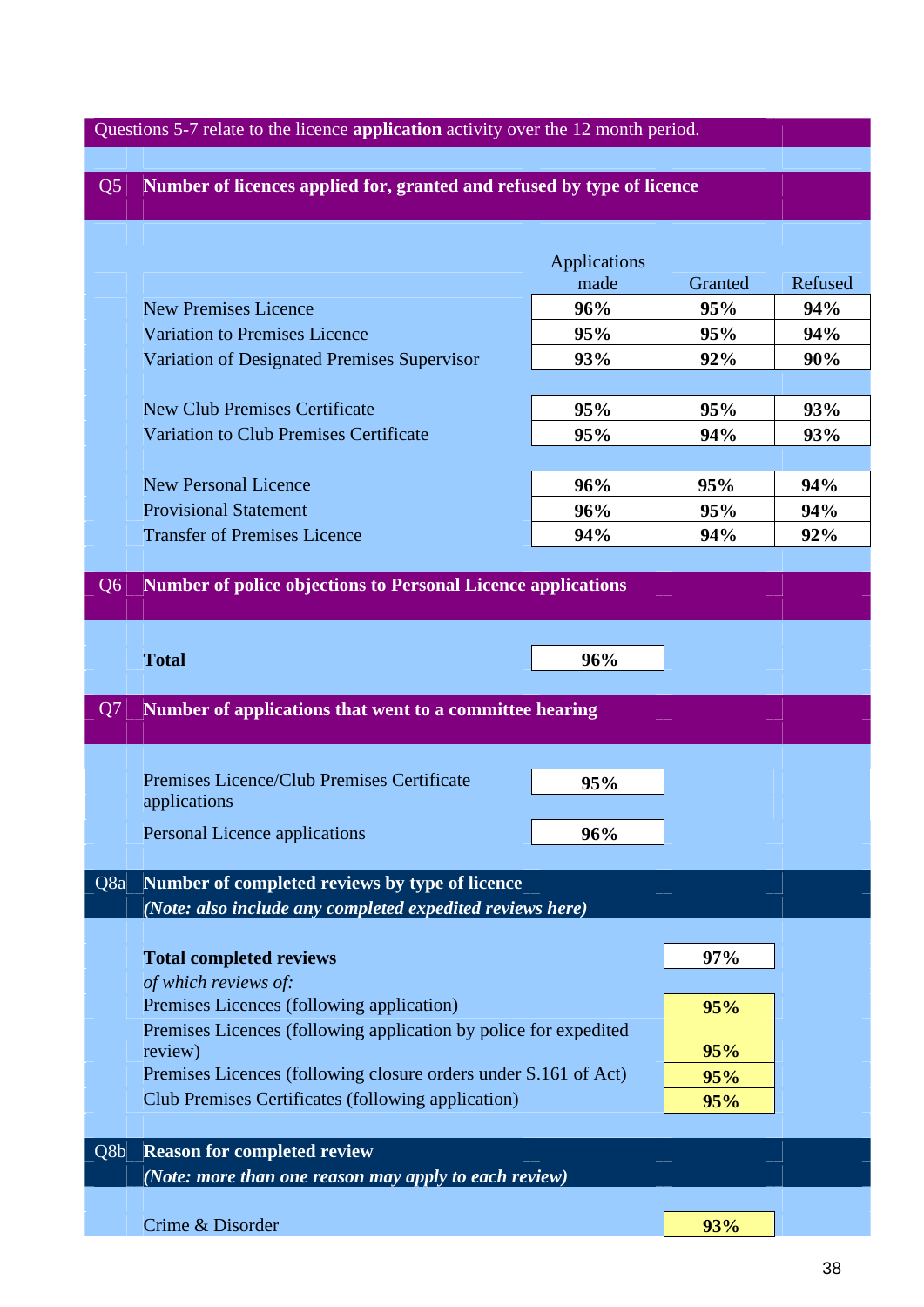|                | <b>Protection of Children</b>                                   | 91%        |  |
|----------------|-----------------------------------------------------------------|------------|--|
|                | <b>Public Nuisance</b>                                          | 92%        |  |
|                | <b>Public Safety</b>                                            | 90%        |  |
|                |                                                                 |            |  |
| Q8c            | Number of completed reviews instigated by each of the           |            |  |
|                | <b>following Responsible Authorities</b>                        |            |  |
|                | Police                                                          |            |  |
|                | <b>Trading Standards Officers</b>                               | 95%<br>95% |  |
|                | <b>Environmental Health Officers</b>                            | 95%        |  |
|                | Other Responsible Authorities or Interested Parties             |            |  |
|                | (Please state in comments box below)                            | 95%        |  |
|                |                                                                 |            |  |
| Q <sub>9</sub> | <b>Action taken following completed reviews</b>                 |            |  |
|                | (Note: more than one action may apply to each completed review) |            |  |
|                |                                                                 |            |  |
|                | Total completed reviews (taken from Q8a above)                  | 97%        |  |
|                |                                                                 |            |  |
|                | No action taken                                                 | 96%        |  |
|                | Operating hours modified                                        | 95%        |  |
|                | Licensable activity partially restricted                        | 94%        |  |
|                | Licensable activity completely excluded                         | 93%        |  |
|                | Other conditions added or modified                              | 96%        |  |
|                |                                                                 |            |  |
|                | Designated Premises Supervisor removed (Premises Licences only) | 94%        |  |
|                | Licence or Certificate suspended                                | 95%        |  |
|                | Licence revoked or Club Premises Certificate withdrawn          | 95%        |  |
|                |                                                                 |            |  |
| Q10            | <b>Number of Expedited review applications</b>                  |            |  |
|                | (Note: more than one interim step may apply per review)         |            |  |
|                |                                                                 |            |  |
|                | Total number of applications for expedited<br>reviews           | 96%        |  |
|                | Number of expedited review applications withdrawn or rejected   | 90%        |  |
|                |                                                                 |            |  |
|                | Number of cases where no interim steps were taken               | 95%        |  |
|                |                                                                 |            |  |
|                | Number of cases where interim steps were taken                  | 95%        |  |
|                | of which:                                                       |            |  |
|                | Operating hours modified                                        | 95%        |  |
|                | Licensable activity partially restricted                        | 95%        |  |
|                | Licensable activity completely excluded                         | 95%        |  |
|                | Other conditions added or modified                              | 95%        |  |
|                | <b>Designated Premises Supervisor removed</b>                   | 95%        |  |
|                | Licence suspended                                               | 95%        |  |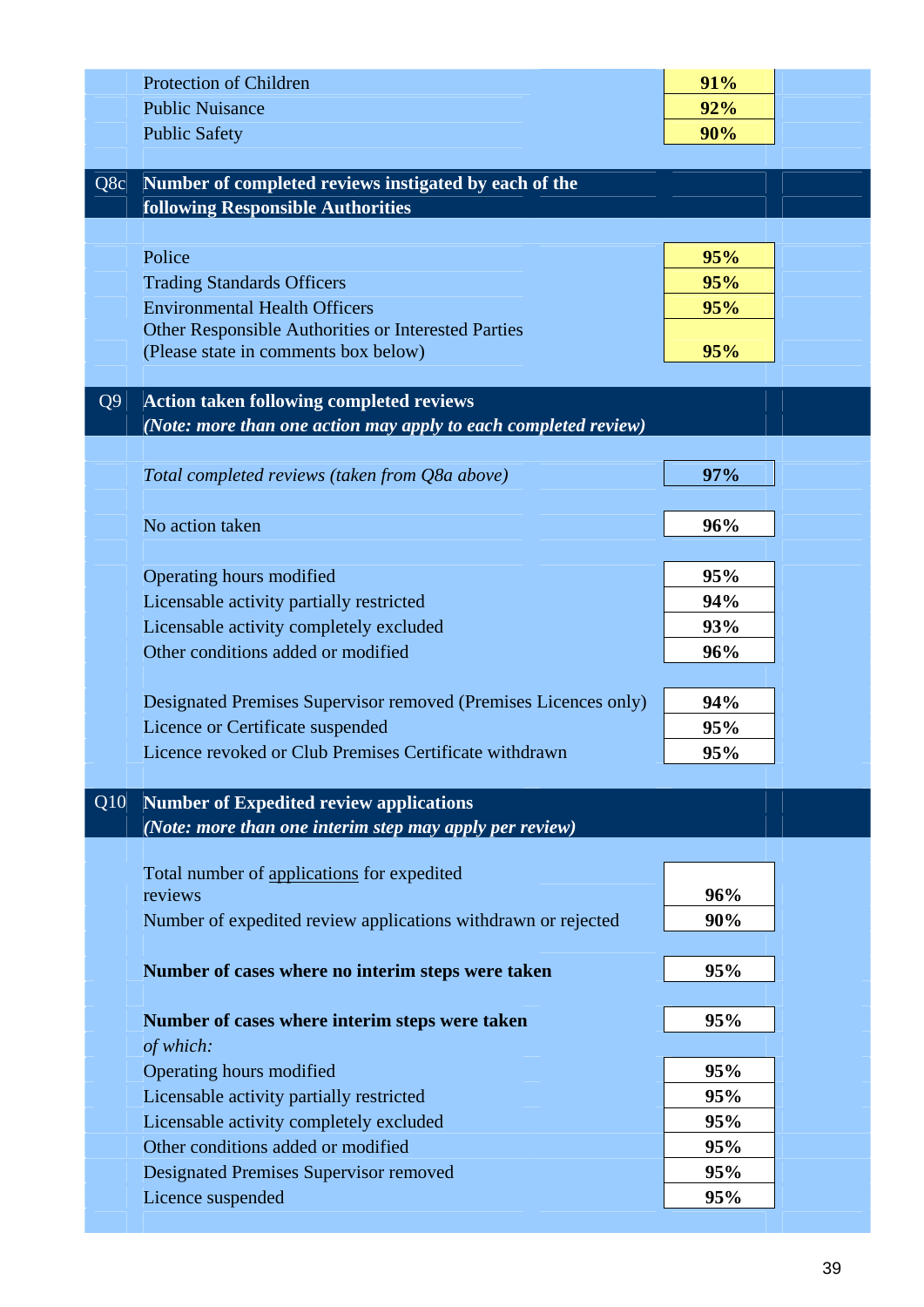| Q11 | Number of licences surrendered, lapsed, revoked, forfeited, suspended or    |          |              |            |
|-----|-----------------------------------------------------------------------------|----------|--------------|------------|
|     | withdrawn                                                                   |          |              |            |
|     |                                                                             |          |              |            |
|     |                                                                             |          | Club         |            |
|     |                                                                             | Premises | Premises     | Personal   |
|     |                                                                             | Licences | Certificates | Licences   |
|     | Surrendered                                                                 | 95%      | 95%          | 95%        |
|     | Lapsed                                                                      | 93%      | <b>93%</b>   |            |
|     | Revoked                                                                     |          |              | 94%        |
|     | Forfeited                                                                   |          |              | 94%        |
|     | Suspended by a court                                                        | 94%      |              | 94%        |
|     | Closure notice                                                              | 93%      |              |            |
|     | Withdrawn (section 90)                                                      |          | 94%          |            |
|     |                                                                             |          |              |            |
| Q12 | <b>Number of appeals completed</b>                                          |          |              |            |
|     |                                                                             |          |              |            |
|     |                                                                             |          |              |            |
|     | Appeal against application decision                                         | 97%      |              |            |
|     | Appeal against licence review decision                                      | 96%      |              |            |
|     |                                                                             |          |              |            |
| Q13 | <b>Number of judicial reviews completed</b>                                 |          |              |            |
|     |                                                                             |          |              |            |
|     |                                                                             |          |              |            |
|     | <b>Total</b>                                                                | 97%      |              |            |
|     |                                                                             |          |              |            |
| Q14 | <b>Number of Temporary Event Notices</b>                                    |          |              |            |
|     |                                                                             |          |              |            |
|     |                                                                             |          |              |            |
|     | Valid Temporary Event Notices given to Licensing Authority                  |          |              | 97%        |
|     | Temporary Event Notices withdrawn                                           |          |              | 95%        |
|     | Temporary Event Notices received following modification with police consent |          |              | <b>93%</b> |
|     | Counter Notices given following police objection                            |          |              |            |
|     | Temporary Event Notices that resulted in a committee hearing                |          |              | 95%<br>96% |
|     | Counter Notices given where limits exceeded                                 |          |              | <b>95%</b> |
|     |                                                                             |          |              |            |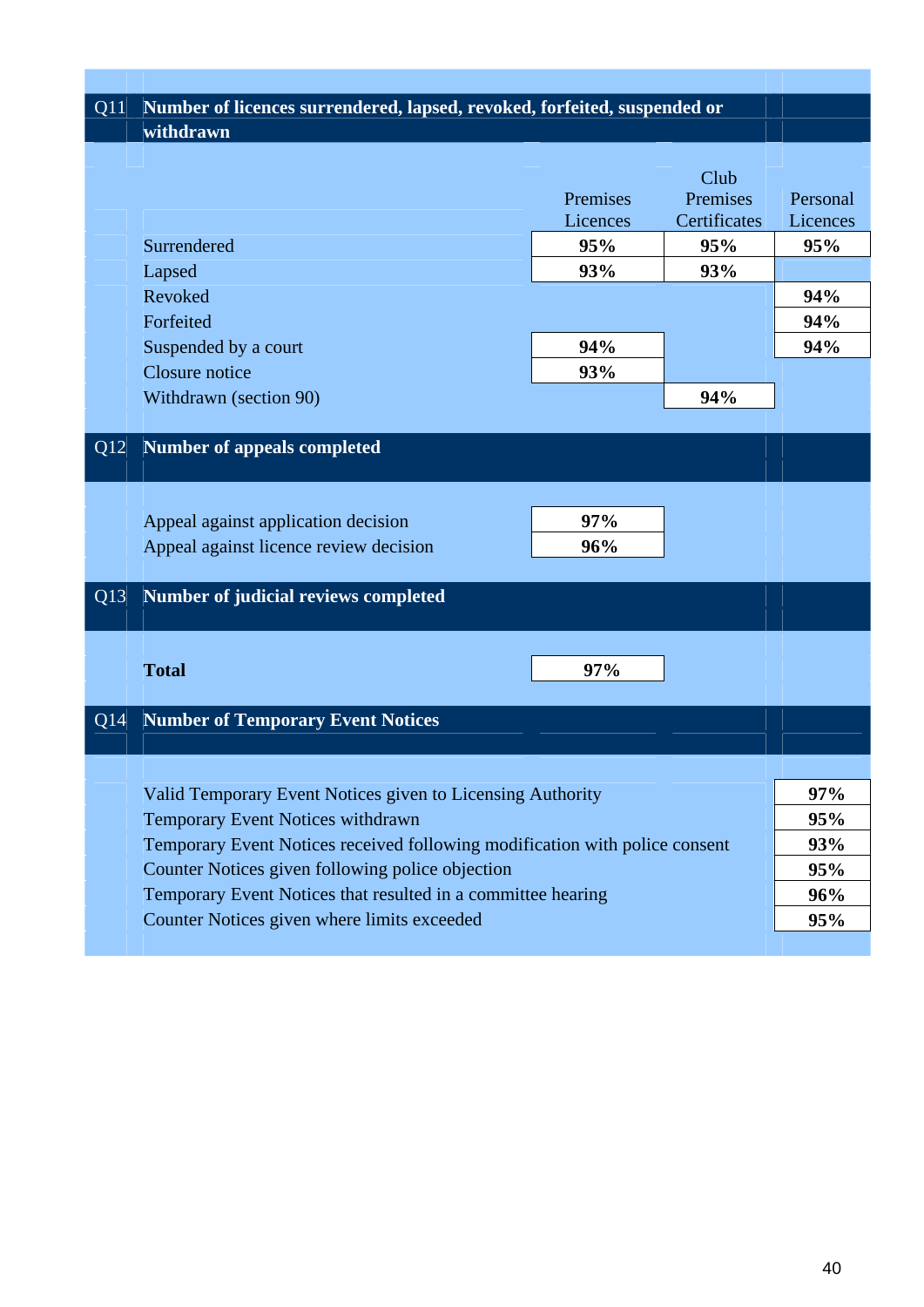### <span id="page-40-0"></span>**Glossary**

This glossary has been put together for the purposes of this report and largely replicates the definitions/instructions that accompanied the questionnaire when it was sent to Licensing Authorities. The terms appear roughly in the order they appeared within the questionnaire.

| <b>Licensing Authority Area</b>          | The geographical area where an authority exercises its functions<br>under the Licensing Act 2003. The Licensing Authority <sup>20</sup> is responsible<br>for the licensing of alcohol, regulated entertainment and late night<br>refreshment.                                                                                                                                                                                                                                                                                                                                                                                                                                                                                                                                               |
|------------------------------------------|----------------------------------------------------------------------------------------------------------------------------------------------------------------------------------------------------------------------------------------------------------------------------------------------------------------------------------------------------------------------------------------------------------------------------------------------------------------------------------------------------------------------------------------------------------------------------------------------------------------------------------------------------------------------------------------------------------------------------------------------------------------------------------------------|
| <b>Government Office</b><br>Region (GOR) | There are nine geographical Government Office Region areas in<br>England: North East, North West, Yorkshire and The Humber, East<br>Midlands, West Midlands, East of England, South East, London, and<br>the South West.                                                                                                                                                                                                                                                                                                                                                                                                                                                                                                                                                                     |
| <b>Premises Licence</b>                  | Authorising a premises to be used for the sale or supply of alcohol, the<br>provision of regulated entertainment or the provision of late night<br>refreshment, under the Licensing Act 2003. Time limited premises<br>licences should be included.                                                                                                                                                                                                                                                                                                                                                                                                                                                                                                                                          |
| <b>Club Premises Certificate</b>         | Authorising a 'qualifying club' to carry on 'qualifying club activities'<br>under the Licensing Act 2003. Time limited certificates are included.<br>A number of criteria must be met to be considered a qualifying club.<br>These are:<br>That under the rules of the club, persons may not be admitted<br>$\circ$<br>to membership or be admitted as candidates for membership,<br>to any of the privileges of membership without an interval of at<br>least two days between their nomination for membership and<br>their admission<br>That the club is established and conducted in good faith as a<br>$\circ$<br>club<br>That the club has at least 25 members<br>$\circ$<br>That alcohol is not supplied to members on the premises<br>O<br>otherwise than by or on behalf of the club |
| <b>Personal Licence</b>                  | Authorising an individual to supply or authorise the supply of alcohol in<br>accordance with a premises licence or temporary event notice under<br>the Licensing Act 2003.                                                                                                                                                                                                                                                                                                                                                                                                                                                                                                                                                                                                                   |
| Fee Bands<br>(application fee)           | A premises will fall into a band based on its non-domestic rateable<br>value. In order to get an idea of the spread of premises across the<br>bands, we'd like to know the total number of premises falling into each<br>band - including premises that didn't pay a fee. The application fees<br>associated with each band are as follows: Band A (£100); Band B<br>$(E190)$ ; Band C $(E315)$ ; Band D [no multiplier] $(E450)$ ; Band D with<br>multiplier (£900); Band E [no multiplier] (£635); Band E with multiplier<br>$(E1, 905)$ .                                                                                                                                                                                                                                                 |
| Multiplier                               | Multipliers are applied to premises used exclusively or primarily for the<br>supply of alcohol for consumption on the premises under the<br>authorisation of a premises licence (Bands D & E only).                                                                                                                                                                                                                                                                                                                                                                                                                                                                                                                                                                                          |
| No Fee Applicable                        | The number of premises included in the above bands that did not pay<br>a fee for their licence. This fee exemption is set out in Regulation 9 of<br>the Licensing Act 2003 (Fees) Regulations 2005. It includes<br>applications for the grant or variation of a premises licence or club                                                                                                                                                                                                                                                                                                                                                                                                                                                                                                     |

<sup>&</sup>lt;sup>20</sup> [http://www.culture.gov.uk/what\\_we\\_do/alcohol\\_and\\_entertainment/4052.aspx](http://www.culture.gov.uk/what_we_do/alcohol_and_entertainment/4052.aspx)

1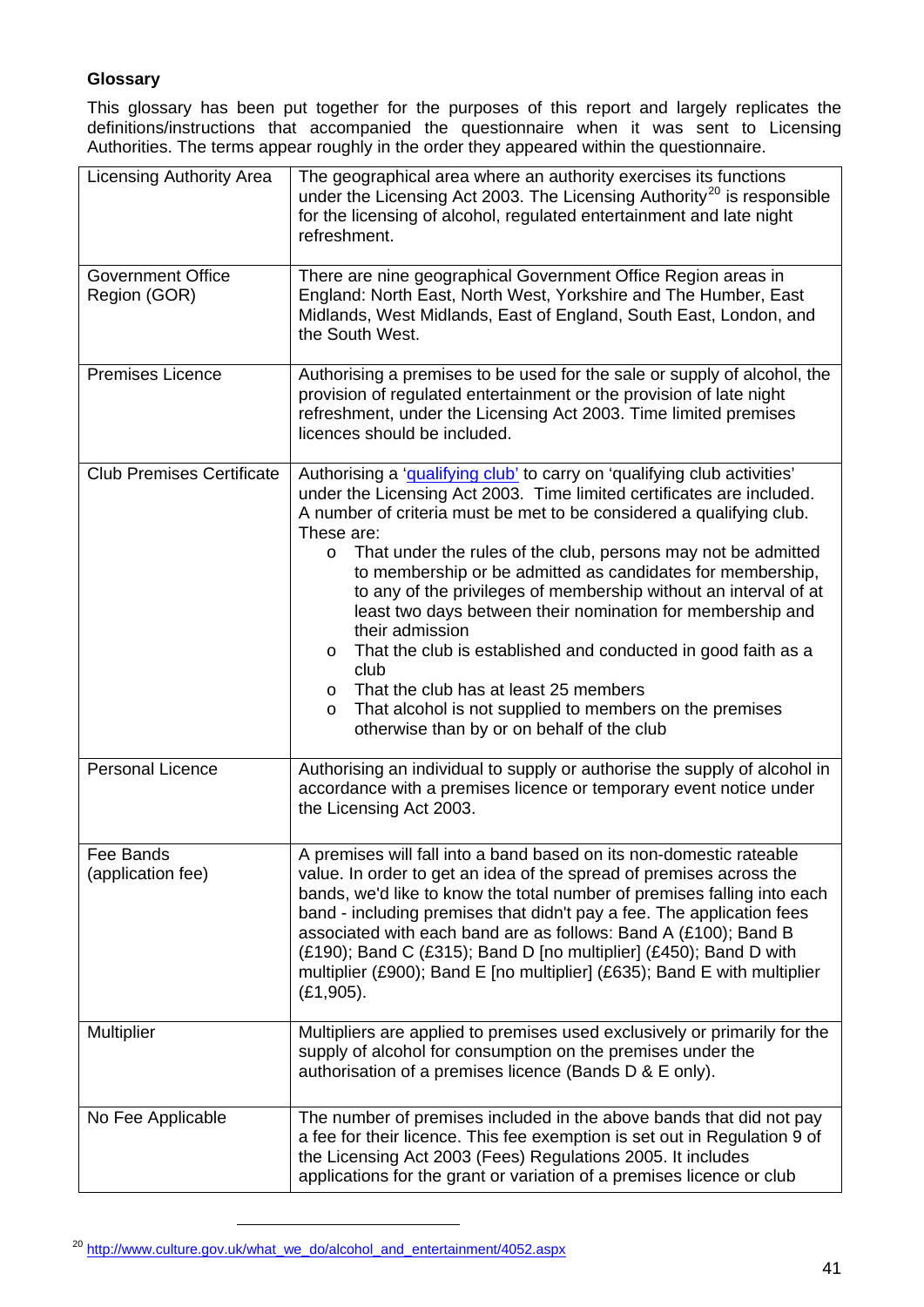<span id="page-41-0"></span>

|                                                        | premises certificate made by a school or college, church hall or other<br>similar building, village hall, parish hall or community hall or other<br>similar building; and which relates to regulated entertainment only.                                                                                                                                                                                                                                                                 |
|--------------------------------------------------------|------------------------------------------------------------------------------------------------------------------------------------------------------------------------------------------------------------------------------------------------------------------------------------------------------------------------------------------------------------------------------------------------------------------------------------------------------------------------------------------|
| Licensed to sell or supply<br>alcohol (On-sales only)  | The sale by retail of alcohol and the supply of alcohol (by clubs) for<br>consumption on the premises.                                                                                                                                                                                                                                                                                                                                                                                   |
| Licensed to sell or supply<br>alcohol (Off-sales only) | The sale by retail of alcohol for consumption off the premises.                                                                                                                                                                                                                                                                                                                                                                                                                          |
| Both on and off sales or<br>supply of alcohol          | The sale by retail of alcohol for consumption both on and off the<br>premises only. This category should not include premises licensed for<br>on sales only, or off sales only of alcohol.                                                                                                                                                                                                                                                                                               |
| Licences not permitted to<br>sell or supply alcohol    | Premises licences or club premises certificates not permitted to sell or<br>supply alcohol.                                                                                                                                                                                                                                                                                                                                                                                              |
| Late Night Refreshment                                 | The provision of hot food or drink to the public, for consumption on or<br>off the premises, between 11pm and 5am or the supply of hot food or<br>hot drink to any persons between those hours on or from premises to<br>which the public has access.                                                                                                                                                                                                                                    |
| Regulated<br>Entertainment <sup>21</sup>               | The provision of entertainment (plays, films, indoor sporting events,<br>boxing or wrestling, live music, recorded music, dance, something<br>similar to live or recorded music or dance) as well as the provision of<br>entertainment facilities (facilities for making music or dancing, or<br>similar). This also includes a total number of premises providing any<br>form of regulated entertainment, and a split by type of entertainment.                                         |
| 24 Hour Licence                                        | Premises that are licensed for the sale or supply of alcohol for 24<br>hours in their standard timings. Please include premises that have 24<br>hour licences for specific days of the week in their standard timings<br>(e.g. Fridays/Saturdays only), but do not include premises that only<br>have 24-hour licences as a 'seasonal variation' or 'non-standard<br>timing' (e.g. a supermarket that has a 24-hour licence at Christmas<br>only, or a pub with special New Year hours). |
| Pubs, Bars and<br><b>Nightclubs</b>                    | Pubs, Bars and Nightclubs permitted to sell or supply alcohol for 24<br>hours in their standard timings. Does not include hotel bars (separate<br>category).                                                                                                                                                                                                                                                                                                                             |
| Large Supermarkets                                     | Supermarkets to which Sunday trading restrictions apply.                                                                                                                                                                                                                                                                                                                                                                                                                                 |
| <b>Other Convenience</b><br><b>Stores</b>              | Other stores not classed as large supermarkets, permitted to sell or<br>supply alcohol for 24 hours in their standard timings.                                                                                                                                                                                                                                                                                                                                                           |
| <b>Hotel Bars</b>                                      | The total number of hotel bars with a 24-hour licence and, including a<br>breakdown of this number into those hotel bars that are open to both<br>guests and public and those which are open to guests only. For further<br>explanation see <b>Frequently Asked Questions'</b> .                                                                                                                                                                                                         |
| <b>Other Premises Types</b>                            | The total number of other premises types with a 24-hour licence which<br>have not been recorded in another category (e.g. sports clubs, village<br>halls, beach huts etc.).                                                                                                                                                                                                                                                                                                              |

<sup>&</sup>lt;sup>21</sup> http://www.culture.gov.uk/what\_we\_do/alcohol\_and\_entertainment/4060.aspx

 $\sim$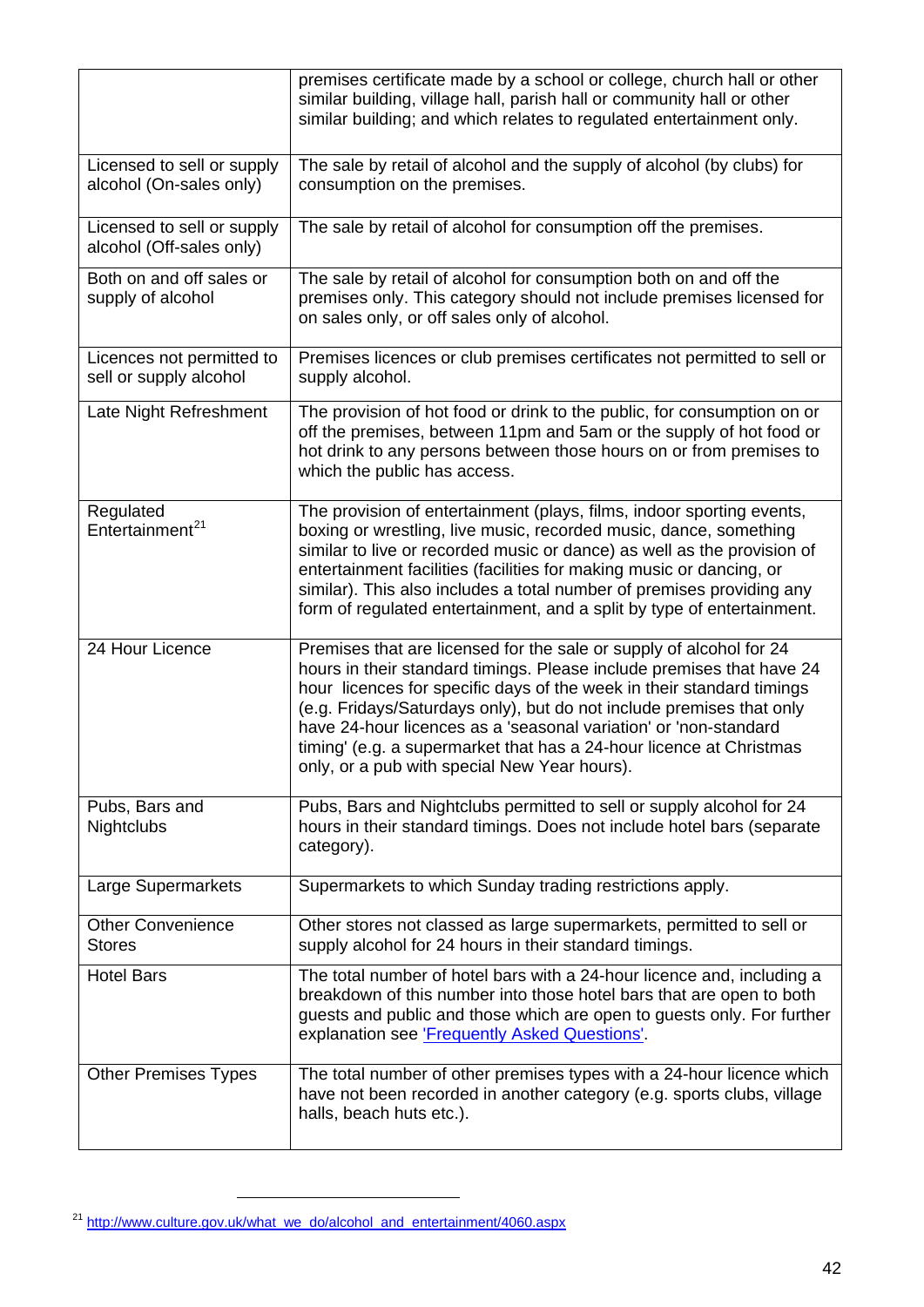| <b>Cumulative Impact Area</b>                                   | Area that the Local Authority has identified in their licensing policy<br>statement where there is a saturation of licensed premises and the<br>'cumulative impact' of any additional licensed premises could affect the<br>licensing objectives. Further information on cumulative impact areas is<br>available in Sections 13.24 - 13.39 of the Revised Guidance to<br>Licensing Authorities on the DCMS website (www.culture.gov.uk). |
|-----------------------------------------------------------------|------------------------------------------------------------------------------------------------------------------------------------------------------------------------------------------------------------------------------------------------------------------------------------------------------------------------------------------------------------------------------------------------------------------------------------------|
| <b>Time Period</b>                                              | This report's time period relates to the licence activity over a 12 month<br>period between 1st April 2007 and 31st March 2008.                                                                                                                                                                                                                                                                                                          |
| <b>Applications Made</b>                                        | Correctly and properly made applications received by the Licensing<br>Authority in the time period specified. Excludes applications that were<br>rejected because of mistakes in the form and/or failure to advertise<br>properly.                                                                                                                                                                                                       |
| Granted                                                         | Licences, Certificates and Statements granted in the time period<br>specified - i.e. licences which were applied for before 1st April 2007<br>but granted within the 12 months specified, excluding licences applied<br>for before 31st March 2008 but granted later. This ignores any pending<br>appeals.                                                                                                                               |
| Refused                                                         | Licences, Certificates and Statements refused in the time period<br>specified - i.e. licences which were applied for before 1st April 2007<br>but refused within the 12 months specified, excluding licences applied<br>for before 31st March 2008 but refused later. This ignores any pending<br>appeals.                                                                                                                               |
| Variation to Premises<br>Licence                                | Applications made under Section 34 of the Act to change the terms of<br>a licence, for example the opening hours, the licensable activities or<br>the conditions.                                                                                                                                                                                                                                                                        |
| Variation of Designated<br><b>Premises Supervisor</b><br>(DPS)  | Applications made under Section 37 of the Act from a Premises<br>Licence holder to vary a premises licence to specify a different<br>individual as the 'designated premises supervisor'.                                                                                                                                                                                                                                                 |
| Variation to Club<br><b>Premises Certificate</b>                | Applications made under Section 84 of the Act to change the terms of<br>a club premises certificate, for example the qualifying club activities or<br>the conditions.                                                                                                                                                                                                                                                                    |
| <b>Provisional Statements</b>                                   | Applications made under Section 29 of the Act where the premises is<br>being constructed, extended or altered for use for licensable activities.                                                                                                                                                                                                                                                                                         |
| <b>Transfer of Premises</b><br>Licence                          | Applications made under Section 42 of the Act to obtain the consent of<br>the existing premises licence holder to transfer a licence.                                                                                                                                                                                                                                                                                                    |
| Police Objections to<br><b>Personal Licence</b><br>applications | This includes an objection notice under Sections 120(5) and 124(3) of<br>the Licensing Act 2003 (following convictions for relevant and foreign<br>offences). Data in this report does not include objection notices that<br>were subsequently withdrawn.                                                                                                                                                                                |
| Applications that went to<br>a committee hearing                | The number of applications that resulted in a hearing, rather than the<br>number of committee hearings held.                                                                                                                                                                                                                                                                                                                             |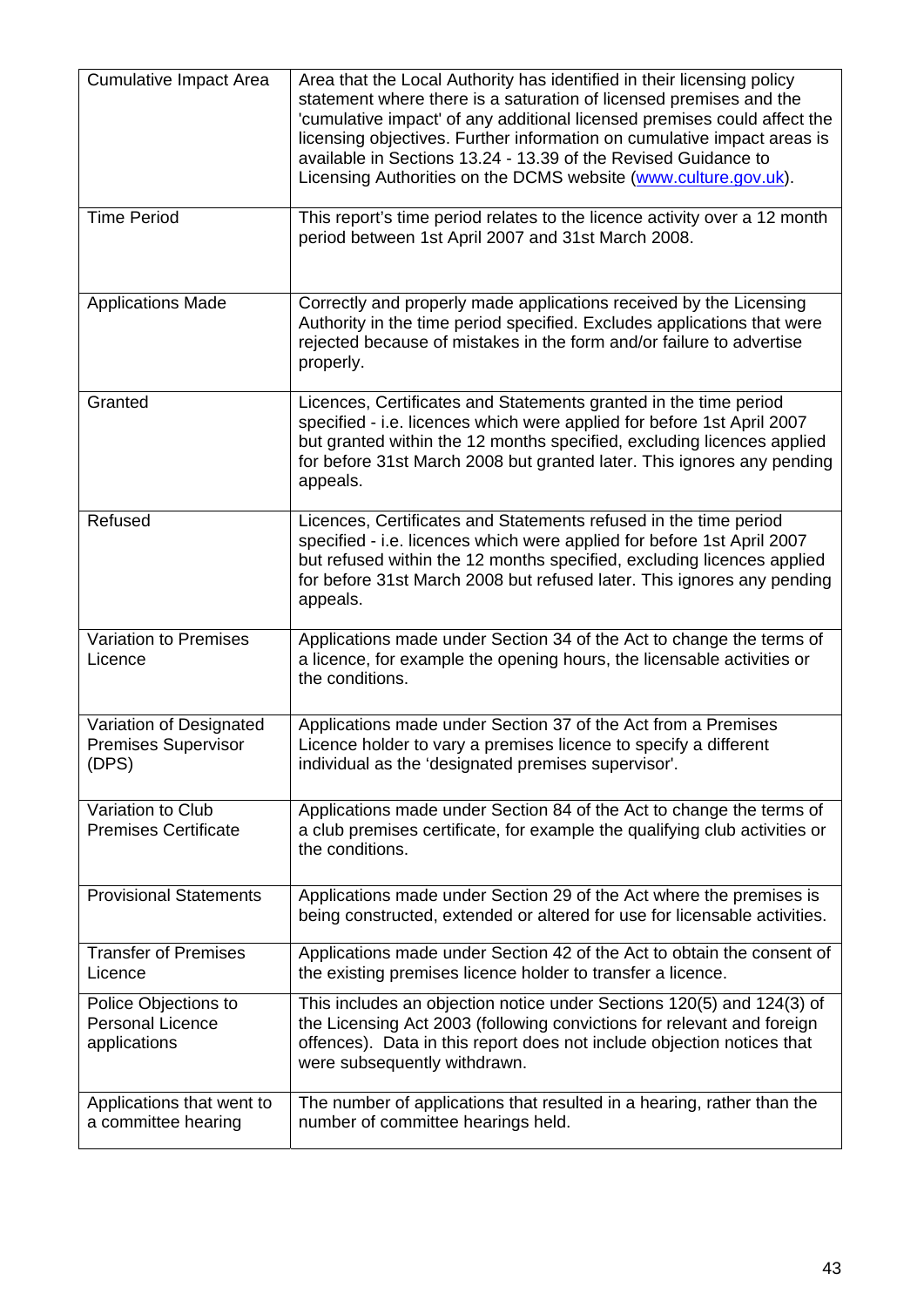| <b>Personal Licence</b><br>applications that went to<br>a hearing                                                                                    | Applications that went to a hearing for:<br>[i] Determining applications for the grant of a personal licence -<br>S.120(7)(a);<br>[ii] Determining applications for the renewal of a personal licence -<br>S.121(6)(a);<br>[iii] Convictions coming to light after grant or renewal of a personal<br>licence - $S.124(4)(a)$ .                                                                                                                                                                                                                                                                                                        |
|------------------------------------------------------------------------------------------------------------------------------------------------------|---------------------------------------------------------------------------------------------------------------------------------------------------------------------------------------------------------------------------------------------------------------------------------------------------------------------------------------------------------------------------------------------------------------------------------------------------------------------------------------------------------------------------------------------------------------------------------------------------------------------------------------|
| Premises Licence and<br><b>Club Premises Certificate</b><br>applications that went to<br>a hearing                                                   | Applications that went to a hearing for:<br>[i] Determining applications for a premises licence - S.18(3)(a);<br>[ii] Determining applications for provisional statements - S.31(3)(a);<br>[iii] Determining applications to vary a premises licence -<br>S.35(3)(a);<br>[iv] Determining applications for club premises certificates -<br>S.72(3)(a);<br>[v] Determining applications to vary club premises certificates -<br>$S.85(3)$ .<br>Excludes applications for a change to DPS, transfer of premises<br>licence, review, or cancellation of interim authority notices following<br>police objections that went to a hearing. |
| Total completed reviews                                                                                                                              | Only includes reviews that have been completed - i.e. where the<br>Licensing Authority notified parties of its decision in the time period<br>specified. Excludes applications for a review that were withdrawn or<br>reviews that were mediated and therefore did not go to a hearing.                                                                                                                                                                                                                                                                                                                                               |
| <b>Review of Premises</b><br>Licence (following<br>application)                                                                                      | Total completed reviews of premises licences - following an<br>application for the review under Section 51 of the Licensing Act 2003.                                                                                                                                                                                                                                                                                                                                                                                                                                                                                                 |
| <b>Review of Premises</b><br>Licence (following<br>application by police)                                                                            | Total completed reviews of premises licences - following an<br>application for an expedited/summary review under S.53A of the 2003<br>Act.                                                                                                                                                                                                                                                                                                                                                                                                                                                                                            |
| <b>Review of Premises</b><br>Licence (following<br>closure order)                                                                                    | Total completed reviews of premises licences under Section 167 of the<br>Licensing Act 2003 - following a closure order under Section 161 of<br>the Licensing Act 2003 for disorder or public nuisance.                                                                                                                                                                                                                                                                                                                                                                                                                               |
| <b>Review of Club Premises</b><br>Certificate                                                                                                        | Total completed reviews of club premises certificates - following an<br>application for the review under Section 87 of the Licensing Act 2003.                                                                                                                                                                                                                                                                                                                                                                                                                                                                                        |
| Reason for completed<br>review                                                                                                                       | The number of completed reviews resulted from concerns about each<br>licensing objective. As a review can result from concerns about one of<br>more of the licensing objectives, this includes all the reason(s) for<br>each review.                                                                                                                                                                                                                                                                                                                                                                                                  |
| Crime & Disorder;<br>Protection of Children;<br>Public Nuisance; Public<br>Safety                                                                    | The reasons for completed review are the licensing objectives, and the<br>stated grounds of the review.                                                                                                                                                                                                                                                                                                                                                                                                                                                                                                                               |
| Number of completed<br>reviews instigated by<br>Police, Trading<br>Standards, EHOs, other<br><b>Responsible Authorities</b><br>or Interested Parties | The break down of total completed reviews by the responsible<br>authority (or interested parties) which initiated the review. Includes<br>expedited reviews sought under S.53A of the 2003 Act (which will<br>always be instigated by the police) and reviews following closure<br>under S.161 of the 2003 Act (again, these would be instigated by the<br>police).                                                                                                                                                                                                                                                                   |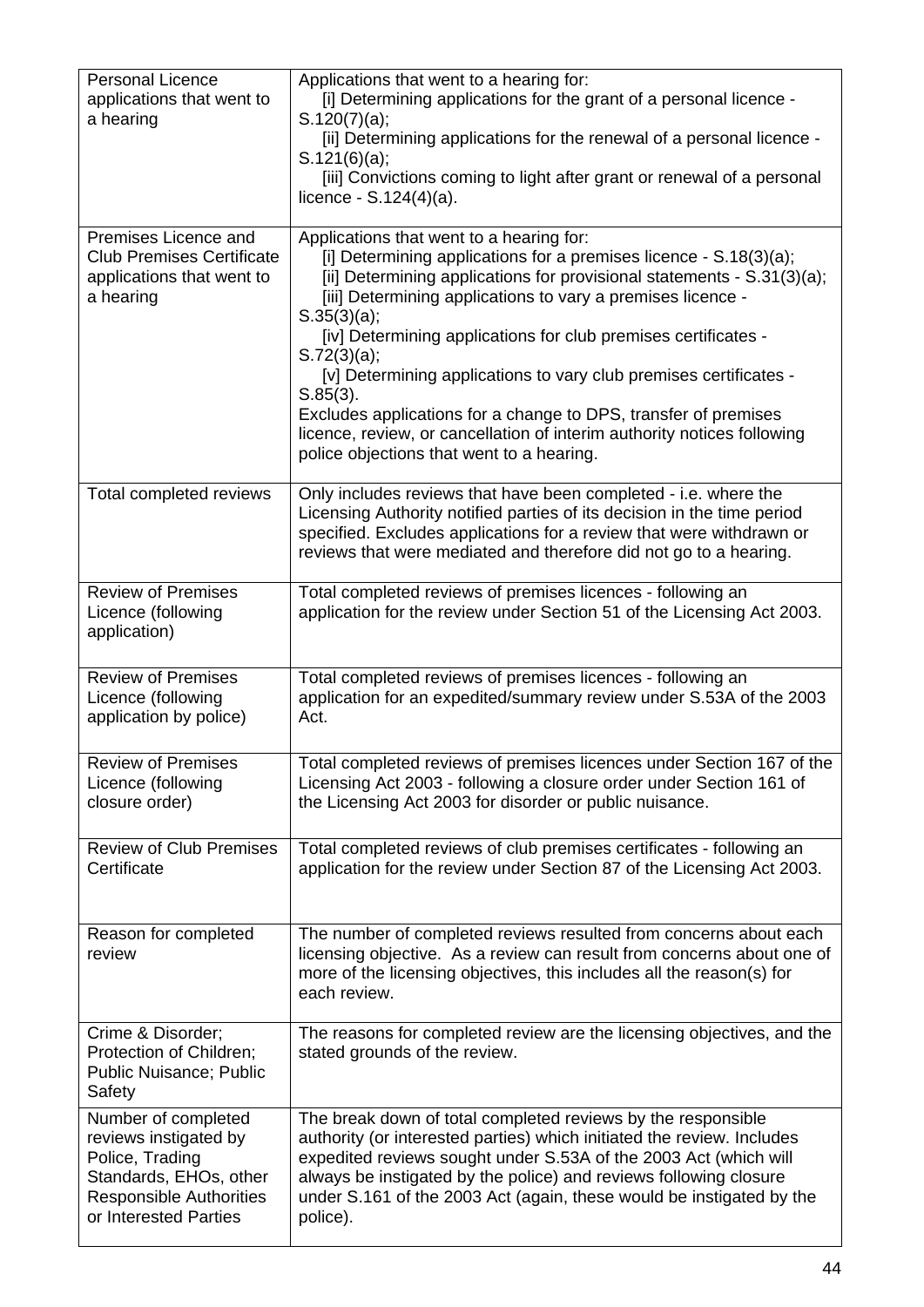| <b>Actions Taken</b>                                                | The actions taken following each completed review, including<br>completed expedited reviews. This records the resulting action, or<br>actions, taken for each completed review of a licence. There should be<br>at least one action associated with each review, as well as multiple<br>actions.                                                                                                                                                             |
|---------------------------------------------------------------------|--------------------------------------------------------------------------------------------------------------------------------------------------------------------------------------------------------------------------------------------------------------------------------------------------------------------------------------------------------------------------------------------------------------------------------------------------------------|
| Operating hours modified                                            | For example, where the opening hours are reduced, or, where a pub<br>has its hours for alcohol sales reduced, and this effectively reduces its<br>operating hours.                                                                                                                                                                                                                                                                                           |
| Licensable activity<br>partially restricted                         | For example, where regulated entertainment is restricted to shorter<br>hours, or to particular days of the week.                                                                                                                                                                                                                                                                                                                                             |
| Licensable activity<br>completely excluded                          | For example, where authorisation for the sale of alcohol is completely<br>removed from a licence.                                                                                                                                                                                                                                                                                                                                                            |
| Other conditions added<br>or modified                               | For example, conditions relating to CCTV; sound proofing; door<br>security etc.                                                                                                                                                                                                                                                                                                                                                                              |
| <b>Club Certificate</b><br>withdrawn                                | Where a Club Premises Certificate is withdrawn under Section 88 of<br>the Licensing Act 2003.                                                                                                                                                                                                                                                                                                                                                                |
| Total number of<br>applications for expedited<br>reviews            | This relates to premises licences only. This is the number of<br>applications by the chief officer of police for an expedited/summary<br>review of a premises licence because of serious crime and/or serious<br>disorder under S.53A of the 2003 Act. It may differ from information<br>on the number of completed reviews by type of licence, as it seeks the<br>number of applications under the new power, rather than completed<br>reviews as a result. |
| Number of expedited<br>review applications<br>withdrawn or rejected | Record how often an expedited/summary review application has been<br>rejected or withdrawn.                                                                                                                                                                                                                                                                                                                                                                  |
|                                                                     |                                                                                                                                                                                                                                                                                                                                                                                                                                                              |
| Number of cases where<br>interim steps were taken                   | The number of cases where interim steps were taken following the<br>successful application for an expedited review. Interim steps are<br>temporary measures which have to be taken within 48hours of the<br>expedited review being accepted under one specific review power.<br>These measures then fall (unless they are reimposed at the review<br>hearing).                                                                                               |
| Number of cases where<br>interim steps were not<br>taken            | The number of cases where no interim steps were taken following the<br>successful application for an expedited review                                                                                                                                                                                                                                                                                                                                        |
| Operating hours modified                                            | For example, where the opening hours are reduced, or, where a pub<br>has its hours for alcohol sales reduced, and this effectively reduces its<br>operating hours.                                                                                                                                                                                                                                                                                           |
| Licensable activity<br>partially restricted                         | For example, where regulated entertainment is temporarily restricted<br>to shorter hours, or to particular days of the week.                                                                                                                                                                                                                                                                                                                                 |
| Licensable activity<br>completely excluded                          | For example, where authorisation for the sale of alcohol is temporarily<br>removed from a licence.                                                                                                                                                                                                                                                                                                                                                           |
| Other conditions added<br>or modified                               | For example, conditions relating to door security etc.                                                                                                                                                                                                                                                                                                                                                                                                       |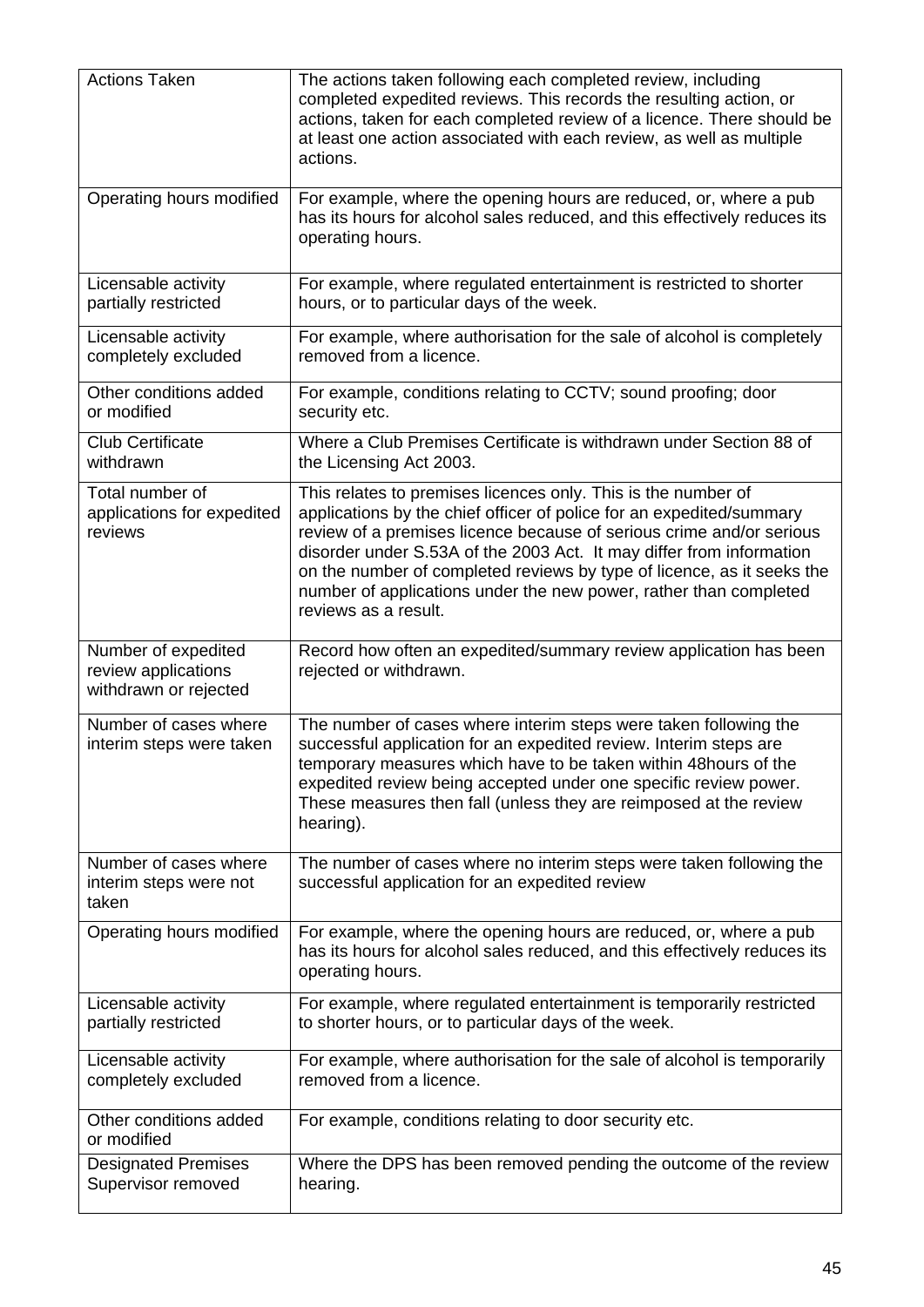| Licence suspended                                                                           | Licence suspended pending the outcome of the review hearing.                                                                                                                                                                                                                                                        |
|---------------------------------------------------------------------------------------------|---------------------------------------------------------------------------------------------------------------------------------------------------------------------------------------------------------------------------------------------------------------------------------------------------------------------|
| Number of licences<br>surrendered, lapsed,<br>revoked, forfeited,<br>suspended or withdrawn | This does not include licence and certificate suspensions following<br>licence reviews. Similarly, licence suspensions following interim steps<br>following serious crime and/or disorder are not recorded here.                                                                                                    |
| <b>Surrendered (Premises</b><br>Licence)                                                    | Where a Premises Licence is surrendered under Section 28 of the<br>Licensing Act 2003.                                                                                                                                                                                                                              |
| Surrendered (Club<br>Certificate)                                                           | Where a club premises certificate is surrendered under Section 81(3)<br>of the Licensing Act 2003.                                                                                                                                                                                                                  |
| Surrendered (Personal<br>Licence)                                                           | Where a personal licence is surrendered under Section 116 of the<br>Licensing Act 2003.                                                                                                                                                                                                                             |
| Lapsed (Premises<br>Licence)                                                                | Where a premises licence has lapsed due to the death, incapacity,<br>insolvency etc. of the licence holder, as set out under Section 27 of the<br>Licensing Act 2003. Excludes instances where a Premises Licence<br>was in effect for a limited period, but the period has since expired (e.g.<br>one-off events). |
| Lapsed (Club Certificate)                                                                   | Where a club premises certificates has lapsed because it had effect<br>for a limited period, but that period has since expired.                                                                                                                                                                                     |
| Revoked (Personal<br>Licence)                                                               | Where a Personal Licence is revoked under Section 124 of the<br>Licensing Act 2003.                                                                                                                                                                                                                                 |
| <b>Forfeited (Personal</b><br>Licence)                                                      | Where a Premises Licence has been forfeited following a court order<br>under Section 129 of the Licensing Act 2003 in the time period<br>specified (and where that order has not been suspended, pending an<br>appeal under Sections 129(4) or 130 of the Licensing Act 2003).                                      |
| <b>Closure Notice (Premises</b><br>Licence)                                                 | Where a premises is prohibited from selling alcohol for 48 hours<br>following a closure notice under S.169A.                                                                                                                                                                                                        |
| Suspended by a Court<br>(Premises Licence)                                                  | Where a Premises Licence is suspended by a court, under Section<br>147B(1) of the Licensing Act 2003 (as amended by the Violent Crime<br>Reduction Act 2006) for the sale or supply of alcohol, following an<br>offence of persistently selling to underage children.                                               |
| Suspended by a Court<br>(Personal Licence)                                                  | Where a Personal Licence is suspended following a court order under<br>Section 129 of the Licensing Act 2003 in the time period specified (and<br>where that order has not been suspended, pending an appeal under<br>Sections 129(4) or 130 of the Licensing Act 2003).                                            |
| Withdrawn (Club<br>Certificate)                                                             | Where a club premises certificate is withdrawn under Section 90 of the<br>Licensing Act 2003.                                                                                                                                                                                                                       |
| Appeals                                                                                     | Appeals where the Magistrates Court notified parties of its decision in<br>the time period specified. This includes the number of appeals against<br>application decision and separately appeals against the licence review<br>decision.                                                                            |
| <b>Judicial Reviews</b>                                                                     | Reviews where the High Court notified parties of its decision in the<br>time period specified.                                                                                                                                                                                                                      |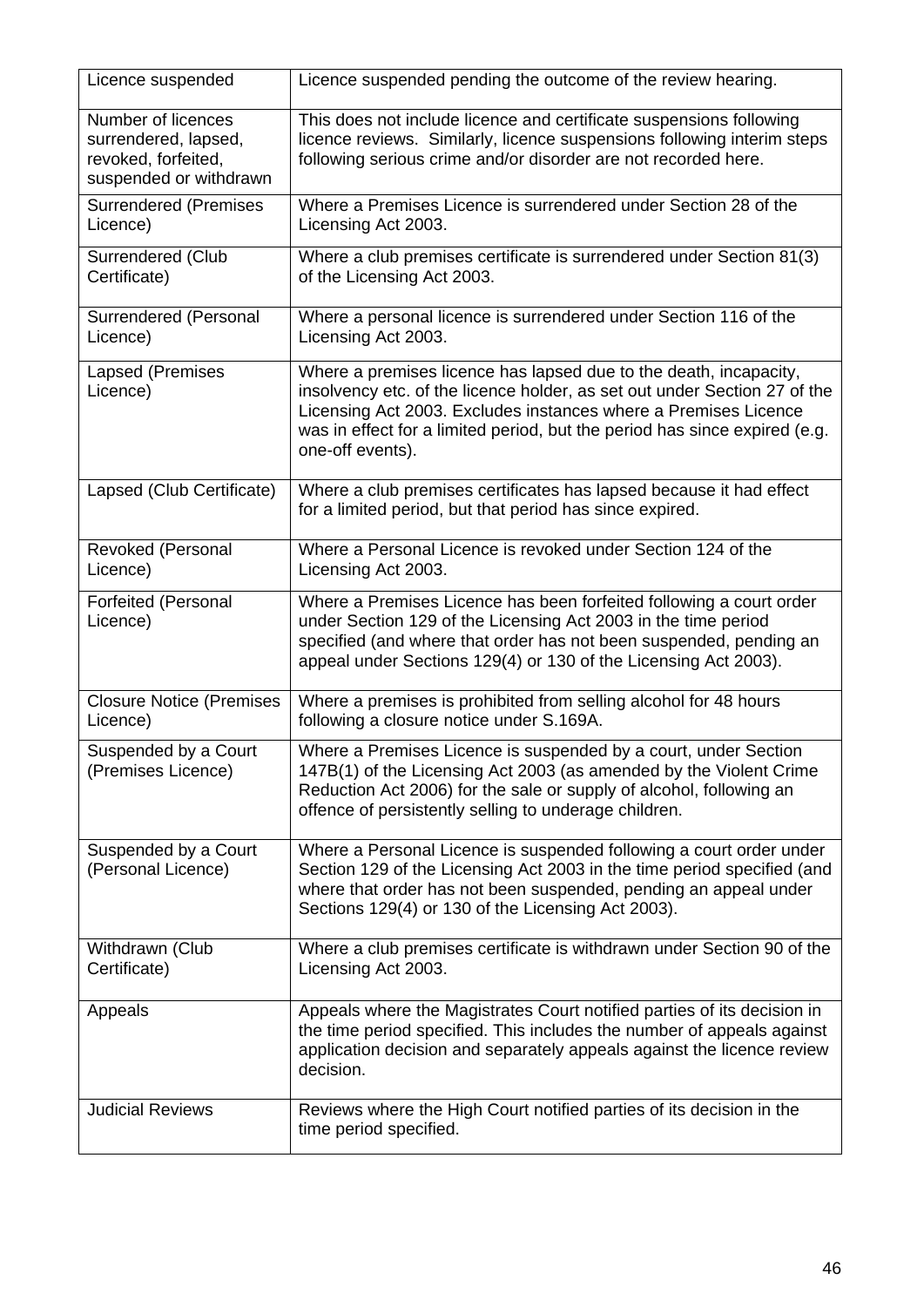| <b>Valid Temporary Event</b><br>Notices given                         | A notice under Section 100 of the Licensing Act, used to authorise<br>certain relatively small-scale events involving licensable activities,<br>subject to certain criteria and limits. Includes only notices that have<br>been correctly and properly given in the time period specified - i.e.<br>exclude notices that were sent back because of mistakes on the form.<br>This also includes notices that were subsequently withdrawn. |
|-----------------------------------------------------------------------|------------------------------------------------------------------------------------------------------------------------------------------------------------------------------------------------------------------------------------------------------------------------------------------------------------------------------------------------------------------------------------------------------------------------------------------|
| <b>TENs withdrawn</b>                                                 | Temporary Event Notices withdrawn before the event under Section<br>103 of the Licensing Act 2003.                                                                                                                                                                                                                                                                                                                                       |
| <b>TENs received following</b><br>modification with police<br>consent | Temporary Event Notices received under Section 106 of the Licensing<br>Act 2003 following modification of a Temporary Event Notice with<br>police consent.                                                                                                                                                                                                                                                                               |
| <b>Counter Notices following</b><br>police objection                  | Counter Notices given under Section 105 of the Licensing Act 2003<br>following police objection.                                                                                                                                                                                                                                                                                                                                         |
| TENs resulting in a<br>committee hearing                              | Number of Temporary Event Notices where there has been a counter<br>notice following police objection - that resulted in a committee hearing<br>- Section $105(2)(a)$ .                                                                                                                                                                                                                                                                  |
| <b>Counter Notices where</b><br>limits exceeded                       | Counter Notices given where limits relating to Temporary Event<br>Notices are exceeded (e.g. limit of 12 Temporary Event Notices per<br>premises per year).                                                                                                                                                                                                                                                                              |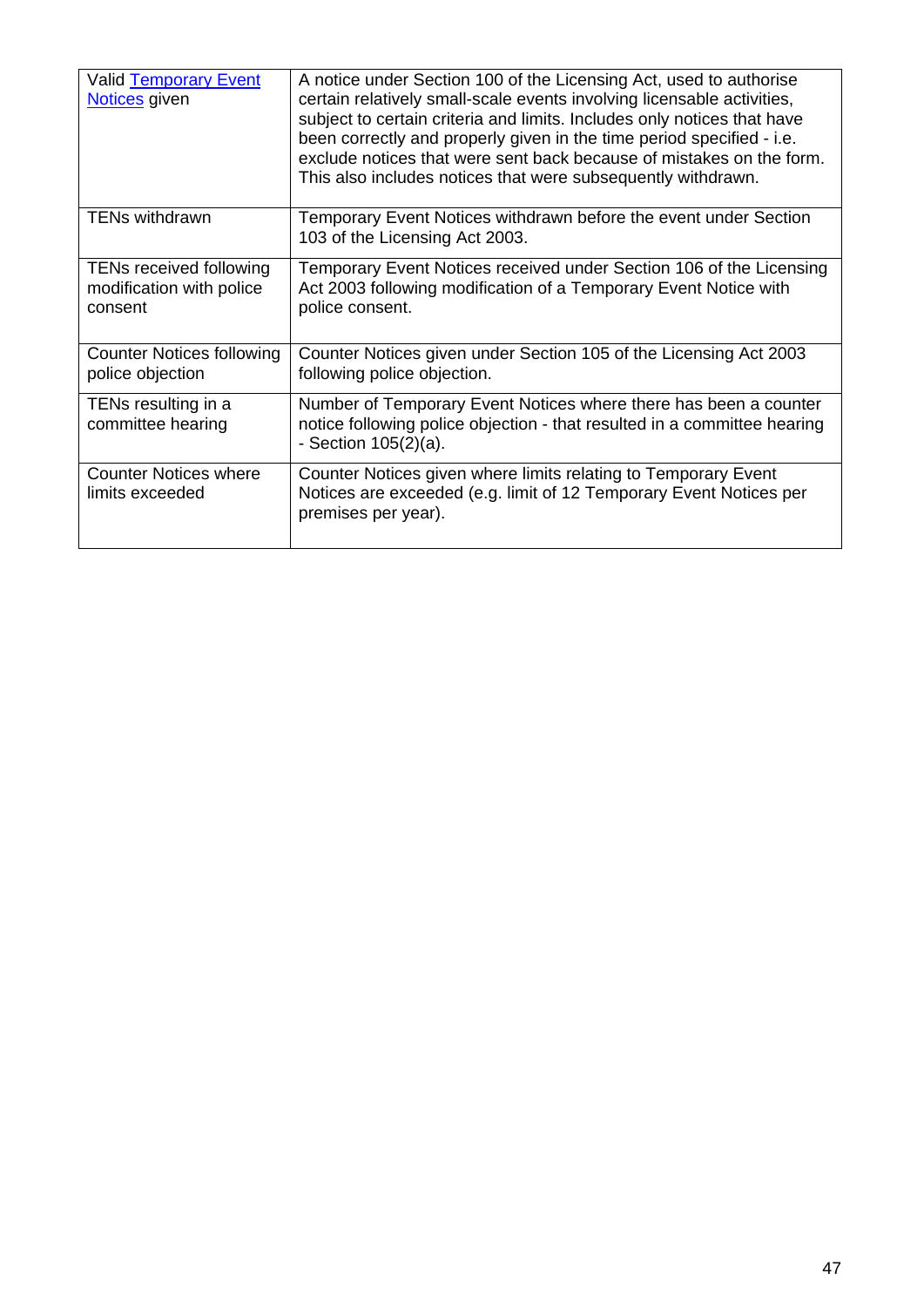### **FURTHER INFORMATION**

The Alcohol, Entertainment and Late Night Refreshment Licensing 2006/07 Bulletin and online tables can be downloaded in electronic format free of charge from:

[http://www.culture.gov.uk/reference\\_library/research\\_and\\_statistics/4865.aspx](http://www.culture.gov.uk/reference_library/research_and_statistics/4865.aspx)

The Department inherited responsibility for these statistics, as part of the transition of responsibility for alcohol and entertainment legislation, in 2001. The web address above also has a link to the previous Liquor Licensing bulletin provided by DCMS (October 2004).

This bulletin was prepared by the Evidence & Analysis Unit in the Department for Culture, Media and Sport. If you have any enquiries about figures in this bulletin then please contact us:

Evidence & Analysis Unit Department for Culture, Media and Sport 2-4 Cockspur Street, London SW1Y 5DH

Email: [licensing.statistics@culture.gsi.gov.uk](mailto:licensing.statistics@culture.gsi.gov.uk)

Press enquiries should be made to DCMS Press Office on 020 7211 6271.